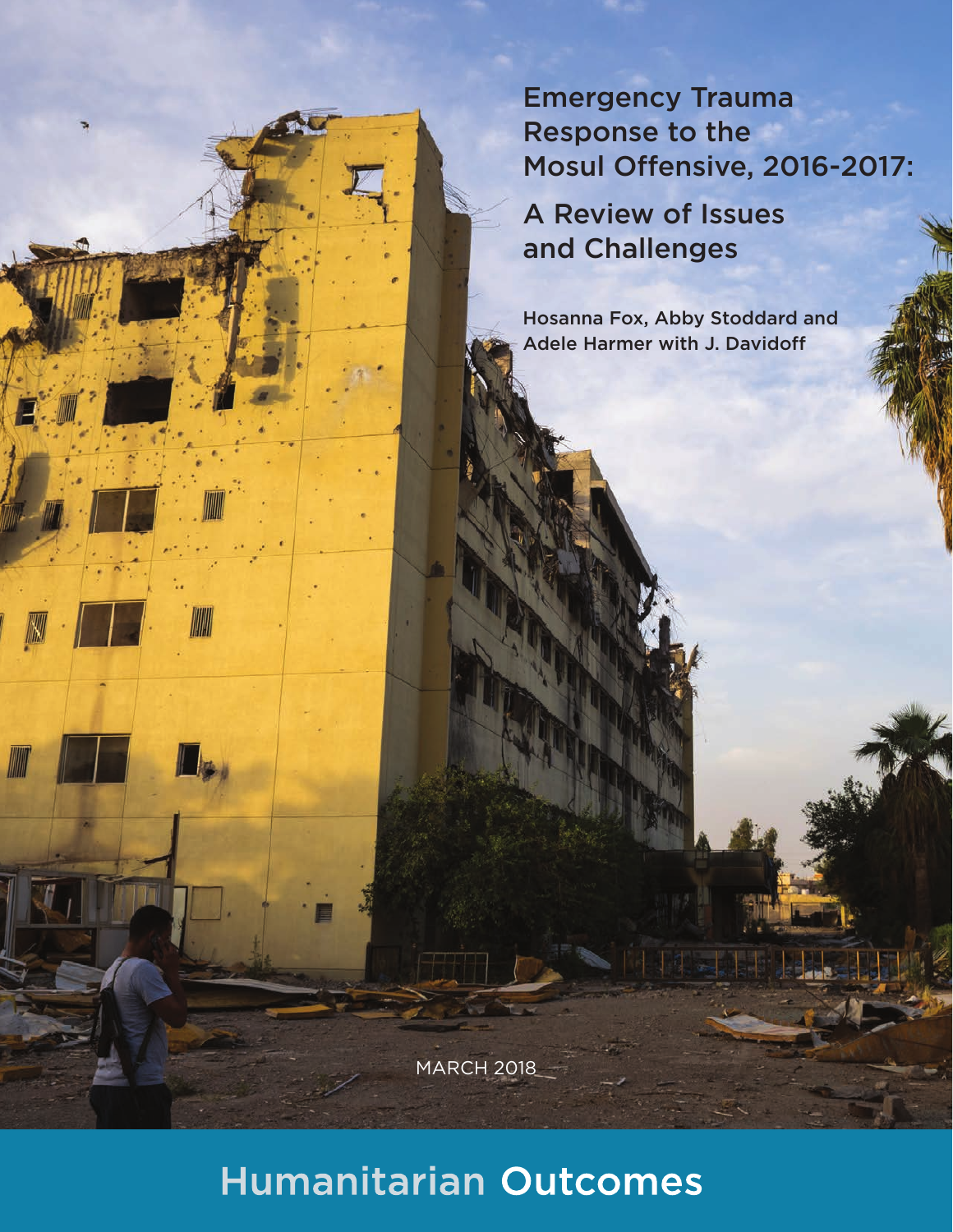## Acknowledgements

The team owes a debt of thanks to Monica de Castellarnau for her skilful coordination and guidance of the project, and to MSF Spain in Iraq for hosting the field research visit of Hosanna Fox.

J. Davidoff and Oonagh Curry made significant contributions to this study by conducting research on MSF's internal decision-making and developing the timeline of key decisions and events. J. Davidoff authored the section on the MSF trauma response.



This Humanitarian Outcomes study was commissioned by Médecins Sans Frontières as an external and independent research project.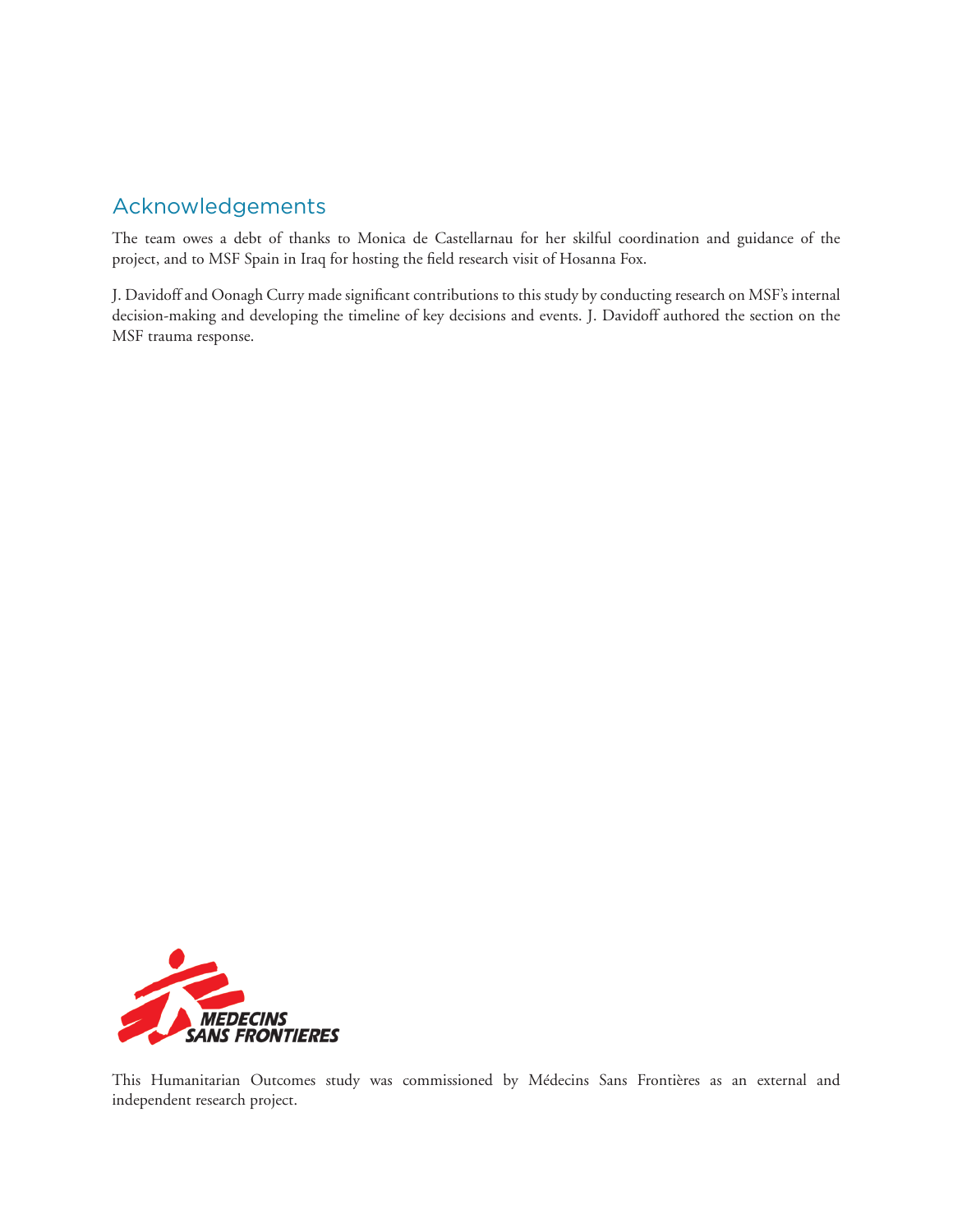# Table of contents

| 1.  |                                                                                                    |    |
|-----|----------------------------------------------------------------------------------------------------|----|
|     |                                                                                                    |    |
|     |                                                                                                    |    |
|     |                                                                                                    |    |
|     |                                                                                                    |    |
| 2.  |                                                                                                    |    |
|     |                                                                                                    |    |
|     |                                                                                                    |    |
|     |                                                                                                    |    |
|     |                                                                                                    |    |
| 3.  | Key factors: A brief overview of the issues affecting humanitarian operations in northern Iraq  14 |    |
|     |                                                                                                    |    |
|     |                                                                                                    |    |
|     |                                                                                                    |    |
|     |                                                                                                    |    |
|     |                                                                                                    |    |
|     |                                                                                                    |    |
| 4.  |                                                                                                    |    |
|     |                                                                                                    |    |
|     |                                                                                                    |    |
|     |                                                                                                    |    |
| 5.  |                                                                                                    |    |
|     |                                                                                                    |    |
|     |                                                                                                    |    |
|     |                                                                                                    |    |
| 6.  |                                                                                                    |    |
|     |                                                                                                    |    |
|     |                                                                                                    |    |
| 7.  |                                                                                                    |    |
| 8.  |                                                                                                    |    |
| 9.  |                                                                                                    | 42 |
| 10. |                                                                                                    |    |
| 11. |                                                                                                    |    |
| 12. |                                                                                                    |    |
| 13. |                                                                                                    |    |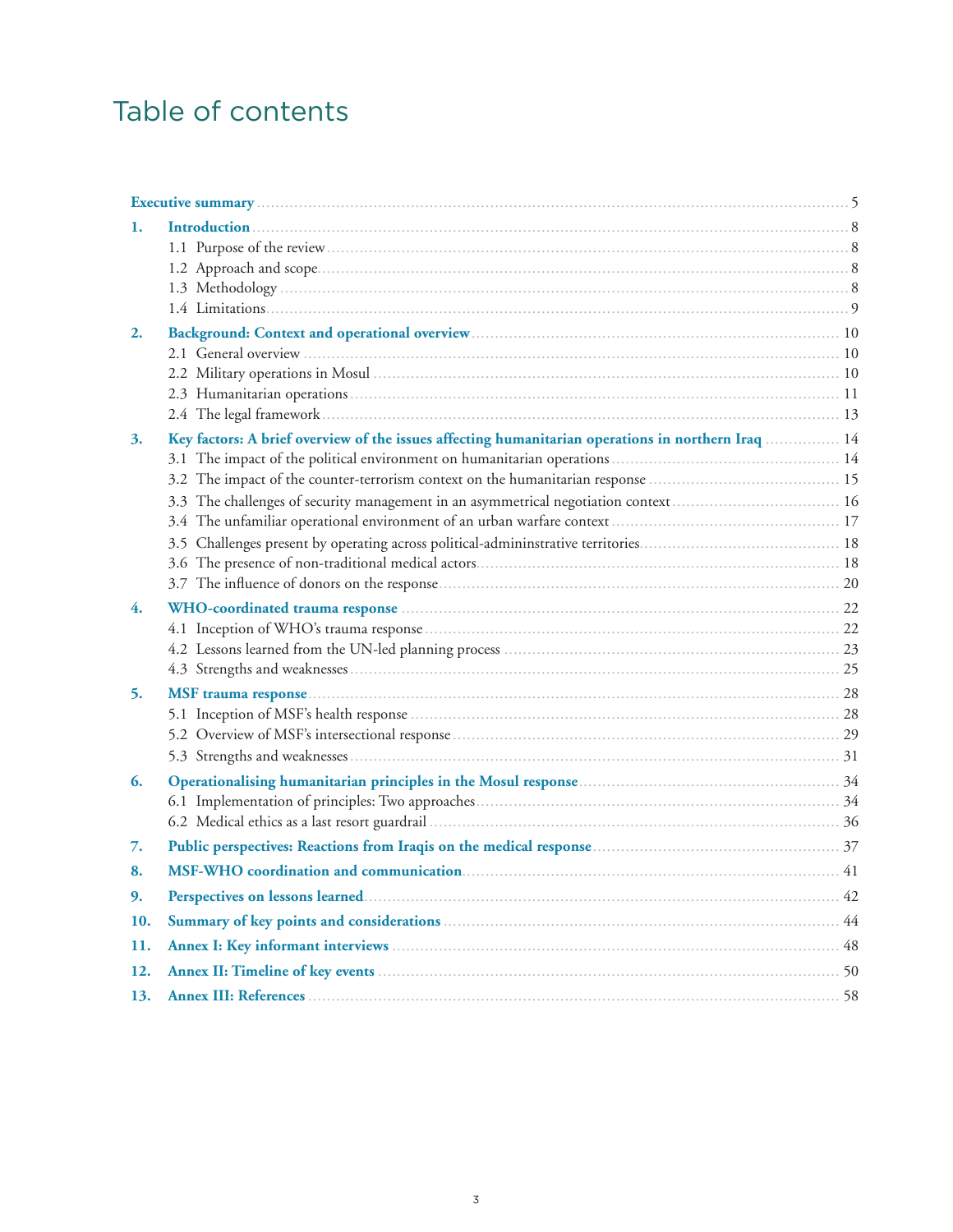# Acronyms

| <b>CMCoord</b> | Civil-Military Coordination, UN OCHA                |
|----------------|-----------------------------------------------------|
| <b>DOH</b>     | Department of Health                                |
| EMT            | <b>Emergency Medical Team</b>                       |
| FH             | field hospital                                      |
| FSU            | field surgical unit                                 |
| GOI            | Government of Iraq                                  |
| НC             | Humanitarian Coordinator                            |
| HCT            | Humanitarian Country Team                           |
| KRG            | Kurdistan Regional Government                       |
| <b>ICRC</b>    | International Committee of the Red Cross            |
| <b>IDP</b>     | <b>Internally Displaced Persons</b>                 |
| IHL            | International Humanitarian Law                      |
| ISF            | <b>Iraqi Security Forces</b>                        |
| <b>ISIS</b>    | Islamic State in Iraq and Syria                     |
| <b>INSO</b>    | International NGO Safety Organisation               |
| MSF            | Médecins Sans Frontières/Doctors Without Borders    |
| NFI            | Non-Food Item                                       |
| <b>OCA</b>     | Operational Centre Amsterdam, MSF                   |
| OCB            | Operational Centre Brussels, MSF                    |
| <b>OCBA</b>    | Operational Centre Barcelona-Athens, MSF            |
| OCG            | Operational Centre Geneva, MSF                      |
| ОСНА           | Office for the Coordination of Humanitarian Affairs |
| OCP            | Operational Centre Paris, MSF                       |
| <b>PHCC</b>    | Primary Health Care Centre                          |
| PGF            | pro-government forces                               |
| PMF            | <b>Popular Mobilization Forces</b>                  |
| TSP            | <b>Trauma Stabilization Point</b>                   |
| TWG            | Trauma Working Group                                |
| <b>WHO</b>     | World Health Organization                           |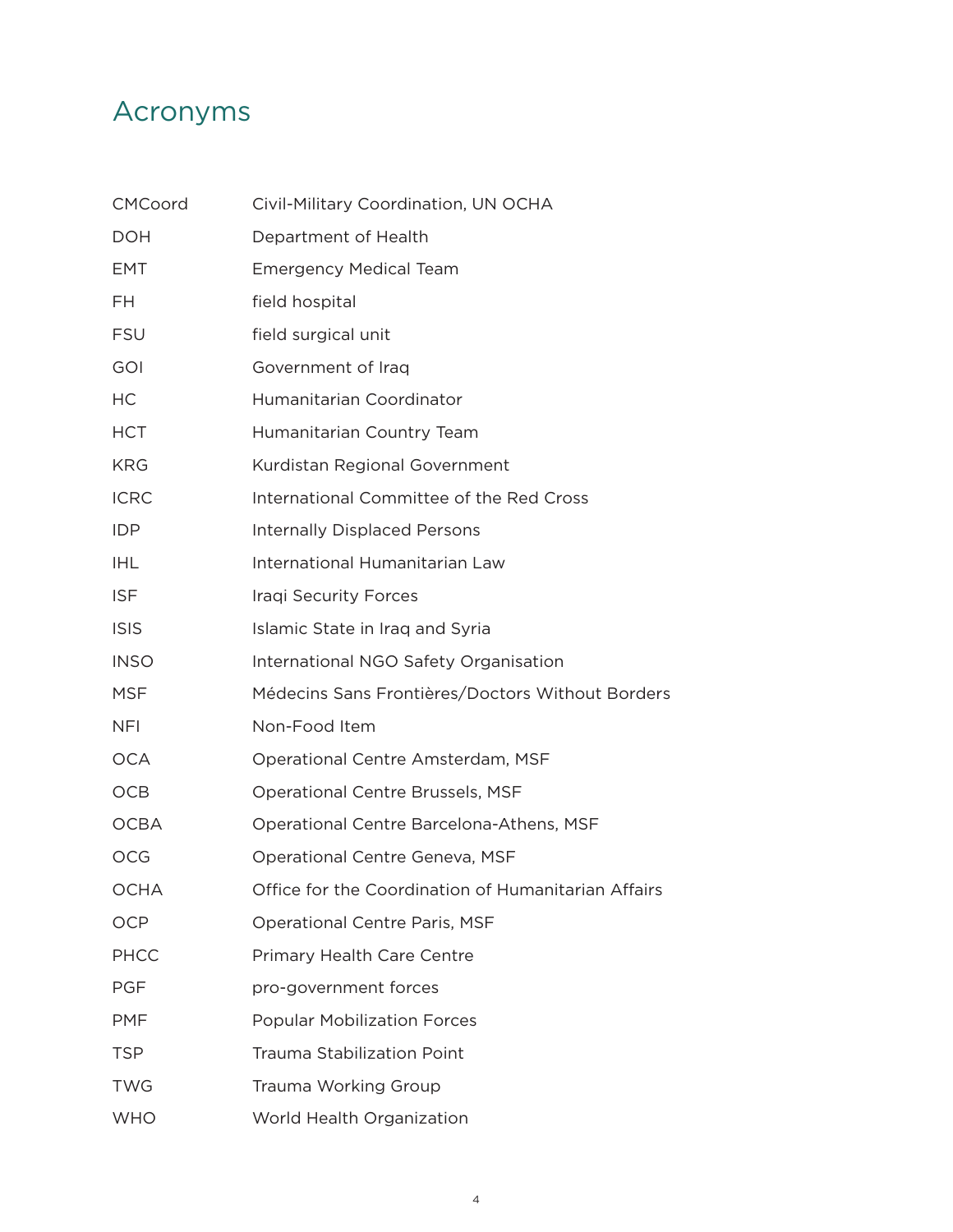## Executive summary

#### Background and approach of review

In October 2016, a coalition of Iraqi and international forces launched military operations to re-take the city of Mosul from ISIS. In response to the ensuing humanitarian crisis, the international community planned and executed a large-scale assistance operation for the inhabitants of Mosul and those fleeing the city. Under International Humanitarian Law (IHL), the responsibility for collecting and treating the war-wounded lies with the parties involved in combat. Despite initial plans that correctly placed the responsibility for trauma care with the pro-government forces, both the Iraqi and international forces ultimately abdicated this responsibility, leaving humanitarian actors to fill the void.

The UN-led, multi-sector response included a trauma response coordinated by the World Health Organization (WHO) to address the high number of complex trauma injuries associated with urban warfare. Because WHO's traditional health partners were unable and/or unwilling to provide medical services close to the front line, which required 'co-locating' or embedding with military units, WHO contracted a range of medical NGOs and private medical actors willing to operate in this manner. The medical referral system, based on established military trauma practice, was set up in close cooperation with various pro-government forces, who provided the logistical platform and security cover in an unusually close frontline collaboration between conflict parties and humanitarian medical providers. At the same time, Médecins Sans Frontières/Doctors Without Borders (MSF) independently implemented a health response that also focused on trauma services but operated at a distance from the frontline, avoided close association with conflict parties and focused on providing a range of services to patients.

Several aspects of the trauma response posed unique challenges and raised important questions for principled humanitarian action. The way the response unfolded also underscored longstanding dilemmas and tensions between the need for rapid and effective access and the responsibility to maintain humanitarian independence, neutrality and impartiality.

Recognising the ongoing nature of similar military operations in the region and seeking to learn from the Mosul experience, MSF commissioned Humanitarian Outcomes to conduct an independent review of the trauma response to facilitate reflection within MSF and externally within the sector. Recognizing there are no easy answers to the complex problems facing humanitarians in conflicts, the review presents the available evidence and provides analysis aimed to inform difficult decisions over how to provide impartial medical assistance in conflict zones. In doing so, it does not seek to reconcile the conflicting narratives, but rather to represent the varied perspectives from within organisations and across the complex ecosystem of actors.

#### Summary findings

The challenges faced by the humanitarian actors in the Mosul response were created in the first instance by political and military actors failing to fully meet their legally mandated responsibilities to evacuate and treat wounded combatants and civilians.

In the face of this failure, the humanitarian community missed important humanitarian advocacy and operational planning opportunities. Given their respective positions vis-à-vis the Government of Iraq (GOI), the UN and the International Committee of the Red Cross (ICRC) had a particular role to play in calling for the pro-government forces to meet their responsibilities. While efforts were made, they ultimately failed, leaving the humanitarian community to fill the gap left by parties to the conflict.

Additionally, humanitarian actors operating in Iraq failed to apply valuable lessons learned in similar military operations in Fallujah. Despite an exceptionally long planning period, humanitarian actors were unprepared to meet the needs that resulted from the Mosul military operations.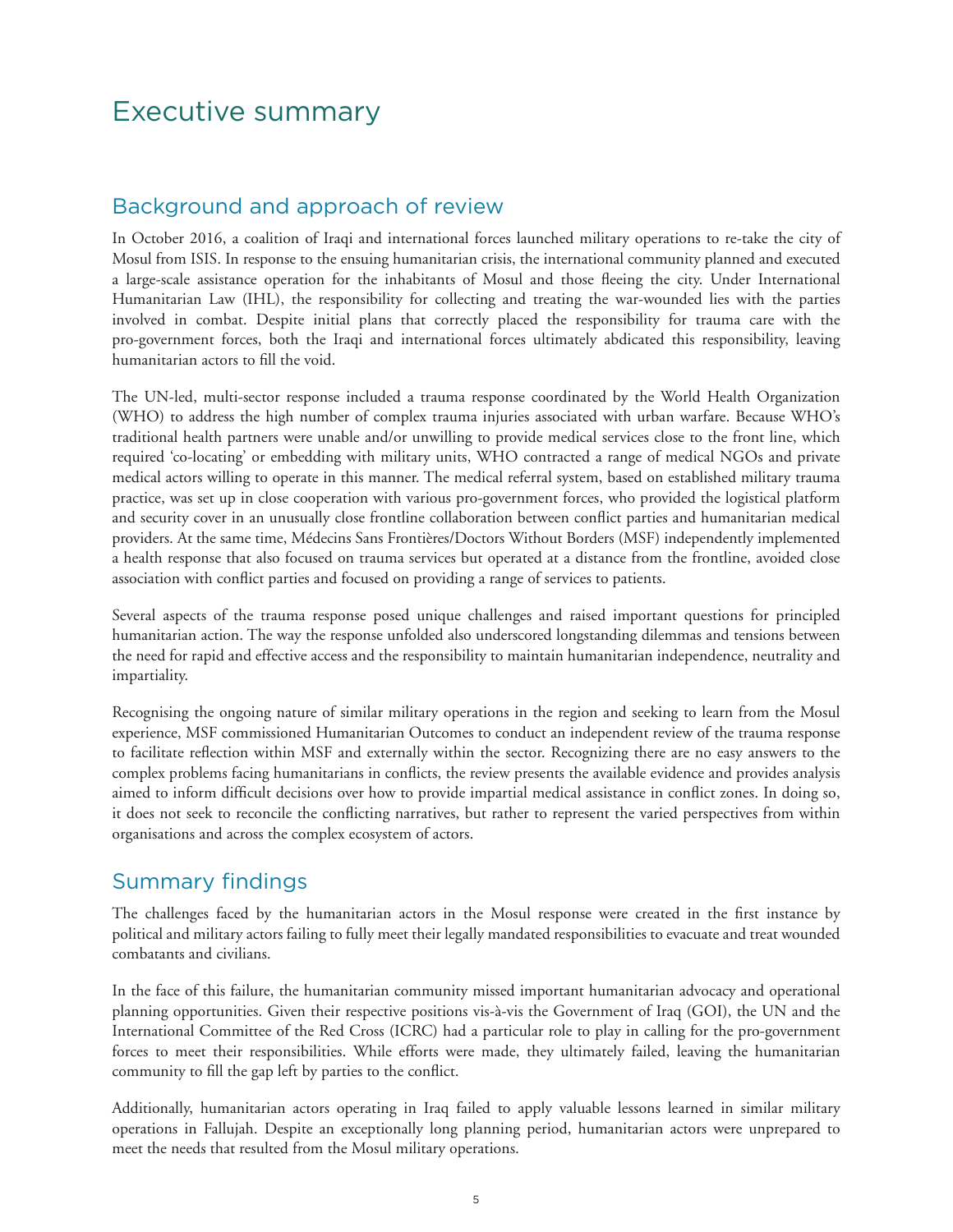The Mosul response took place in a highly politicised environment, and was shaped by a unique set of factors: limited 'neutral space' in which to operate independently; the 'asymmetrical' access negotiation environment, wherein humanitarians could not negotiate access with both sides of the conflict; operational decisions taken by MSF and ICRC; the roles of individuals in key positions; the particularly pro-active role of ECHO; the exceptional operational role of WHO as provider of last resort and the unique level of alignment between government and humanitarian planning. The review found that the counter-terrorism agenda created structural and situational constraints that diminished the impartiality, neutrality and independence of operations throughout the humanitarian response.

The UN humanitarian leadership's statements and actions also served to undercut the independence and neutrality of humanitarian actors, contributing to limited participation by organisations that viewed the UN presence as inherently compromised and/or co-opted by political and military interests. The way the UN managed its relationships with both the Iraq government and the military forces was a key factor in MSF's and other organisations' assessment that operating neutrally, independently or impartially would be untenable.

The reluctance of existing WHO health partners to participate led WHO to 'outsource' the provider role to a diversity of actors with a wide range of medical practice and experience. The review found that while some of these non-traditional partners delivered high quality medical services, this was not the case across the board. While several medical NGOs made valuable contributions to the trauma response, medical volunteer organisations – often comprised of insufficiently trained and inexperienced volunteer staff – were generally unable to operate to a consistent standard. Their performance raised concerns over the quality of medical care and respect for basic humanitarian principles.

It is difficult to fully substantiate claims that medical units 'co-located' or embedded with military units necessarily compromised their impartiality, independence and neutrality. The review did find first-hand accounts of violations of these core principles, but also found examples of principled action by medical staff adhering to medical ethics – for example, by refusing to give priority to Iraqi soldiers, and insisting that all wounded fighters be treated, regardless of affiliation.

Iraqis from Mosul surveyed for this study indicated that around half of those needing urgent health care at the time of the offensive did not receive it, primarily because it was not available in their area. In areas where care was available, 23 per cent of respondents said it was being provided by the military and 25 per cent said it was provided by the government. Just over 10 per cent reported they chose not to use the health services that were available, citing fears for their safety as the primary reason. This could indicate that people avoided health care facilities because they were perceived as being run by the military, but it could also indicate a generalised mistrust of government and military entities in an area with a long history of inter-communal conflict. Only one-third of respondents believed that care was provided 'to whomever needed it the most'.

Despite certain weaknesses and limitations, the WHO-coordinated response succeeded in implementing a large-scale, military-style referral chain system in highly difficult conditions and unquestionably saved lives. An independent analysis of the data performed by a research team at John Hopkins Centre for Humanitarian Health estimates that the WHO-coordinated trauma referral pathway saved between 1,500 and 1,800 lives – approximately 600-1,330 civilians and the remaining majority combatants.1

The total number of people treated is impossible to independently verify. WHO reporting cites that as of 7 August 2017, 'some 20,449 people from Mosul city were referred through the established trauma pathways'.<sup>2</sup> But these figures include patients being counted multiple times as they passed through the referral pathway. The Iraqi Department of Health estimated that 10,000 to 12,000 'medical activities' were performed.

1

P. Spiegel, K. Garber, A. Kushner, P. Wise, February 2018. *The Mosul Trauma Response: A Case Study.* John Hopkins Centre for Humanitarian Health. Pages 36-37. http://www.hopkinshumanitarianhealth.org/empower/resources/reports/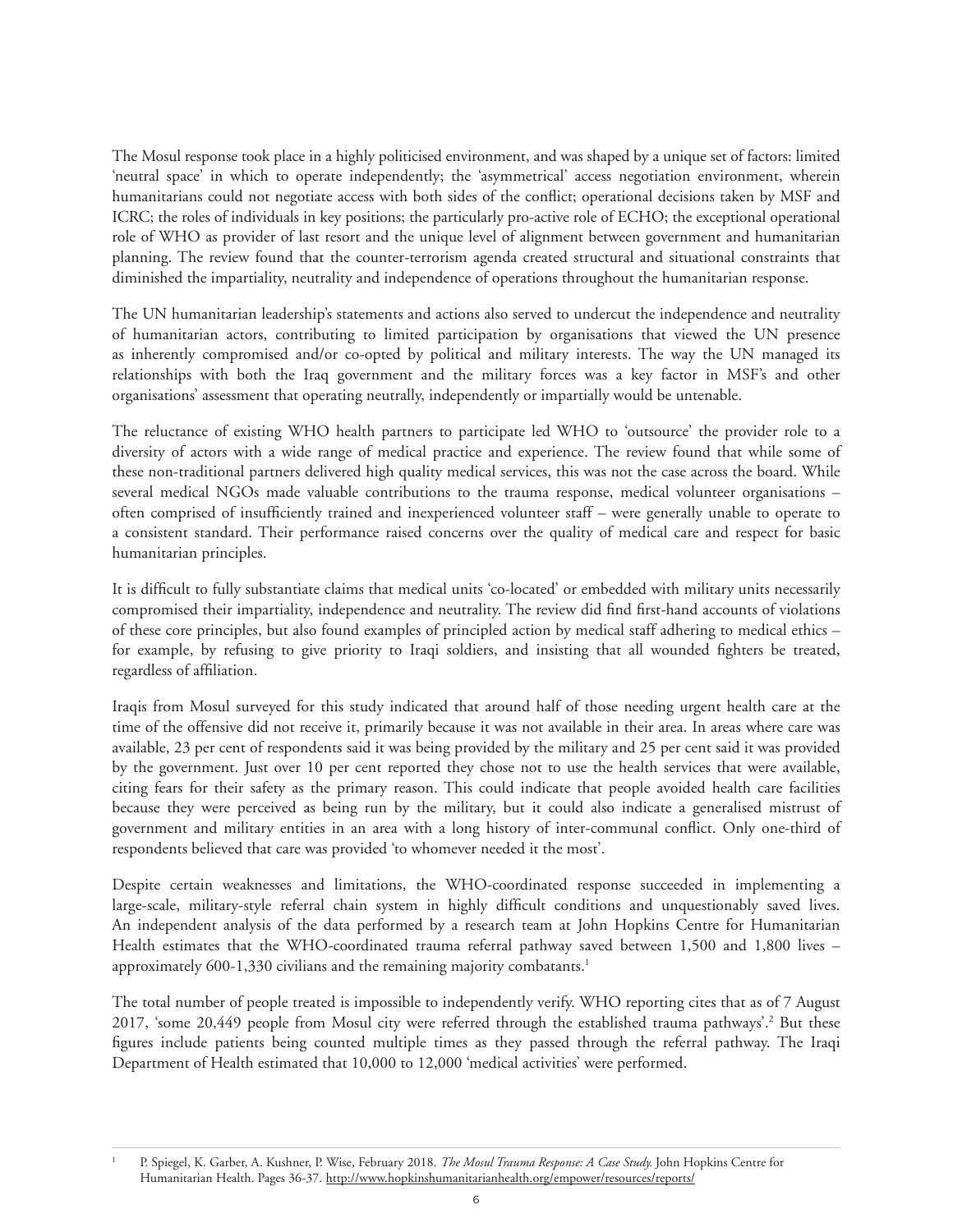While the WHO-coordinated trauma response had a positive impact for patients and served a humanitarian purpose, it was marked by weaknesses: It had a limited impact compared to the needs; it was susceptible to providing partial medical services; it accepted a high level of risk for both aid workers and the affected population; and it was the result of several layers of failure within the international community to hold military actors to their legal duty. While the number of patients treated is of inherent value, the Mosul trauma response is not a lesson in good practice for humanitarian action in similar future scenarios. Its replication is both unlikely and undesirable.

At the same time, traditional humanitarian medical actors, including MSF, ICRC and most of WHO's implementing partners, would benefit from reflecting on the weaknesses of their respective responses in the face of the Mosul experience. Humanitarian actors allowed their operations to be impeded by failing to execute routine administrative responsibilities such as registration with authorities, and struggled to adapt in response to operational challenges specific to counter-terrorism, urban warfare and asymmetrical negotiation contexts.

Regarding the collective MSF response, while views varied greatly within the organisation, the study identified several consistent themes. Mosul operations were constrained by intersectional coordination and communication problems that failed to ensure a minimum level of coherence across MSF's intersectional presence. Human resource challenges – specifically, the lack of staff profiles appropriate for the context and an extremely high rate of turnover – also hindered operations. Finally, low contextual awareness led to activities that were at times out of sync with the humanitarian needs. These constraints led to a response that was slow to find its feet.

Despite these constraints, between October 2016 and November 2018, MSF performed 20,334 emergency room consultations (of which 4,135 were 'war trauma'<sup>3</sup> cases and 1,594 were 'red' cases<sup>4</sup>) and 31,242 primary health care consultations. These emergency room and primary health consultations resulted in 3,601 surgical interventions, 1,178 deliveries and 2,647 inpatient admissions.

For the humanitarian community at large, Mosul is one of several recent examples that illustrate the dilemmas for humanitarian action in contexts marked by asymmetrical negotiation conditions and a retreat from international obligations by member states and conflict parties. Ultimately, responsibility for and legal obligation toward injured civilians and combatants must be placed squarely with those causing the injuries, and humanitarian leaders are increasingly challenged to find ways to raise the political price that states must pay for breaches of humanitarian law. However, where humanitarian law and principles are trumped by geopolitical realities, and political and military actors refuse to fulfil their responsibilities, humanitarians must decide if they are willing and/or able to step in, despite the considerable near- and long-term risks. When they do, avoiding being instrumentalised by military and political actors is the challenge. When they do not – for reasons of security or principle – the likely solutions will be extra-humanitarian.

How those extra-humanitarian solutions are found and implemented will also have implications for the future of military operations and humanitarian action amid war. The Mosul case should serve as important lesson-learning material for dealing directly and openly with the dilemma and preparing for future difficult decisions.

2 OCHA, Iraq: Mosul Humanitarian Response Situation Report No. 41 (27 July to 8 August 2017) https://reliefweb.int/report/iraq/iraq-mosul-humanitarian-response-situation-report-no-41-27-july-8-august-2017

<sup>3</sup> Refers to the cause of the injury and indicates that it is the result of gunshot, direct bomb blast, burns and/or other forms of trauma that the medical staff consider to be a result of war related violence).

<sup>4</sup> The medical triage system classifies 'red' cases as those patients who cannot survive without immediate treatment but who have a chance of survival.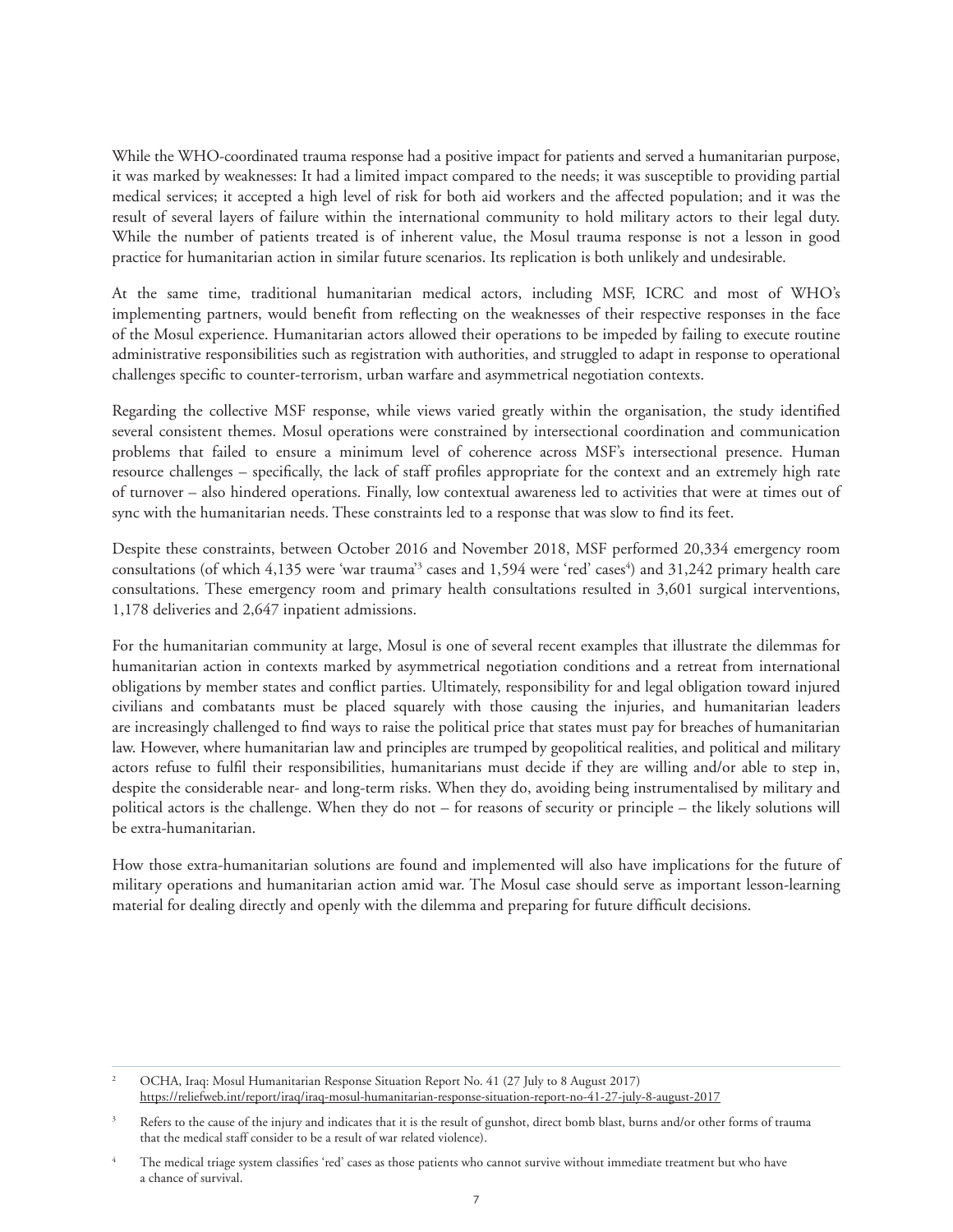# 1. Introduction

## 1.1 Purpose of the review

The response to the humanitarian crisis resulting from military operations to retake Mosul that took place from October 2016 to July 2017 posed unique challenges and raised important questions for the humanitarian sector. The way the humanitarian response unfolded underscored longstanding dilemmas between the need for rapid and effective access on the one hand and for maintaining humanitarian independence, neutrality and impartiality on the other.

Given the unprecedented nature of the WHO response and its implications for future responses, Médecins Sans Frontières/Doctors Without Borders (MSF) commissioned Humanitarian Outcomes to conduct an independent review of the trauma response, with the aim of fuelling reflection within MSF and externally within the sector.

## 1.2 Approach and scope

The review considers key factors that affected health actors' decision-making on how to respond, including external environmental conditions and internal organisational aspects. It also assesses the strengths and weaknesses of the WHO-coordinated response and the independent MSF response.

The research team compiled and analysed the available evidence in order to inform current debates and future decisions on how to implement a humanitarian response in conflict zones that is both effective and principled. The objective was not to conduct a technical programme evaluation but rather to examine the key decisions and outcomes from the varying perspectives of the actors involved.

The review looked at the planning and preparation stages as well as the implementation stage of the response, from early 2016 through late July 2017. It focused on the trauma response specifically, which took place within the broader health response.

## 1.3 Methodology

The review was conducted from August through October 2017. It included a ten-day field trip to Erbil, 37 interviews with key interlocutors from across the humanitarian community (see **[Annex I: People Interviewed](#page-47-0)**), a remote survey to elicit the perspectives of the affected population in and around Mosul, and a document review encompassing accounts of humanitarian operations, IHL resources and internal MSF minutes and memoranda.

The telephone survey of the affected population targeted current and former Mosul residents who were present between October 2016 and July 2017 and screened respondents for those who either needed urgent medical care at the time, or knew someone who did. Using interactive voice response technology, 427 eligible respondents were surveyed (74 per cent male, 26 per cent female) on their experience with the medical services that were available.

This review refers to MSF 'operational sections', which are the MSF units comprised of multiple MSF country branches that deploy staff to the field and oversee operations. The study does not represent a single MSF view. Responses varied greatly across MSF; the report seeks to represent the full range of voices rather than a unified MSF position. Similarly, there were divergent – and sometimes conflicting views – with UN agencies, which the study attempts to present in a balanced manner.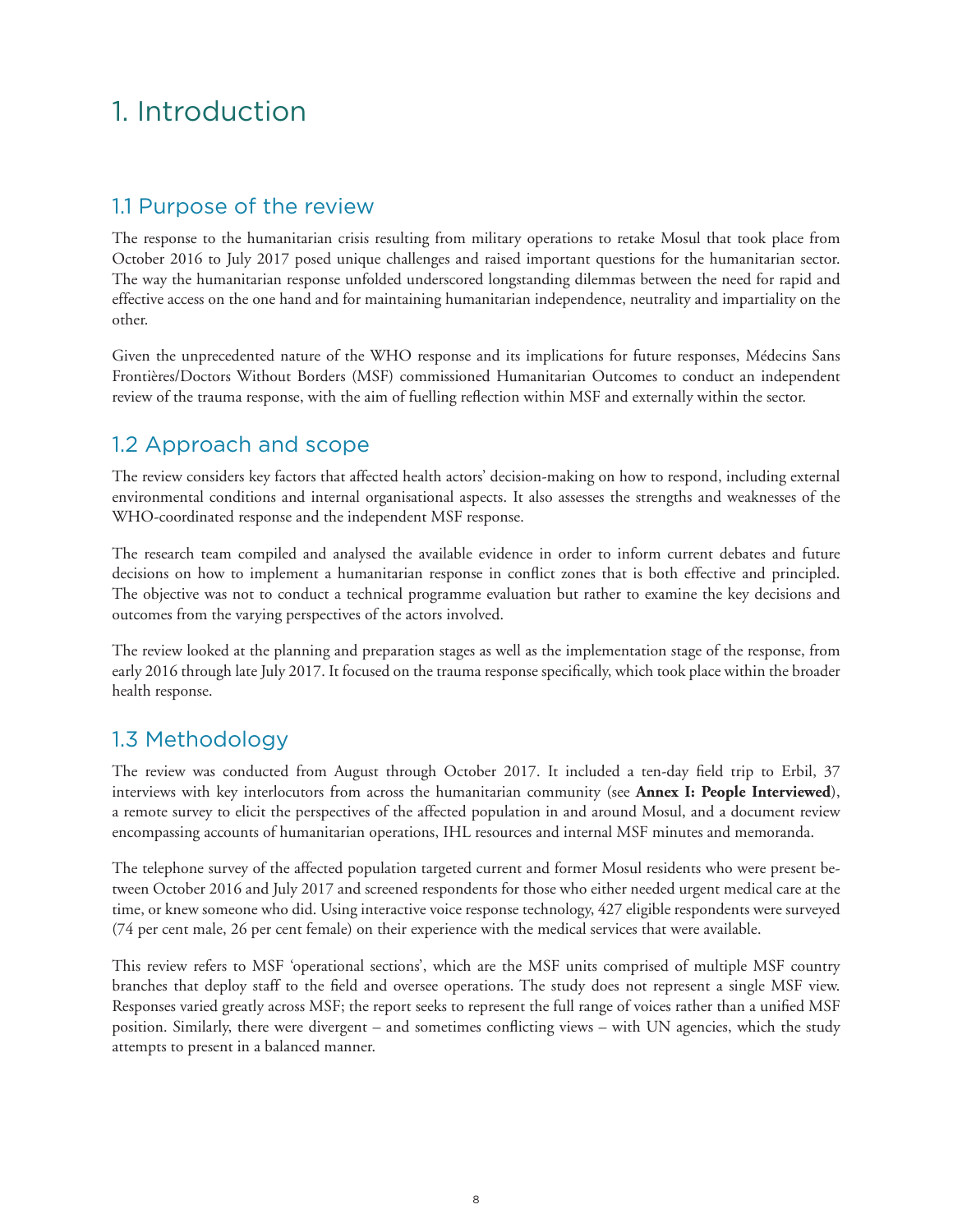## 1.4 Limitations

While every effort was made to interview a wide range of actors and review materials relevant to the health response, the following limitations should be noted:

- The lead researcher was not able to travel outside of Erbil due to security restrictions
- Detailed medical data regarding medical activities from WHO and the Health Cluster were not made available for independent analysis despite multiple requests
- MSF medical data was provided in a consolidated form, not as raw data.
- Some MSF meeting minutes were redacted due to confidentiality concerns.
- Some health actors who were approached for consultations either declined or were not available. As a result, important perspectives are not represented in the report.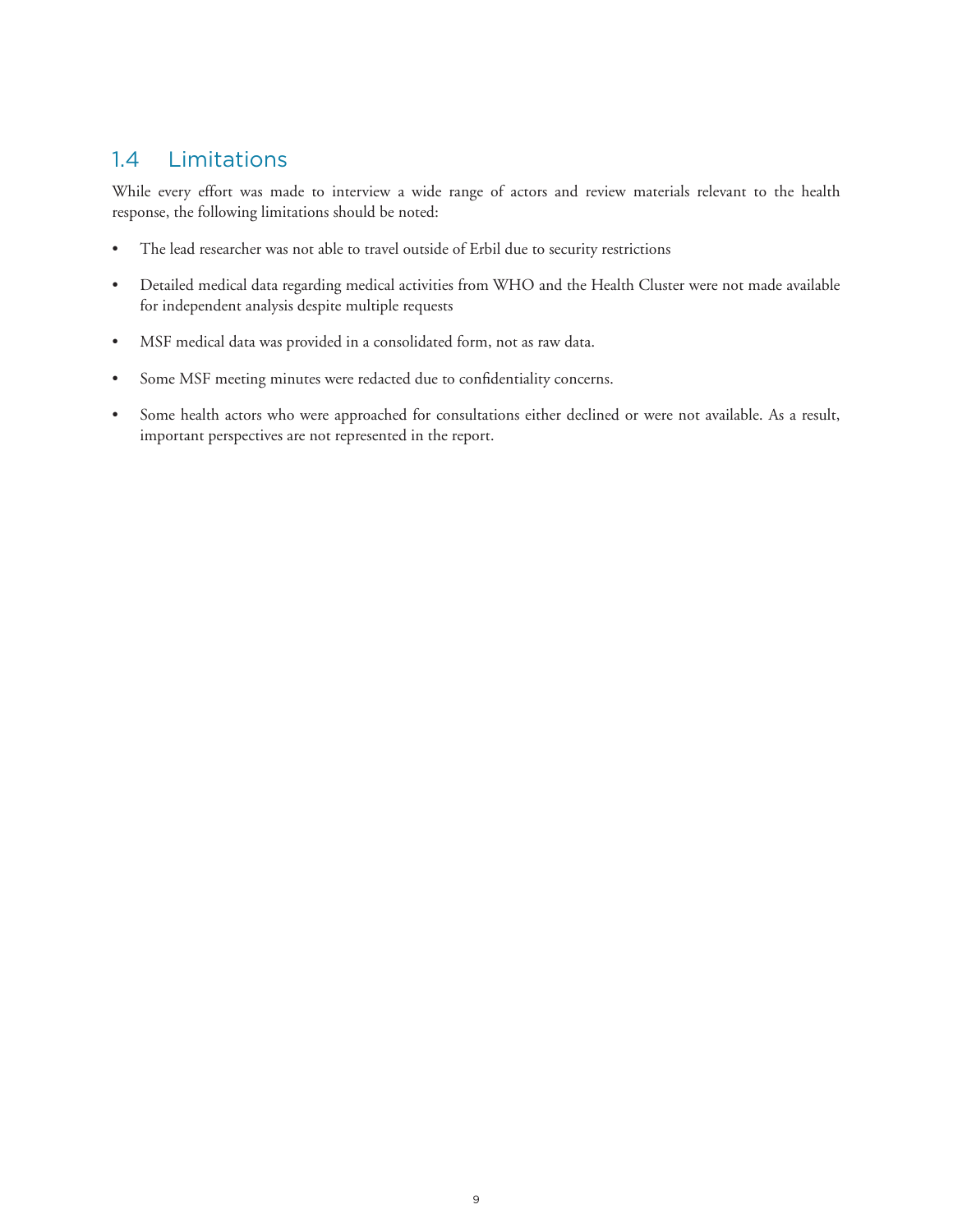# 2. Background: Context and operational overview

#### 2.1 General overview

Mosul is Iraq's second largest city after Baghdad, with a pre-conflict population of about 2.5 million. While the city is majority Sunni Arab, the population also includes Assyrian, Turkmen, Yazidi, Armenian, and Shabak communities.<sup>5</sup>

Following two years of control by the armed group Islamic State in Iraq and Syria (ISIS), on October 16, 2016, Iraqi forces supported by a US-led coalition commenced military operations to reinstate Iraqi control, and victory over ISIS was declared on July 9, 2017. Military operations concentrated first on retaking East Mosul, with these operations lasting from November 1, 2016, to January 24, 2017. After a one-month tactical break, operations began to retake West Mosul on February 19, 2017, and lasted through the beginning of July 2017.

As elaborated below, the impact of military operations on civilians was extensive. Between October 2016 and June 2017, nearly 900,000 civilians fled Mosul, of which 705,000 fled from West Mosul, according to UN OCHA statistics.<sup>6</sup>

#### 2.2 Military operations in Mosul

Ground-level military operations were conducted by a coalition of armed groups led by the Iraqi Security Forces (ISF), comprised of 30,000 fighters from the ISF, Shi'a militias known collectively as the People's Mobilization Forces (PMF) and Kurdish Peshmerga forces. The US-led Combined Joint Task Force Operation Inherent Resolve (CJTF-OIR) provided air support and served in a training and advisory capacity to ISF.7 Together these elements comprised the 'pro-government forces'8 allied against ISIS.

While US involvement was publicised as a primarily supportive role, with a team of US advisors present in Iraq, the US deployed 1700 additional forces in January 2017 to provide additional group support to ISF,<sup>9</sup> with a total number of in-country troops at 6,000 in July 2017.10

- 6 UN OCHA, 24 June 2017. 'Hundreds of Civilians Are Being Killed and Injured as Fighting Intensifies in Mosul's Old City'. ReliefWeb.int, http://reliefweb.int/report/iraq/hundreds-civilians-are-being-killed-and-injured-fighting-intensifies-mosuls-old-city.
- 7 Members of the coalition active in the Mosul battle include the USA, Australia, Belgium, Canada, Denmark, France, the Netherlands and the United Kingdom. For a full list of coalition members, see the Operation Inherent Resolve website: www.inherentresolve.mil/About-Us/Coalition/ See also: Paul Torpey, Pablo Gutiérrez, and Paul Scruton, 'The Battle for Mosul in Maps', *The Guardian,* February 23, 2017. https://www.theguardian.com/world/2016/nov/04/battle-for-mosul-maps-visual-guide-fighting-iraq-isis.
- 8 This report uses the term 'pro-government forces' to refer to the various branches of the Iraqi armed forces and security forces and forces representing the US-led international coalition.
- 9 Douglas Ernst, 4 November 2016. "Back to Iraq: Army deploying 1,700 paratroopers from 82nd Airborne Division", *The Washington Times.* https://www.washingtontimes.com/news/2016/nov/4/army-deploying-1700-paratroopers-from-82nd-airborn/
- 10 Susannah George, 1 July 2017. "In Final Stages of Mosul Fight, U.S. Troops Take On Expanded Role", *The Chicago Tribune.*  http://www.chicagotribune.com/news/nationworld/ct-islamic-state-mosul-20170701-story.html

<sup>5</sup> Nabih Bulos, 2 October, 2016. 'The Battle in Iraq that Could Turn the Tide against Islamic State: The Fight for Mosul is about to Begin', *Los Angeles Times.* http://www.latimes.com/world/middleeast/la-fg-iraq-mosul-20161002-snap-story.html.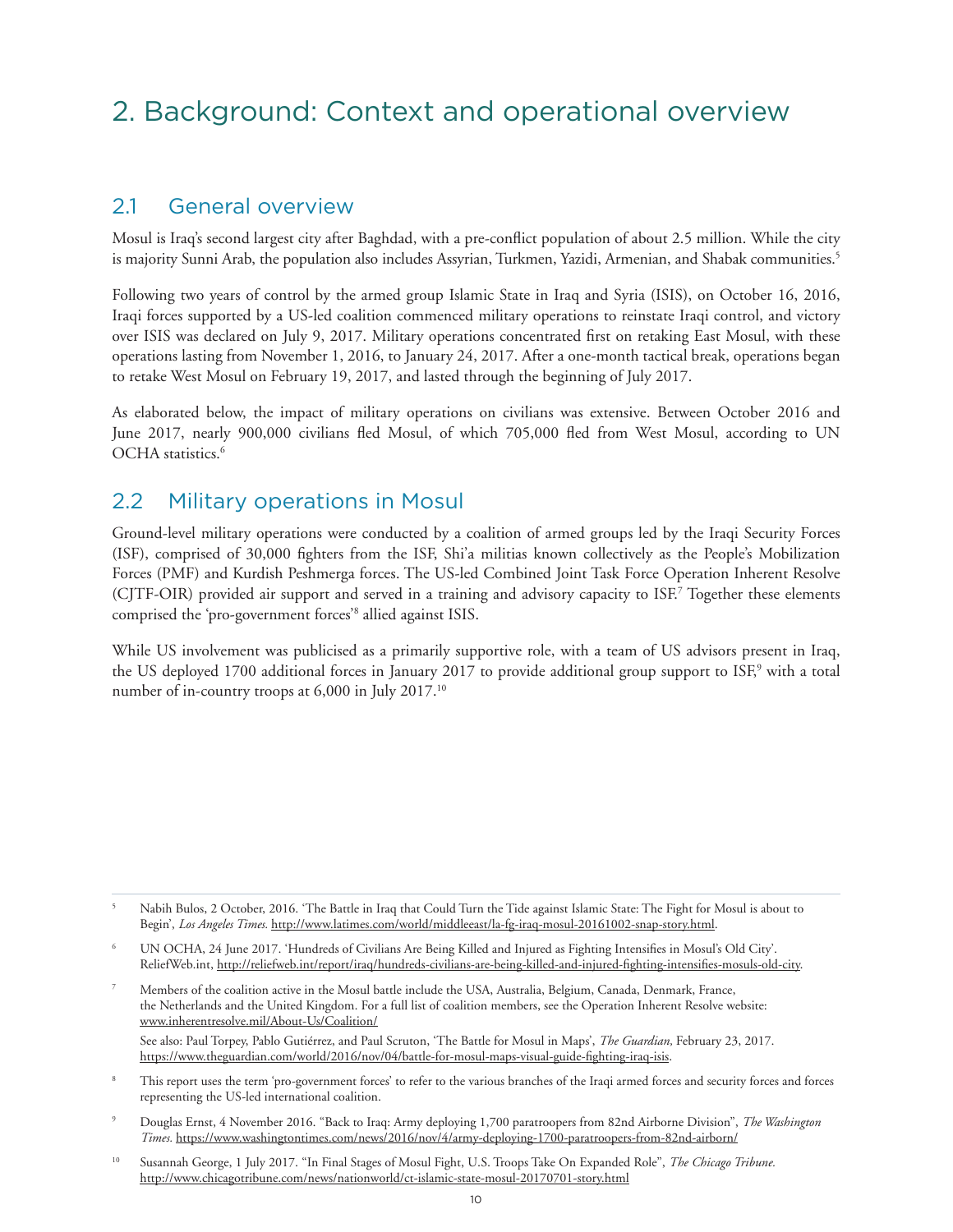## 2.3 Humanitarian operations

Iraq has hosted a long-time humanitarian presence, with the International Committee of the Red Cross (ICRC) operational in the country since 1980 and many other humanitarian actors arriving in the early 1990s during the US-led military operations in Kuwait and again in 2003 when US-led military operations removed Saddam Hussein from power. The humanitarian presence between 2003 and 2017, however, was very limited due to security concerns. This meant that the UN and NGOs lacked an operational presence before the military operations began in October 2016 and were faced with the challenge of re-establishing a presence while also trying to respond to large-scale humanitarian needs.

With more than 1 million people displaced between October 2016 and July 2017, the UN-led Mosul humanitarian response was necessarily a large and complex operation. At the peak of the displacement, half of the displaced population was living in 19 camps and emergency sites, while the other half was living with families and in host communities.<sup>11</sup>

As of early August 2017, the UN-led response had distributed nearly 1.9 million emergency kits and nearly 900,000 NFI kits and had reached over 2 million people with in- and out-of-camp WASH support.

The humanitarian contingency planning for Mosul was carried out under the leadership of the Humanitarian Country Team (HCT) and the Humanitarian Coordinator (HC) in tandem with the government's own military and emergency planning. The objective of the government plan, jointly produced by the Government of Iraq and the Kurdistan Regional Government with UN and NGO participation via the Ministry of Interior's Joint Crisis Coordination Centre (the government-humanitarian coordination platform), was to 'prepare and guide the government and humanitarian partners for a well-coordinated, effective and timely response to the predicted large new waves of population displacement and movement to the Kurdistan Region of Iraq (KRI) from Mosul and neighbouring districts besieged by ISIS'.<sup>12</sup> The corresponding Humanitarian Concept of Operations (Humanitarian ConOps)<sup>13</sup> was designed to complement the government's planning and was therefore based on the same planning assumption, which included a single scenario of mass displacement from Mosul at the beginning of military operations.

The 36-member Health Cluster, led by WHO with an NGO co-lead, planned, coordinated and implemented the UN's humanitarian health response in coordination with the larger Humanitarian ConOps. The health response was based on the findings of the 2014 Public Health Risk Assessment conducted by WHO<sup>14</sup> and focused on five areas: primary health care, reproductive health, vaccinations, supply of essential medicines and the referral system. This response ended up meeting large-scale needs, with 1.5 million people receiving consultations between October 2016 and August 2017.<sup>15</sup>

<sup>11</sup> UNHCR, 2 July 2017. Mosul Response Dashboard, https://www.humanitarianresponse.info/en/operations/iraq/infographic/unhcr-iraq-mosul-response-dashboard-2-july-2017.

<sup>12</sup> Government of Iraq Ministry of Interior, Kurdistan Regional Government, June 2016. 'Joint Humanitarian Contingency Plan: IDP Support for the Ninevah Liberation Operation'.

<sup>13</sup> Iraq HCT, September 2016. 'Humanitarian Concept of Operations'.

<sup>&</sup>lt;sup>14</sup> WHO conducted a public health risk assessment in 2014, which provided technical guidance to health sector actors on the major public health threats faced by affected populations in Iraq. It identified weaknesses within the public health system, including staff shortages, infrastructure damage and supply shortages in provinces affected by conflict. WHO identified the following populations at the most risk: children under five years of age, women who are pregnant or of childbearing age, people vulnerable to violence and sexual or gender-based violence (SGBV) and the elderly. The top three health sector priorities identified in the report were (1) restoring emergency and essential primary and secondary health services; (2) addressing trauma and emergency surgical conditions (abdominal and others) and (3) providing reproductive health care, especially safe deliveries.

<sup>&</sup>lt;sup>15</sup> UN OCHA, 8 August 2017. 'Iraq: Mosul Humanitarian Response Situation Report No. 41 (27 July to 8 August 2017)'. https://reliefweb.int/report/iraq/iraq-mosul-humanitarian-response-situation-report-no-41-27-july-8-august-2017.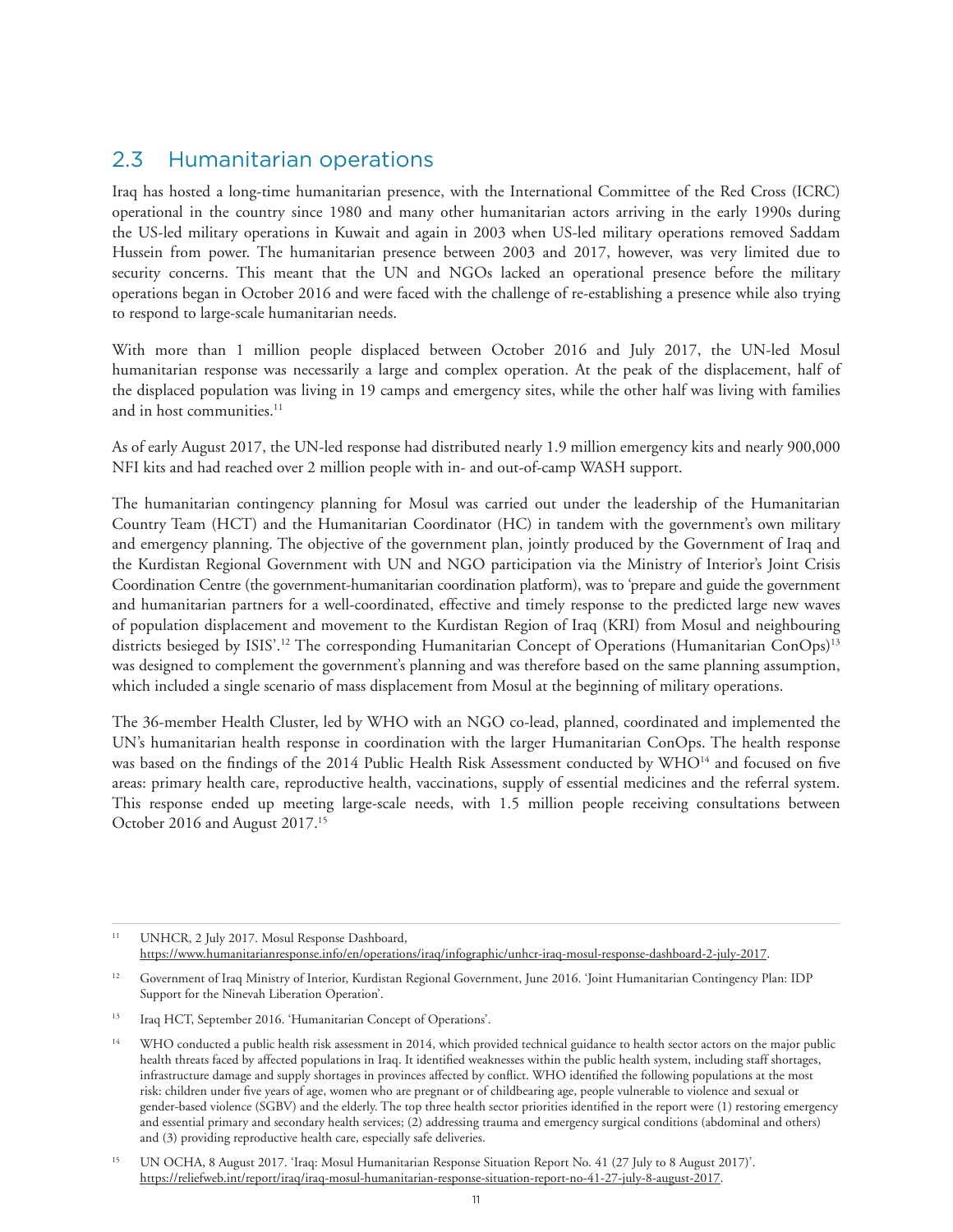#### *Trauma response*

While a trauma response was not initially included in the Health Cluster planning in early 2016, it was added in the weeks leading up to the beginning of military operations when, according to WHO interviewees, it became clear that this was a planning gap within the UN-led response.

Trauma casualties (e.g., acute injuries from bullets, mortars and building collapses) caused by fighting were anticipated to be severe and planning was based on the estimate that one out of every five people fleeing Mosul would require trauma care.16 The Humanitarian ConOps estimated that up to 1 million people would be displaced, so trauma response planning would have been based on roughly 200,000 people needing trauma care.

Within the larger health response, a specific focus on meeting trauma needs developed in the early weeks of the military operations in Mosul. When trauma needs clearly were surging and required dedicated coordination capacity, the Trauma Working Group (TWG) was created and run by New York City Medics<sup>17</sup> under the direction of WHO.

In parallel and with varying degrees of coordination with the UN lead health response, MSF planned for and implemented an independent health response that focused on trauma, but also offered a range of other primary and secondary health services.

The WHO-coordinated health response and the MSF health response used fundamentally different approaches that were mostly consistent with each agency's respective mandate. The WHO response, however, was notable in that it saw an unusually operational role for WHO, included non-traditional health actors as partners, and resulted in a precedent-setting trauma response that included a frontline-to-tertiary level trauma chain of referral. Notably, WHO's increased 'operational' role meant that it planned for and coordinated activities that were then implemented by WHO partner organisations. It was not providing medical services directly.

One of the key challenges for all health actors was managing security, and this challenge shaped the response. The effectiveness and relevance of trauma activities are directly correlated with proximity to the front lines, and as proximity increases so too does the potential need for increased protection.

Despite a very long emergency preparedness phase, health actors, including MSF, seemed unprepared for the start of military operations in East Mosul. This is illustrated by the seemingly slow and at times poorly adapted response to the humanitarian needs during East Mosul military operations and the significantly improved response during West Mosul military operations. Indicators are that the learning curve was steep and that lessons learned in East Mosul were applied in West Mosul – for example humanitarians were clearly operationally positioned to respond more quickly in East Mosul, the WHO revised its medical activities to broaden the scope of care, a greater emphasis was put on field hospital capacity, referral pathways were adapted to be more flexible as the front line moved and greater emphasis was put on post-operative and rehabilitation care.

The WHO and MSF trauma responses are covered in more detail in Section 4 and Section 5, respectively.

<sup>&</sup>lt;sup>16</sup> Information provided by a participant present in the planning meetings.

<sup>&</sup>lt;sup>17</sup> New York City Medics is a non-profit medical assistance organisation considered a 'non-traditional medical actor' given its lack of previous experience operating as part of humanitarian operations in a conflict zone.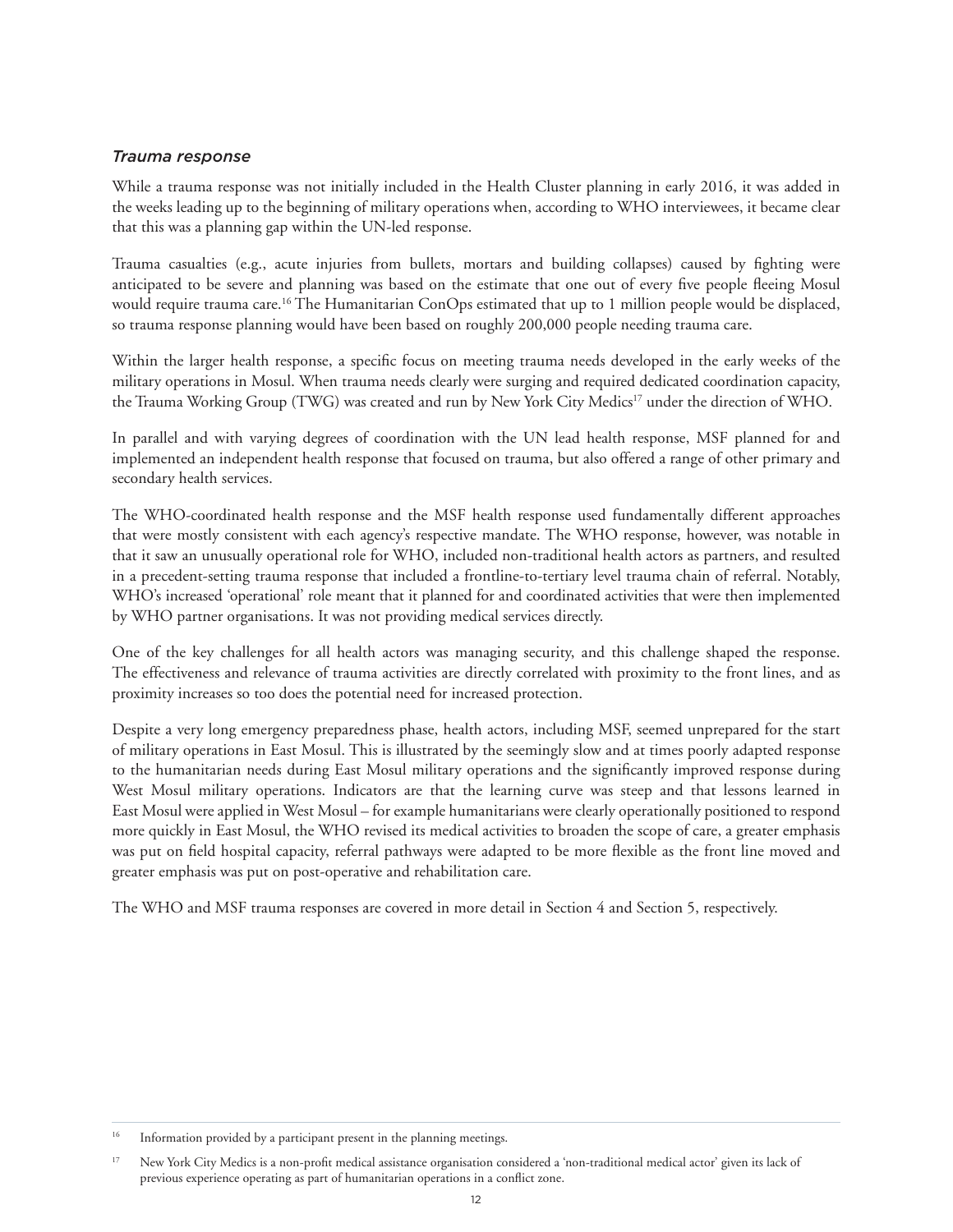## 2.4 The legal framework

The conflict in Mosul is considered a non-international armed conflict (NIAC). Under International Humanitarian Law (IHL), every party to a NIAC is obliged, at a minimum, to collect and care for the wounded and sick on an impartial basis.18 Care must be provided to all wounded and sick *hors de combat* (whether combatants or civilians), from each relevant party to the conflict to the fullest extent practicable and with the least possible delay. Parties to the conflict are obliged to make no distinction among the wounded and sick other than medical ones. In the case of the conflict in Mosul, any states that were on the ground or in the air as part of the conflict are considered a 'party' to the NIAC and had obligations under IHL. While the obligation is therefore clear and applicable to the Government of Iraq (and the ISF as a sub-organ) and to the parties to the conflict that were either on the ground or providing air support, the question becomes what constitutes feasible ('*to the fullest extent practicable*') at the time of the planning for, and during, the offensive, with least possible delay.

According to the ICRC, 'The obligation to protect and care for the wounded, sick and shipwrecked is an obligation of means. Each party to the conflict *must use its best efforts to provide protection and care for the wounded, sick and shipwrecked,* including permitting humanitarian organisations to provide for their protection and care'19 (emphasis added).

Alongside other (non-involved) states, civil society actors can call upon all parties to provide all feasible medical care on an impartial basis – as those parties are obliged to do under IHL. That said, the obligation is one of means, not of results.

In interviews conducted for this study it was noted that the UN humanitarian leadership, a number of donors, and some humanitarian agencies called for the ISF to prepare for and to treat the war-wounded. And early UN planning documents were based on this arrangement. A related study also documents that this occurred,<sup>20</sup> but that for reasons unclear to the research team, it was determined there was no capacity for the ISF to provide care other than for their own troops, and no additional medical support was forthcoming from the broader coalition of pro-government forces, including the US.<sup>21</sup>

The lack of capacity within the ISF and the lack of support from the pro-government forces are particularly significant given that (1) the ISF is a military force that arguably has access to significant resources, especially from its coalition partners; (2) the ISF and coalition partners knew it was going to be an extremely intense offensive; (3) Government of Iraq (GOI) military planning anticipated high casualties (including those wounded by other forces) and (4) the coalition's leading member state, the US, had a considerable operational footprint on the ground, including medical infrastructure dedicated to treating US and Iraqi forces. It is therefore hard to understand why the parties to the conflict were so unprepared or unwilling to assume their obligations under IHL.

<sup>&</sup>lt;sup>18</sup> This section draws from a confidential note provided to the research team by the Harvard Law School Program on International Law and Armed Conflict.

See the ICRC Customary IHL database at https://ihl-databases.icrc.org/customary-ihl/eng/docs/v1\_rul\_rule110.

<sup>&</sup>lt;sup>20</sup> See E. Schenkenberg and K. Wendt, 2016, 'Principled Humanitarian Assistance of ECHO Partners in Iraq' (HERE, Geneva), which highlights that 'one interviewee noted that his organisation had particularly advocated for the duty of the military medical forces to treat the war-wounded, but that both the military and authorities quickly turned to the humanitarian organisations when they lack the capacity'.

<sup>&</sup>lt;sup>21</sup> There is considerable research on the issues of the obligations of partners/or obligations emanating from support in armed conflict (see for example, Tristan Ferraro, 13 August 2015 'The Applicability and Application of International Humanitarian Law to Multinational Forces,' *International Review of the Red Cross* 95 (891/892): 561,) and Cordula Droege and David Tuck, 2017 'Fighting Together and International Humanitarian Law: Ensuring Respect for IHL, Humanitarian Law and Policy' ICRC, Geneva.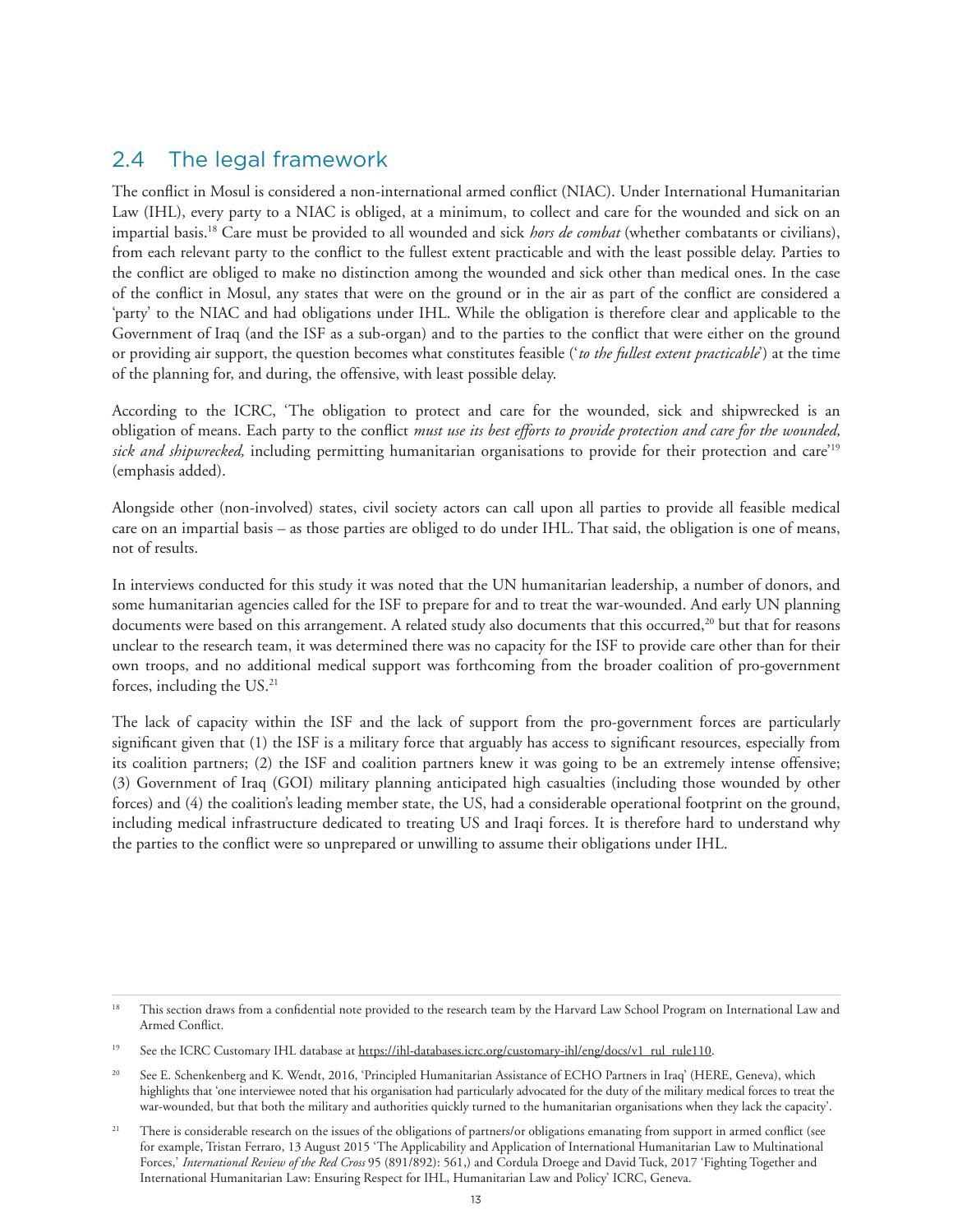# 3. Key factors: A brief overview of the issues affecting humanitarian operations in northern Iraq

The review identified certain factors particularly relevant to the planning and implementation of the humanitarian health response in Mosul. Most of these apply to humanitarian operations in Iraq generally.

## 3.1 The impact of the political environment on humanitarian operations

Humanitarian operations in Iraq take place within a historically fraught, politicised atmosphere. The problem of blurred lines between humanitarian presence and foreign military intervention has been consistent since the 1990s, with an equally persistent tension around politicization of humanitarian modalities and instrumentalisation of humanitarian aid.<sup>22</sup>

The high level of collaboration between the UN and the Government of Iraq has impacted humanitarian neutrality in ways consistent with integrated missions generally, but it seems to have reached a level of close political and operational alignment that is unique to this context.

The Humanitarian Concept of Operations has been lauded by the UN for how seamlessly it complemented GOI planning, but the process demonstrates a lack of distinction between humanitarian and non-humanitarian objectives. For some interviewees, this effectively meant that the 'humanitarian response was embedded in the military response'. This is also illustrated by the fact that the UN's planning was based on a single-scenario contingency plan that only considered the mass-displacement scenario that framed the government's emergency planning.

This view of the UN's response as inherently politicised is reinforced by interviewees' perceptions that the Humanitarian Coordinator's (HC) role was overtly political and seamlessly aligned with US political and military objectives. They described the HC's priority as 'pushing the US agenda via UN activities'. Others described the UN as the 'accessories to the conflict', the 'implementing arm of US foreign policy', the 'broader front' of the counter-terrorism efforts and as being 'totally immersed in the us vs. them' narrative'.

Interviewees described UN OCHA's Civil Military Coordination (CMCoord) unit as extending the UN's political role. A robustly empowered CMCoord played a central role in the response, under a unique set up whereby the unit reported directly to the HC rather than to the OCHA Head of Office, as is usually the case. The CMCoord unit and the HC were seen as the 'main drivers' of the humanitarian response, and CMCoord unit members as the primary information holders, as they were 'first in' to areas re-taken by pro-government forces, often the day after fighting stopped.

Based on study participant accounts, the particularly political environment seems to have shaped humanitarian operations in several significant ways:

• **A general reduction in humanitarian neutrality.** A widespread adoption of the 'liberation' narrative by many actors within the humanitarian community was evident. The tacit assumption seemed to be that humanitarians were participating, to various degrees, in the battle to liberate Iraq from ISIS, representing themselves as being on the side of the 'good guys'. One senior UN representative referred to humanitarian actors as a 'coalition of the willing', and the phrase 'battle for Mosul' or similar was commonly heard among UN and NGO personnel. This seems to have translated into an implicit justification in cases where neutrality was at stake. Interviewees described ISIS as being the 'perfect enemy' that 'excused any behaviour' giving humanitarians a 'blank check to compromise' on principles.

<sup>&</sup>lt;sup>22</sup> Both the 1991 and 2003 invasions of Iraq were framed to varying extents by the US-led military coalitions as 'humanitarian interventions' and the topic of politicization and instrumentalisation of aid has been widely discussed within the sector. For example, see Eric A. Heinze, 2006. 'Humanitarian Intervention and the War in Iraq: Norms, Discourse, and State Practice', Homeland Security Digital Library: https://www.hsdl.org/?view&did=460747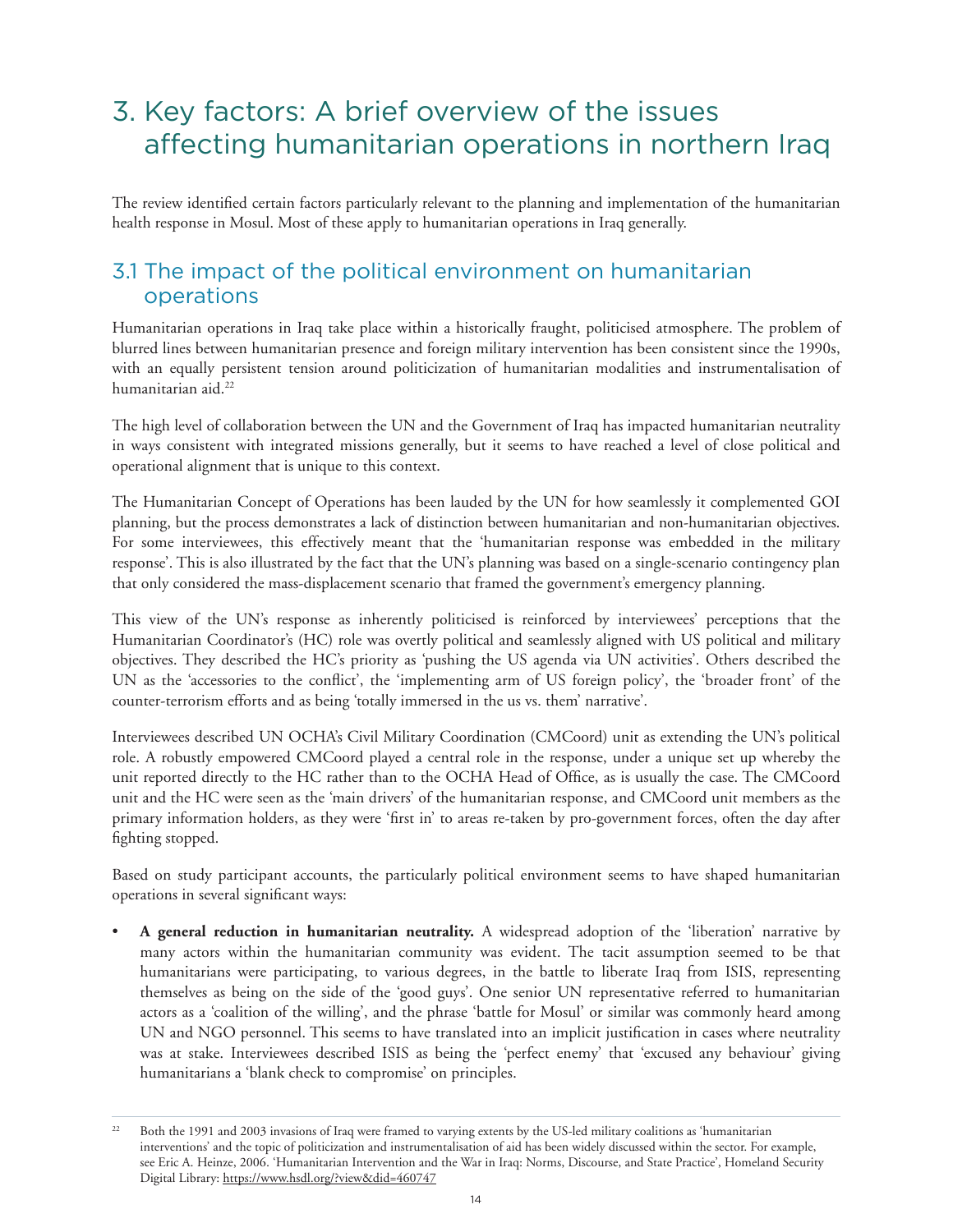• **Reduction in the level of operational independence and impartiality.** Humanitarian independence was inherently compromised by humanitarian response planners coordinating so closely with the government (a party to the conflict), and impartiality was threatened by civilians fleeing from Mosul having to pass through screening and mustering points controlled by pro-government forces before they came into contact with humanitarians. Interviewees described this as giving military actors a 'wide margin' when it came to extra security measures seen as necessary to address the threat of terrorism, and believed this resulted in an anaemic protection response. Examples cited included the lack of humanitarian presence at the mustering points until well into the response, transport of patients under humanitarian care by medical actors and a lack of protection measures at check points. Other interviewees went further to say that protection issues for patients is a known issue 'no one is talking about ' and that the influence of the anti-ISIS bias had 'subtly informed' the programming choices of humanitarian actors in ways that were visible in the geographic distribution of humanitarian presence. Both NGO and non-NGO interviewees felt that the NGO reticence to work in IS areas – often initially based on genuine concerns regarding a lack of security guarantees – had turned into a blanket assumption that it wasn't possible and that this had in time turned into 'a reticence to work with certain populations generally'.

To a much lesser degree, organisations like MSF and ICRC, working outside the UN-lead response, were also influenced by the political environment. For MSF and ICRC interviewees, the non-neutral position of the UN was one factor that led to operational constraints for both organisations. The overtly political agenda of the UN contributed to a failure of a principled approach to humanitarian operations, leaving little confidence on the part of 'Dunantist' actors<sup>23</sup> to scale up and somehow remain untainted by the politics of the response.

WHO was perceived by both UN and NGO interviewees as having been particularly instrumentalised, who said, for example, 'WHO allows too much political influence, but this is the nature of the UN.' They would have preferred WHO to be 'setting impartial medical priorities' for the health response, but instead perceived it as having failed at 'insisting on a principled approach' due to intense pressure from the HC. Many MSF interviewees expressed concern that WHO might become the 'preferred partner' of governments, which could therefore lead to systematically less principled responses in the future.

## 3.2 The impact of the counter-terrorism context on the humanitarian response

The constraints affecting humanitarians operating in counter-terrorism contexts in Iraq and other countries have been documented in humanitarian literature. For instance, while NGOs are not explicitly prevented from conducting activities in areas where proscribed terrorist organisations are present, a range of counter-terrorism laws, policies and administrative restrictions on humanitarian funding have been shown to have a 'chilling effect' on the activities of humanitarian actors.<sup>24</sup>

The recently published three-year **Secure Access in Volatile Environments (SAVE)** research found similarly that humanitarian organisations hesitate to engage with designated terrorist organisations for the purpose of negotiating access and that this is fuelled in part by confusion about (1) what types of action may constitute 'financial or material support' (under counter-terror legislation) and (2) whether individual aid staff are at risk of prosecution.25

<sup>&</sup>lt;sup>23</sup> 'Dunantist' actors refer to NGOs that seek to distance themselves from politics by upholding the traditional four principles, particularly vis-à-vis states' interests. For more on this topic, please see Abby Stoddard, 2003, 'Humanitarian NGOs: Challenges and Trends', HPG Briefing No. 12, ODI.org, https://www.odi.org/resources/docs/349.pdf.

<sup>&</sup>lt;sup>24</sup> Kate Mackintosh and Ingrid Macdonald, August 2013, 'Counter-Terrorism and Humanitarian Action,' Humanitarian Practice Network, http://odihpn.org/magazine/counter-terrorism-and-humanitarian-action/; and NRC, December 2015, 'Risk Management Toolkit in Relation to Counter-Terrorism Measures', Norwegian Refugee Council, https://www.nrc.no/resources/reports/nrc-risk-management-toolkit-2015/.

<sup>&</sup>lt;sup>25</sup> K. Haver and W. Carter, 2016, 'What It Takes: Principled Pragmatism to Enable Access and Quality Humanitarian Aid in Insecure Environments', Humanitarian Outcomes report, [SAVEresearch.net,](http://www.saveresearch.net/) https://www.humanitarianoutcomes.org/file/112/download?token=qQbVKV35.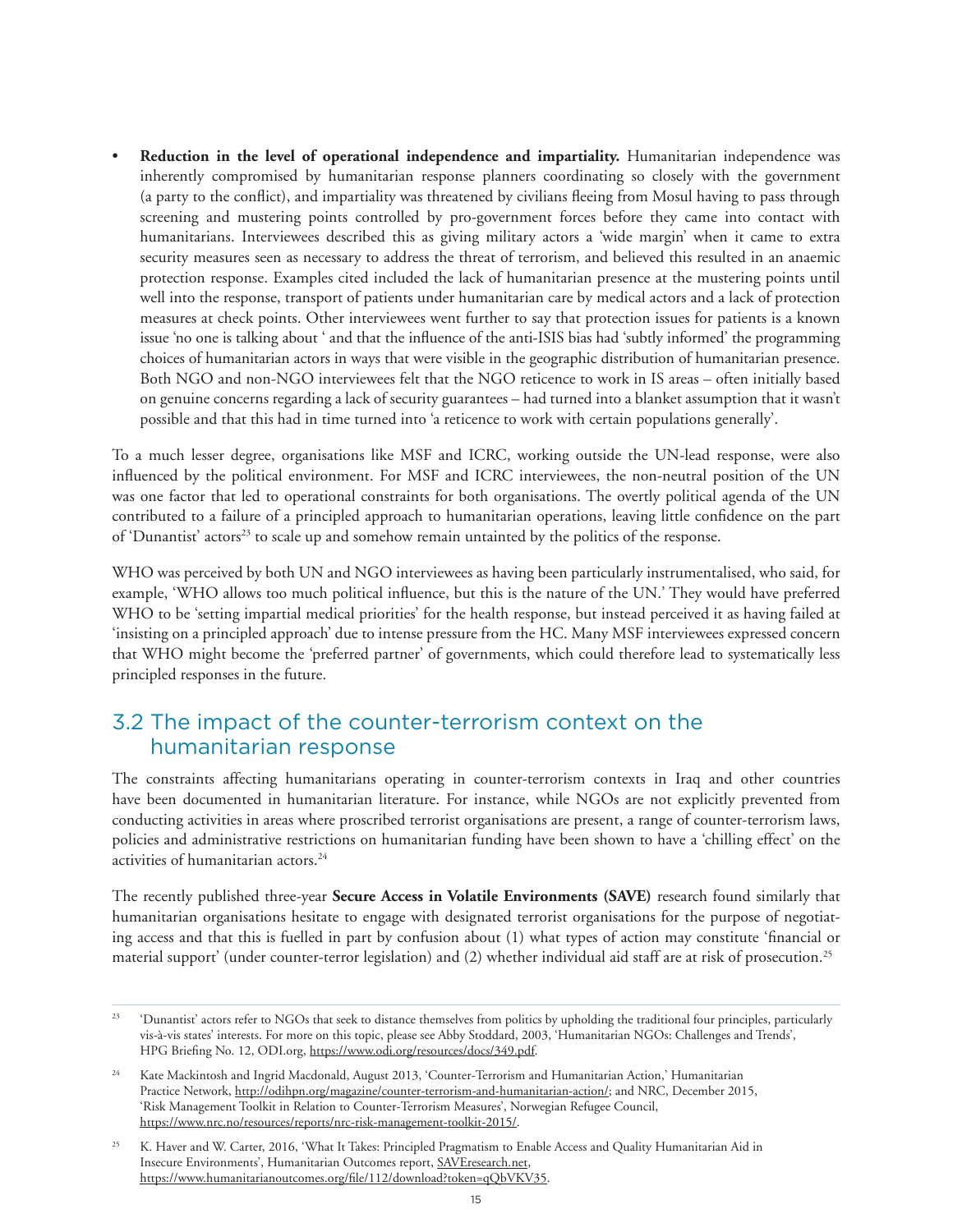Interviewees in this review mentioned the structural constraints of providing humanitarian aid in a counter-terrorism context, referring to the 'double legal framework of IHL and counter-terrorism measures'. Being obligated to comply with both frameworks made it hard to maintain humanitarian principles and medical ethics, they said, citing the security screening by pro-government forces of civilians fleeing Mosul and the widespread presence of various forms of security at medical facilities, including some MSF facilities. These forms of security included robust deterrence measures such as placing ISF military and private security forces at the Samaritans Purse Bartalla hospital or adding protective local police presence at some MSF facilities.

For example, WHO staffers report having adapted their 2017 funding proposals to OFDA due to US government restrictions to prevent USAID funding from being used to treat or support ISIS fighters or their dependents. These restrictions are new for 2017 as a result of US Senate legislation, so while they didn't affect Mosul, they apply to subsequent responses in Anbar, Hawija and other locations. While WHO used other funding sources to assure impartial access to care, this type of policy puts organisations under pressure to not comply with IHL obligations in order to receive funding. This has grave implications for populations living behind frontlines, who in effect risk being excluded from care.

## 3.3 The challenges of security management in an asymmetrical negotiation context

Asymmetrical negotiation contexts, in which humanitarians are not able to establish or maintain contact with all conflict parties, continue to challenge humanitarian operations and have a significant effect on secure access and delivery for both staff and people seeking assistance. This theme is very closely linked to the above discussion on providing humanitarian aid in politicised counter-terrorism contexts.

From purely a security management perspective, humanitarian and other actors face additional considerations in managing risk close to the front line, citing aerial drones, vehicle and person-born IEDs, and chemical weapons as additional threats. For patients, trying to access care in these areas can lead to them either to being too afraid to seek healthcare or to put themselves at potential risk of harm from an attack on or near the facility.

NGO and UN agency representatives reported feeling that they had 'no choice' but to work closely with pro-government forces given a lack of secure access on both sides of the front line and that the 'only risk mitigation measures' when providing medical services close to the front line were to embed or co-locate with military actors. Others questioned whether humanitarians had an out-dated view of battlefields, given that front lines in asymmetrical negotiation contexts were treated more like un-crossable borders than traditional front lines across which access can be negotiated. Still others drew a direct equivalence between compromising principles and saving lives, stating that if NGOs want to be closer to the front lines, they must accept military protection, so the decision is simply whether that choice is worth the lives saved.

Several interviewees questioned the extent to which NGOs had tested their ability to negotiate access to the front line, particularly at the programme site level. Here they tended to cite increased sector-wide risk aversion, an over-reliance on the CMCoord unit, and self-reinforcing collective wisdom that negotiated access was hard or impossible. A minority of interviewees suggested that operating close to the front line was safer than many humanitarian actors perceive. Some donor representatives felt that operations in Iraq reflected the macro trend of increasing risk aversion, viewing NGOs as 'corporate', 'boxed-in' and having a reduced capacity to provide 'resilient and rugged' delivery. NGO staff expressed a corollary frustration with donors who pushed NGOs to take greater risks, which put them in the position of having to choose between staff safety and opportunities to expand their presence in hard-to-reach, high-need areas.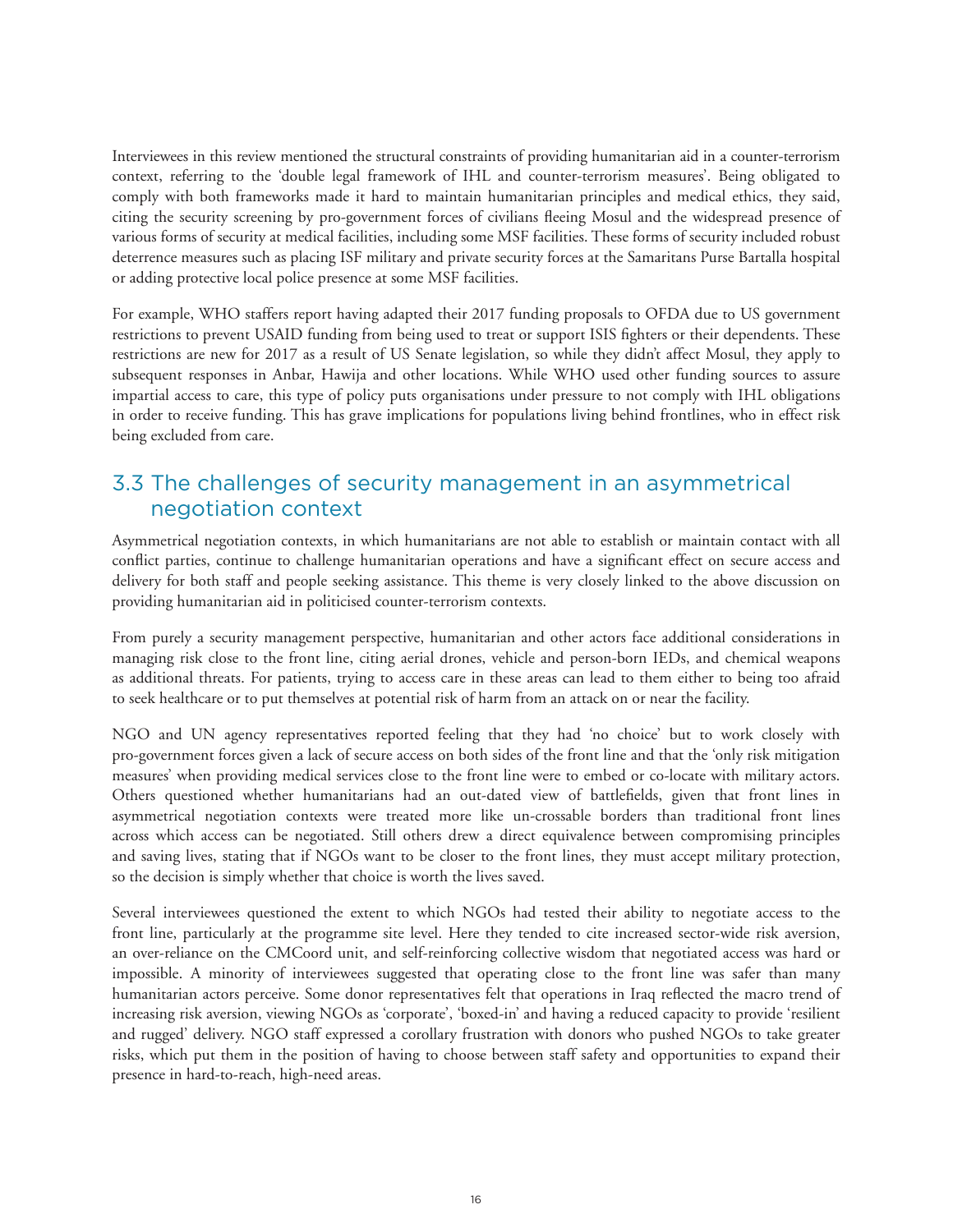A direct correlation exists in medical aid operations, particularly for trauma actors, between proximity and effectiveness. For trauma services to be relevant, providers must be close to the front line. The asymmetrical negotiation context created difficult choices between relevance of programming and safety of staff that constrained the effectiveness of the humanitarian response.

Even for organisations with a strong commitment to and capacity for negotiated access, such as ICRC, working in ISIS territories has proven difficult to impossible. MSF interviewees consistently referenced the ISIS attacks in 2014 on their staff in Syria as a collective trauma that had institutionally spooked the organisation and resulted in a systematically lower profile and reduced coverage across the region. In addition, it produced an organisational shift in how MSF engaged with ISIS that precluded on-the-ground negotiations and required high-level ISIS engagement as a precondition to operating in or near ISIS territories. This was consistent with the broader humanitarian community's presence in Syria at the time and, as a result, the SAVE research found the lowest levels of coverage in Syria as compared with three other highly insecure contexts (Afghanistan, Somalia and South Sudan).<sup>26</sup>

## 3.4 The unfamiliar operational environment of an urban warfare context

Urban warfare contexts continue to present humanitarians with a unique set of challenges to which established humanitarian practice is not always well suited. The fact that Mosul was a densely populated area created particular challenges for military and humanitarian actors alike.

The large-scale impacts on civilians and civilian infrastructure of the Mosul military operations are consistent with the worldwide trend of high civilian casualties associated with urban warfare. By some estimates, civilian casualties account for 92 per cent of the deaths and injuries from explosive weapons in populated areas, compared to 34 per cent when these are used in other areas.<sup>27</sup> And for humanitarians, these circumstances bring a set of unique challenges.

Review interviewees generally described feeling underprepared to deal with the specific challenges of urban warfare. With large populations choosing to stay in Mosul or stuck in siege conditions and unable to flee, humanitarians found it immensely difficult to access people in need. When civilians were finally able to flee, they were often in dire shape, having been subjected to harrowing security and living conditions under ISIS control.

Urban warfare affects the necessary level of trauma care, as densely populated areas and urban structures exacerbate the impact of large-scale munitions. Patients more often present with blast-related injuries and compound fractures, including multiple penetrating injuries and polytraumas (injuries to multiple body parts or organs), compared to those coming from less populated areas. They are also more likely to have crush injuries from building collapses and burns from powerful explosives. As a result, emergency surgical interventions are often more complex and take longer, and post-operative and/or rehabilitation care is often necessary.<sup>28</sup>

Many MSF interviewees cited this factor when talking about perceptions of underperformance, describing MSF modalities not being well suited to urban contexts. This was especially relevant to the distribution of activities across MSF sections. Several MSF interviewees pointed out that MSF's default way of dividing up intersectional territories made more sense in contexts where needs were spread out over large geographic areas. In urban settings, however, the needs are consolidated in a small area, so dividing sectional territories by geography is less efficient than dividing sectional responsibilities by activity.

<sup>26</sup> See Abby Stoddard and Shoaib Jillani with John Caccavale, Peyton Cooke, David Guillemois, and Vassily Klimentov, 2016, 'The Effects of Insecurity on Humanitarian Coverage', report from the Secure Access in Volatile Environments (SAVE) research programme, www.SAVEresearch.net.

<sup>&</sup>lt;sup>27</sup> Action on Armed Violence (AOAV), 22 June 2015, 'Explosive States: Explosive Violence in Populated Areas in 2014', AOAV.org, https://aoav.org. uk/2015/explosive-states-explosive-violence- populated-areas-2014/.

<sup>&</sup>lt;sup>28</sup> Amnesty International, July 2017. 'At Any Cost: The Civilian Catastrophe in West Mosul, Iraq', Amnesty.org, https://www.amnesty.org/download/Documents/MDE1466102017ENGLISH.PDF.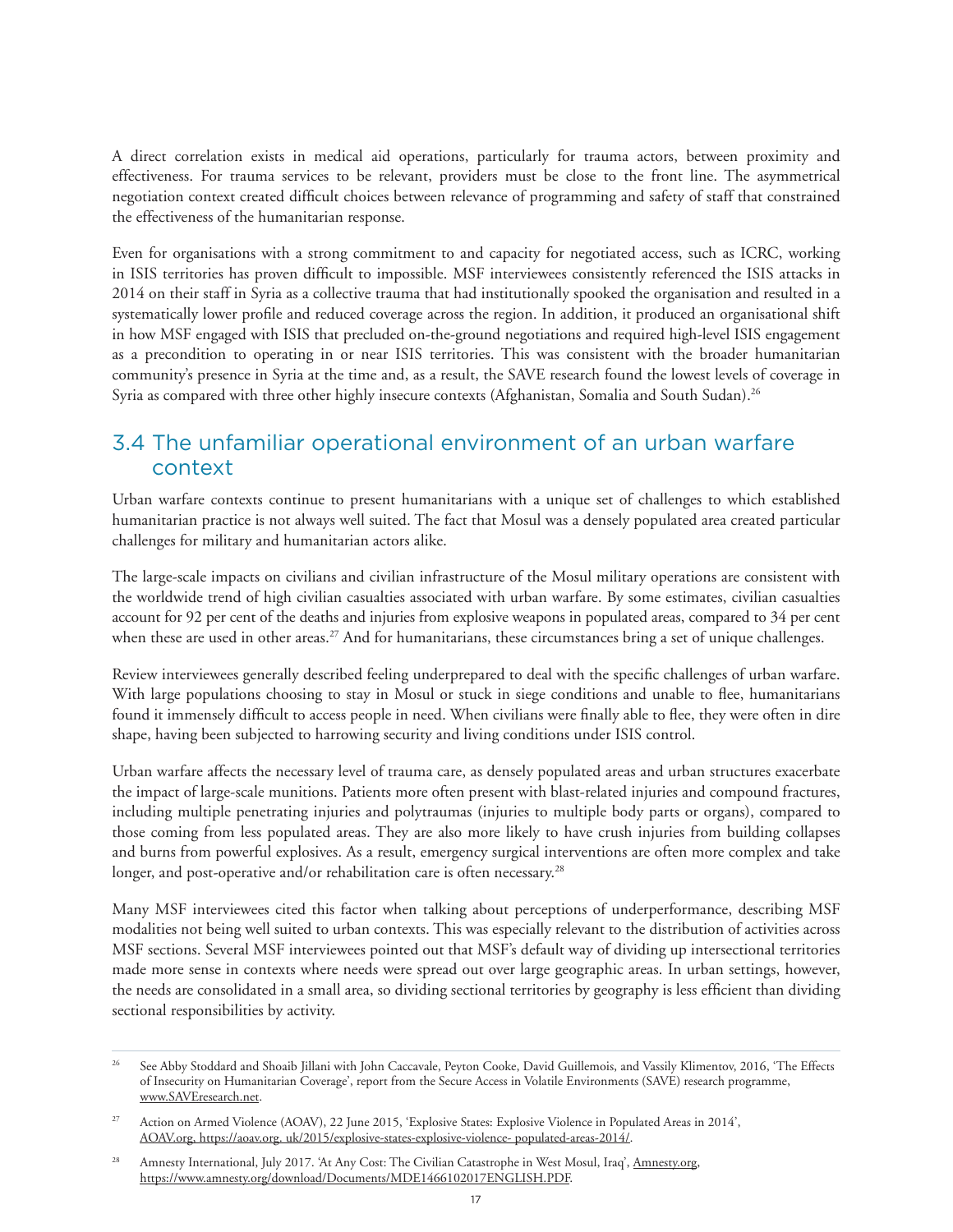## 3.5 Challenges present by operating across politicaladmininstrative territories

Humanitarian actors working in northern Iraq must interface with two sets of authorities – the Kurdistan Regional Government (KRG), based in Erbil, which governs the autonomous region in the north, and the Government of Iraq, based in Baghdad, which governs the rest of the country, including Ninewah province, where Mosul is located.

Dealing with multiple sets of authorities is a common occurrence in humanitarian contexts, but not being registered and fully operational in both territories seems to have been a serious operational constraint for many humanitarian actors based in Erbil. While some agencies have both an operational presence in Erbil and a representation presence in Baghdad, at the time of the Mosul operations, many aid agencies were not registered to operate in federal Iraq territory. This lack of registration status turned out to be an impediment to providing timely aid in Mosul, as was consistently mentioned by interviewees. Although some organisations cited unreasonable bureaucratic delays when applying for registration in federal Iraq territory, interviewees across actor groups suggested that it had more to do with operational inertia, an 'unwillingness' to adapt to changes in the context and a view of the registration process as a 'bureaucratic burden' rather than due diligence necessary to secure operational space. They contrasted humanitarians' quick operational response to set up in camps with their slower steps to be operationally prepared to respond in Mosul.

Several NGO and donor representatives suggested that NGOs relied too much on the International NGO Security Organisation (INSO) for their security information and on the CMCoord unit for access negotiations, instead of independently forging their own situational awareness and operational space. As one respondent pointed out, even well after Mosul operations had finished and Hawija operations were about to begin, many organisations still did not have their federal registration in place.

The intersectional MSF presence seems to have also been affected by the same operational inertia, with sections distributed between Kurdish and Iraqi territory, but with no section ready to operate in Mosul at the beginning of the humanitarian response, despite having tried unsuccessfully to gain access to Mosul in the past. Several MSF interviewees attributed this to an insufficient contact network in the Mosul area and insufficient engagement with federal Iraqi actors by the sections based in northern Iraq. This was a challenge shared by all operational actors due to the limited humanitarian presence in Mosul in the years leading up to the military operations.

Across the humanitarian community, there seems to have been insufficient cross-border engagement with the civil and military actors necessary to negotiate operational space for a timely response in Mosul. This is hard to understand given the long planning period leading up to the beginning of military operations.

## 3.6 The presence of non-traditional medical actors

Another controversial aspect of the UN-led trauma response was that services were provided largely by 'non-traditional' actors, i.e., medical groups that lacked humanitarian experience, profile and operational approach.

This review uses the term 'non-traditional medical actors' to refer to a range of entities including non-profit medical actors, private medical actors, volunteer medical actors and those described as 'paramilitary medical actors'. Importantly, both medical and humanitarian practice varies across this range of actors. Non-profit and private medical actors are generally from professionalised medical groups with little or no previous experience in humanitarian contexts. Volunteer medical actors have a range of medical expertise. These groups can have close ties with military groups, often employing former military personnel. Finally, a very small group of paramilitary actors were present in Mosul. These actors were seen as being the closest to military, with reports of them carrying arms or conducting medical activities in uniform. While concerning, these events seem to have been very isolated and as such are not considered relevant to the review.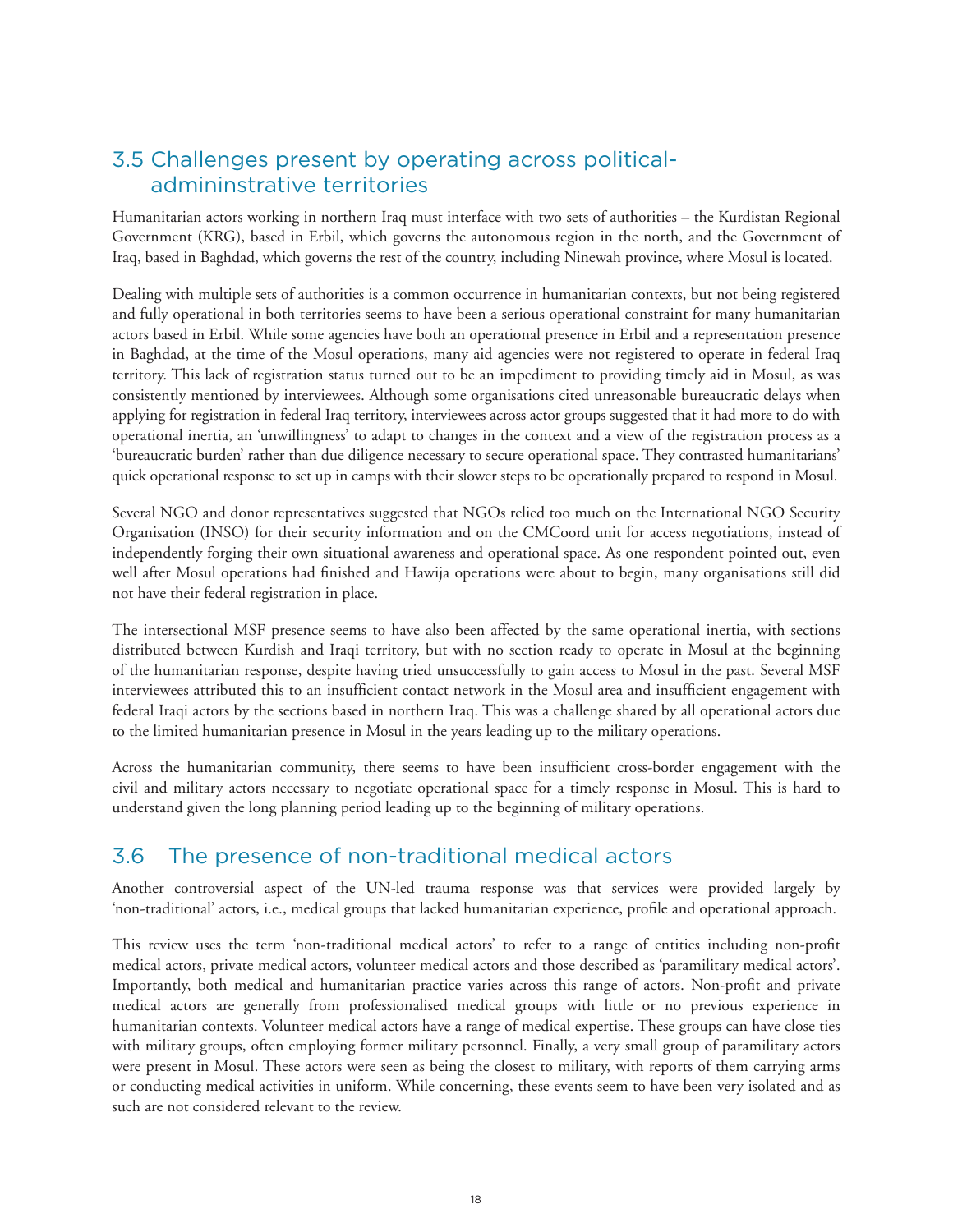Respondents expressed a range of concerns regarding the presence of these actors, primarily focused on the four following areas:

1. **The extent to which actors were complying with established medical standards.** Private medical actors and non-profit medical actors were generally seen as providing acceptable or high-quality medical care, whereas volunteer medical actors were viewed as struggling to meet basic medical standards. The more positive evaluations tended to come from respondents in the field with first-hand knowledge of these medical programmes, and they tended to take a pragmatic approach to this set of non-traditional medical actors, stating that the focus should be on treating patients, that private medical actors should not be 'systematically opposed', and that they could be 'efficient' and provide good quality medical care.

 Volunteer medical groups tended to be viewed less favourably, being criticised for having insufficiently trained medical staff, for using primarily former military staff and for providing a reportedly low level of medical care, according to some interviewees. Consultations with these groups indicated that they struggled with accountability measures, such as keeping medical records, and had limited knowledge of humanitarian principles and acceptance-based security management strategies. When asked to evaluate the strengths and weaknesses of their responses, interviewees from these groups acknowledged weak organisation, a lack of experience and poor data collection, but felt that the agility of their operations resulted in overall value, because they weren't tied down by the 'red tape' of other organisations. These actors expressed frustration at the relative slowness of humanitarian actors and what they perceived as 'excuses' for not responding quickly enough. They also expressed frustration at WHO's 'unreasonable' training and certification for medical staff, reporting that it resulted having to let staff go. Another cause of frustration was WHO's requirement to have an MD present at the TSPs.

 Finally, concerns about quality of medical care were often tied to WHO's poor management of TSPs, which was judged to result in sub-par care in some instances. Other concerns were based on these actors' lack of experience in conflict zones, which were perceived as manifesting in poorly managed facilities that were not well adapted to the context.

- 2. **The extent to which they were complying with humanitarian principles, particularly impartiality.**  Despite concerns about whether 'non-humanitarian' medical actors would provide sufficiently impartial medical services, many respondents reported that non-traditional actors running medical facilities exercised an acceptable level of impartiality, indicating that hors de combat ISIS fighters were treated at TSPs and hospitals run by these actors. Moreover, some interviewees recounted examples of how these groups in fact increased the level of impartiality by being present as witnesses and actively defending medical impartiality vis-à-vis their military counterparts.
- 3. **The presence of these actors creating a lack of distinction between humanitarian and non-humanitarian actors and activities.** While many humanitarians interviewed, particularly those from MSF, raised the concern that non-traditional medical actors working in close proximity to armed forces could present operational risk through association, no consistent evidence was found that activities of non-traditional actors led to tangibly compromised humanitarian operations. However, 'the absence of evidence is not evidence of absence', and it is a reasonable concern, given anecdotal accounts and the potential for setting precedents for future responses.

 Interestingly, both UN and non-UN respondents expressed that WHO's reputation had been impacted by a lack of distinction within the integrated UN-mission environment, particularly regarding its association with non-traditional medical actors. Interviewees verified that one of the volunteer medical organisations informally received medical supplies and training support from at least one UN body. While feedback indicates that this was done in an attempt to 'contain and inform' their medical actions and their civil-military coordination activities, it seems to have contributed to the perception that the WHO-coordinated response was linked with non-humanitarian medical actors more than was actually the case.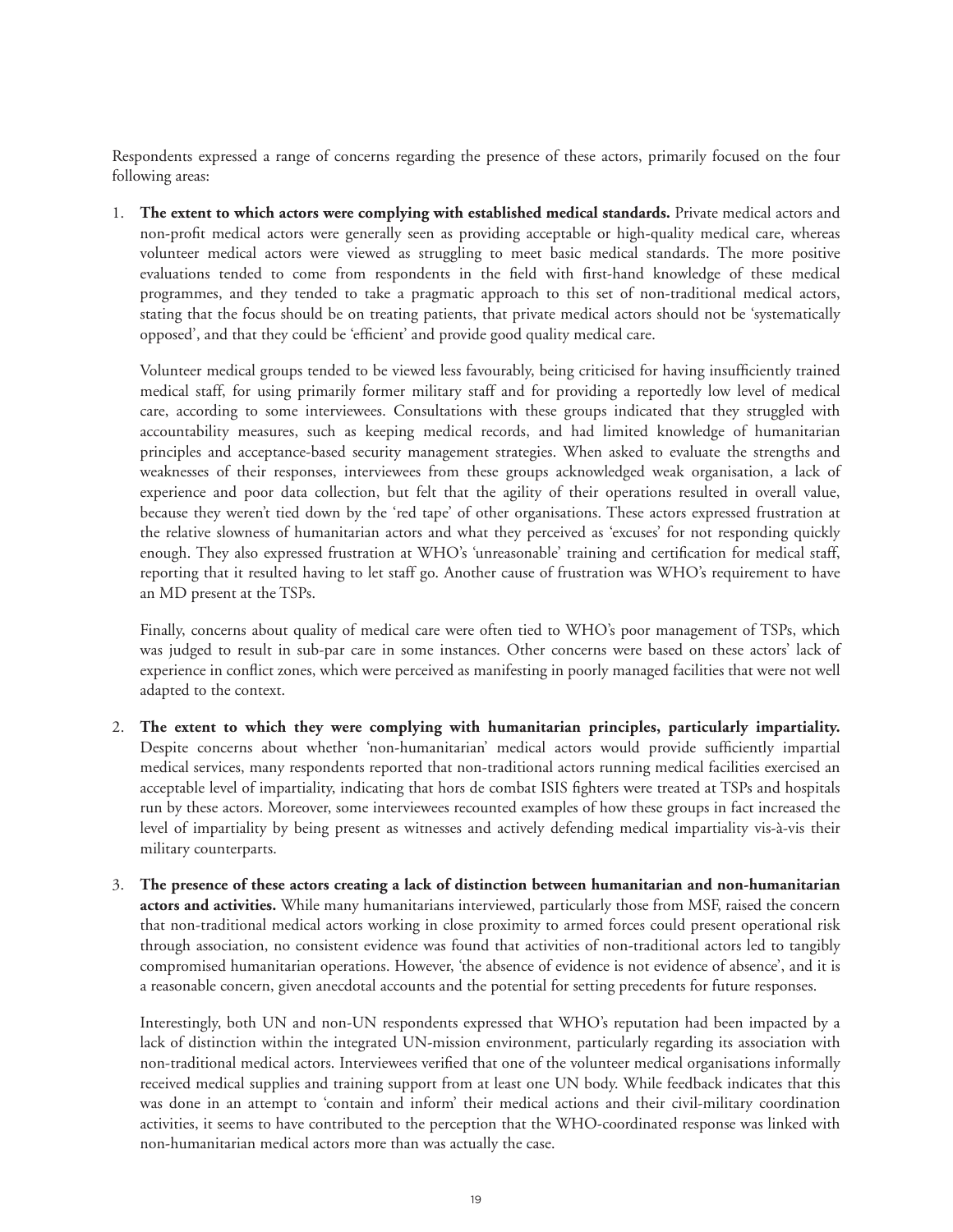4. **The relationship between these actors with WHO, particularly regarding the possibility that non-humanitarian organisations received humanitarian funding.** The review found widespread misperception about the arrangement between WHO and non-traditional medical actors. Because not all non-traditional medical actors met WHO's due diligence requirements, they were still subcontracted by another non-traditional medical actor who did meet the requirements. This subcontracting arrangement included supervision provisions to ensure that the subcontracting actor met the WHO criteria for partnering, including medical reporting, medical staffing requirements and other minimum standards. While this contractually removed WHO from being legally associated with certain non-traditional medical actors, it seems to have been an administrative fix that did not avoid the general perception that WHO worked with partners considered to be non-humanitarian.

 WHO subjected non-traditional medical actors to the standard vetting procedures for partners, and took additional precautions to limit reputational risk associated with non-traditional actors. WHO respondents confirmed that OFDA required that non-traditional actors meet additional criteria in order to receive USAID funding, including certification of SEA and IHL training. ECHO also confirmed that volunteer medical actors never received humanitarian funding from them.

It is worth noting the de facto definition of 'humanitarian' that emerged from interviewees' feedback. Clearly for many in the humanitarian community, having a medical identity or an NGO identity is not a synonymous with a humanitarian identity, which requires an institutional commitment and operational adherence to humanitarian principles. This position takes for granted a fixed definition of who can assume a humanitarian identity and leads to exclusionism based on a set of unspecified criteria. For many respondents, membership in the humanitarian community is based on adherence to principles, but at the same time these principles are demonstrably not universally adhered to by actors widely considered to be humanitarian.

Finally, some interview responses revealed a respected tradition of internal grappling with questions of principles. These humanitarians suggested that if and when compromises happen, it should be marked by internal tension and reflection, a sign of having made a difficult choice. Some of their criticism of the choices made by non-traditional actors was linked to resentment that these actors had no appreciation of what they were sacrificing by accepting such close association with armed actors.

For their part, interviewees from non-traditional medical groups unsurprisingly argued in favour of an 'expanded' definition of what humanitarian activities are, citing what they saw as an unreasonable attachment to 'civilian ways' of doing things. In this view, 'the more collaboration the better'.

Humanitarian interviewees, however, questioned not only the short-term implications of these actors on the humanitarian space, but also the sustainability of the model and the long-term impacts of their presence. In this view, while these actors may have provided a short-term good of saving lives in Mosul, they may have cost the humanitarian community in credibility and damaged perceptions of actors that have invested in a longer-term presence in the country.

## 3.7 The influence of donors on the response

Donors had a significant effect on the shape of the humanitarian health response in Mosul. Several relevant themes emerged from respondent feedback: The operational profile of ECHO in northern Iraq, ECHO's role in shaping the WHO-coordinated response and ECHO's informal and/or bilateral pressure on MSF.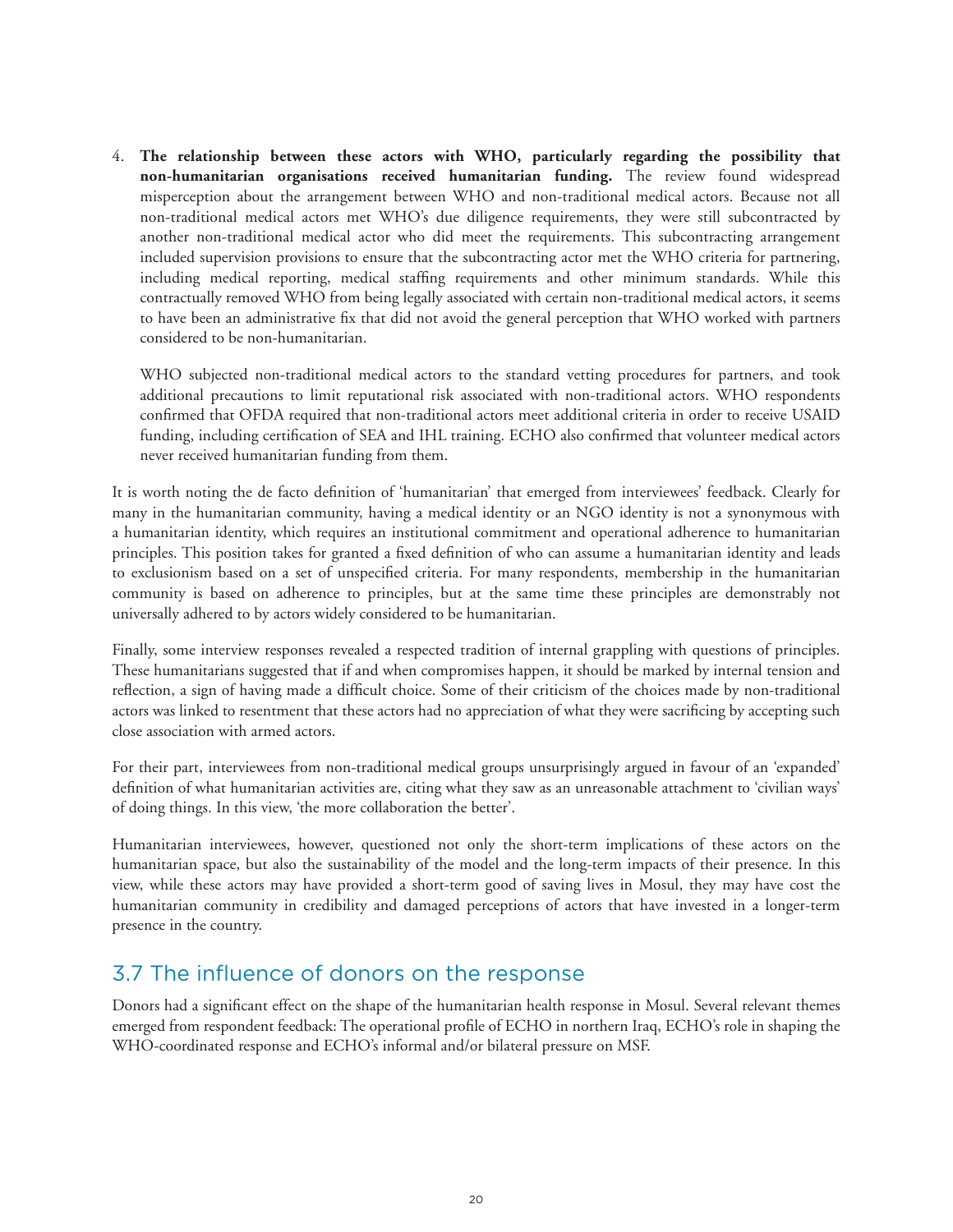#### *Donors' operational profile in Iraq*

ECHO took a uniquely operational role among donors in northern Iraq. ECHO interviewees tended to express a high degree of ownership over their partners' operations and described taking an active role in filling perceived gaps, at times expressing frustration over partners' perceived inability to do so. Several MSF interviewees noted that, in some cases, ECHO staff had better access than they did and that they were 'very hands on' with a 'strong vision' of what they wanted to see in the response. In several cases, ECHO pro-actively facilitated programming to 'expand civilian access to trauma care'. One example of an ECHO-driven initiative is the creation of a volunteer rescue unit modelled after White Helmets in Syria, designed to search for and extract patients inside areas of West Mosul and to bring them to TSPs. A second example is an ECHO-funded emergency ambulance system, run by a consortium of national Red Cross/Cresecent societies, to shuttle patients to TSPs. In both cases, ECHO identified a gap in trauma services and found partners willing to do what their traditional partners were not.

Operational interviewees (including ECHO partners) noted that the highly operational approach came at a cost, including that contract administration issues went unattended. Agency personnel indicated that ECHO exerted considerable pressure on their partners to be more operationally risk-resilient. Interviewees described an 'activist' and 'aggressive' ECHO stance that pushed NGO partners to take risks they weren't comfortable with in ways that were perceived as endangering both NGO staff and beneficiaries.

OFDA was perceived to have taken a strong line with NGO partners they identified as under-performing, particularly around the issue of NGOs not being registered to operate in Ninewah province, which they considered an unacceptable self-created constraint on operations.

#### *Donor influence on WHO's operational role*

The 'forward-leaning' or 'interventionist' posture of ECHO, described by some actors, seems to have resulted in ECHO playing a significant role in the development of the WHO-coordinated trauma response and the more operational role that WHO would eventually play.

In addition to providing significant funding, interviewees said ECHO played a strong facilitation role for WHO, creating the political space for WHO to take a more operational role. This followed from ECHO's unsuccessful attempts to get MSF and ICRC to play stronger roles in the trauma response and a desire to find alternative actors to fill this perceived gap. ECHO respondents described supporting the WHO-coordinated trauma response model as the 'least worst' option: 'We decided that between compromising principles and delivering, we would choose delivering.'

Perceptions of ECHO's role were mixed across the sector. Some saw ECHO's role in pushing WHO to be more operational as the only possible solution to the problem of insufficient trauma capacity. Other interviewees described ECHO as being unwilling to acknowledge the compromises that were made to achieve a more operational WHO, and said these should have been more transparently discussed.

#### *Donor influence on MSF's response*

In a review of MSF's decision-making, the review team found that addition to the official contact between ECHO and MSF, three points of informal contact between ECHO and certain sections of MSF played a role in those sections' operational decision making. In all three cases, the contacts were either former MSF staff or MSF board members, all of whom worked for ECHO at the time of the Mosul response. In informal communication, each of these contacts encouraged MSF to take a bigger role in the response, and this may have contributed to OCBA's decision to revisit the possibility of becoming operational on Mosul.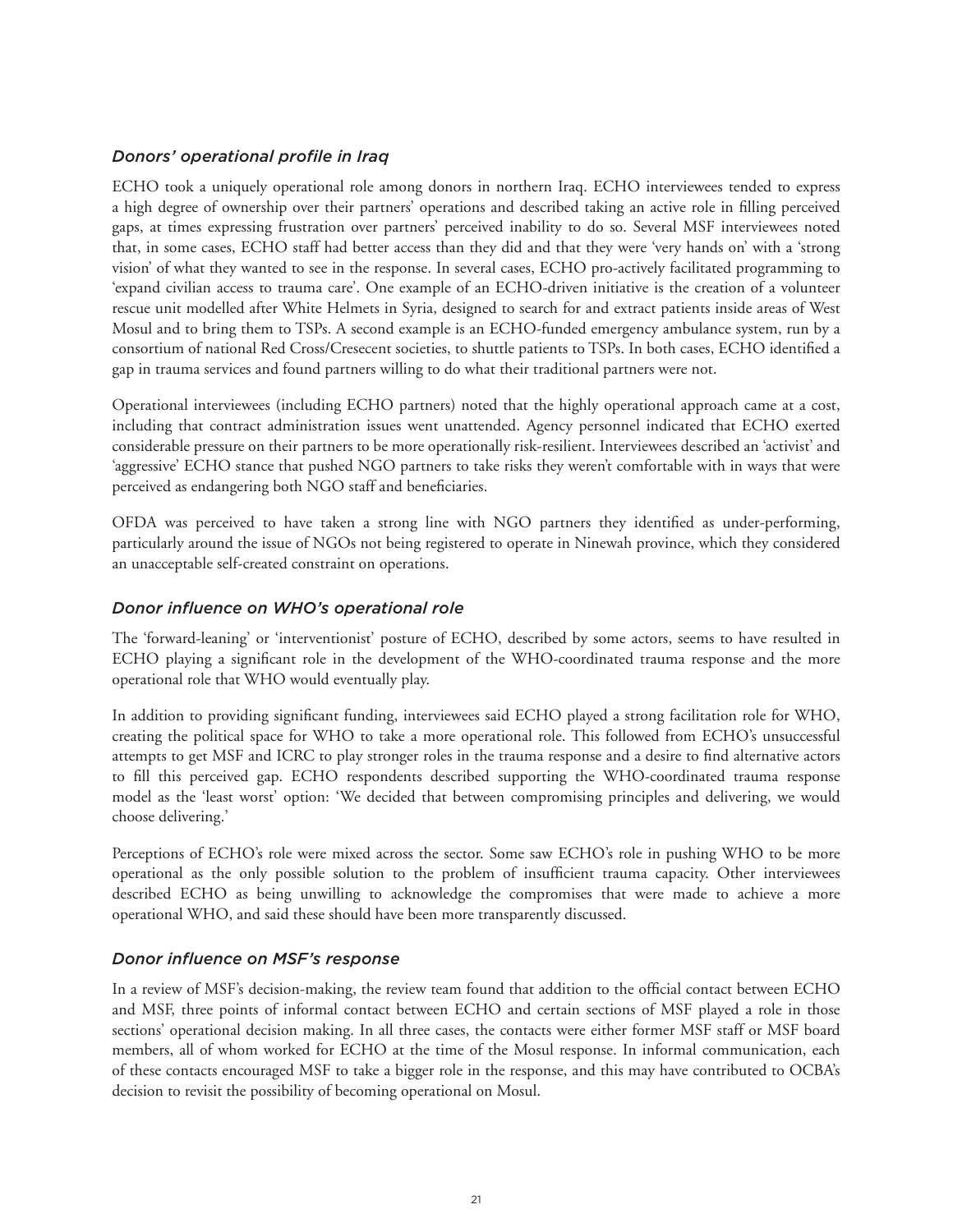# 4. WHO-coordinated trauma response

#### 4.1 Inception of WHO's trauma response

WHO's planning for the Mosul health response began through the Health Cluster in early 2016 as part of the overall humanitarian response planning led by UN OCHA under the leadership of the HC. According to WHO interviewees, the WHO plan initially did not include trauma response planning, as this was not considered within WHO's purview. UN interviewees said that the GOI had made commitments to fulfil its legal obligations to evacuate civilians from the front line and so the UN's planning was done based on this commitment. Interviewees also mentioned that the assumption within the UN was that MSF and ICRC would step into this role when the time came.

The foundations for WHO's emergency planning and the implementation of the Emergency Medical Teams (EMT) (at that time the Foreign Medical Teams) system had been established in 2015, during the contingency planning for a possible failure of the Mosul Dam. During this planning process, key vulnerabilities were identified. The planning process was also informed by recent experiences in Fallujah, with the assessment being the Mosul operations would create large-scale needs, resulting in 'a clear sense that trauma care and referral pathways needed to be set up'. WHO representatives indicated that while MSF and ICRC did not make any commitments at this time, they were aware of the planning assumptions.

Once the trauma planning gap became apparent, WHO, in coordination with the Iraqi Department of Health (DOH), developed a trauma plan as part of the overall UN Humanitarian Concept of Operations. The plan laid out the basic concept of trauma 'echelons' of care, whereby patients could be evacuated from front lines, stabilised and moved along established trauma pathways to secondary and tertiary medical facilities. It identified facilities that could be used as hospitals, medical actors that were positioned to participate (including MSF and ICRC) and various scenarios for the following weeks.

Notably, the first draft of the trauma plan, developed in October 2016, envisioned the first line of response being 'ISF medics' and referenced an existing system for 'coalition combatants and possibly for civilians'. It also referenced the use of military assets, including planes and ambulances for evacuating patients. This indicates that early planning did include the possibility that both the GOI and international coalition forces would fulfil their obligations to evacuate civilians from the front line. And indeed, UN and donor interviewees describe requesting donor countries and coalition member states – once the scale of the needs became apparent – to 'provide civilian and military medical teams to take the pressure off'. International coalition partners were unable or unwilling to support the humanitarian response. The humanitarian community saw that although conflict parties had the primary responsibility to evacuate wounded from the frontlines, this task would be left largely to humanitarian actors.

It also became clear to WHO staff that the necessary capacity and/or willingness to participate in a large-scale trauma response did not exist among their current partners. Interviewees attributed this to a lack of medical expertise, a lack of human resources, the risks associated with operating close to the front line and an unwillingness to work side by side with armed actors in a conflict where access to both sides of the conflict was not possible. There was acknowledged global gap in secondary care among humanitarian medical actors, with most WHO partners focusing on primary care but often unable to scale up to sufficiently address other needs.

While MSF attended coordination meetings during the planning phase, when the WHO plan was presented to MSF sections at the end of October, they declined to participate in the UN-coordinated trauma response for reasons elaborated elsewhere in this report. ICRC was also not planning to participate in the UN-led response. While both organisations had their own response planning underway, neither felt that their appropriate place was within a UN-coordinated response. These organisations have mandates that rely on independent humanitarian action, distinct from the UN, and humanitarian operations in Iraq were generally perceived as being particularly co-opted by the UN.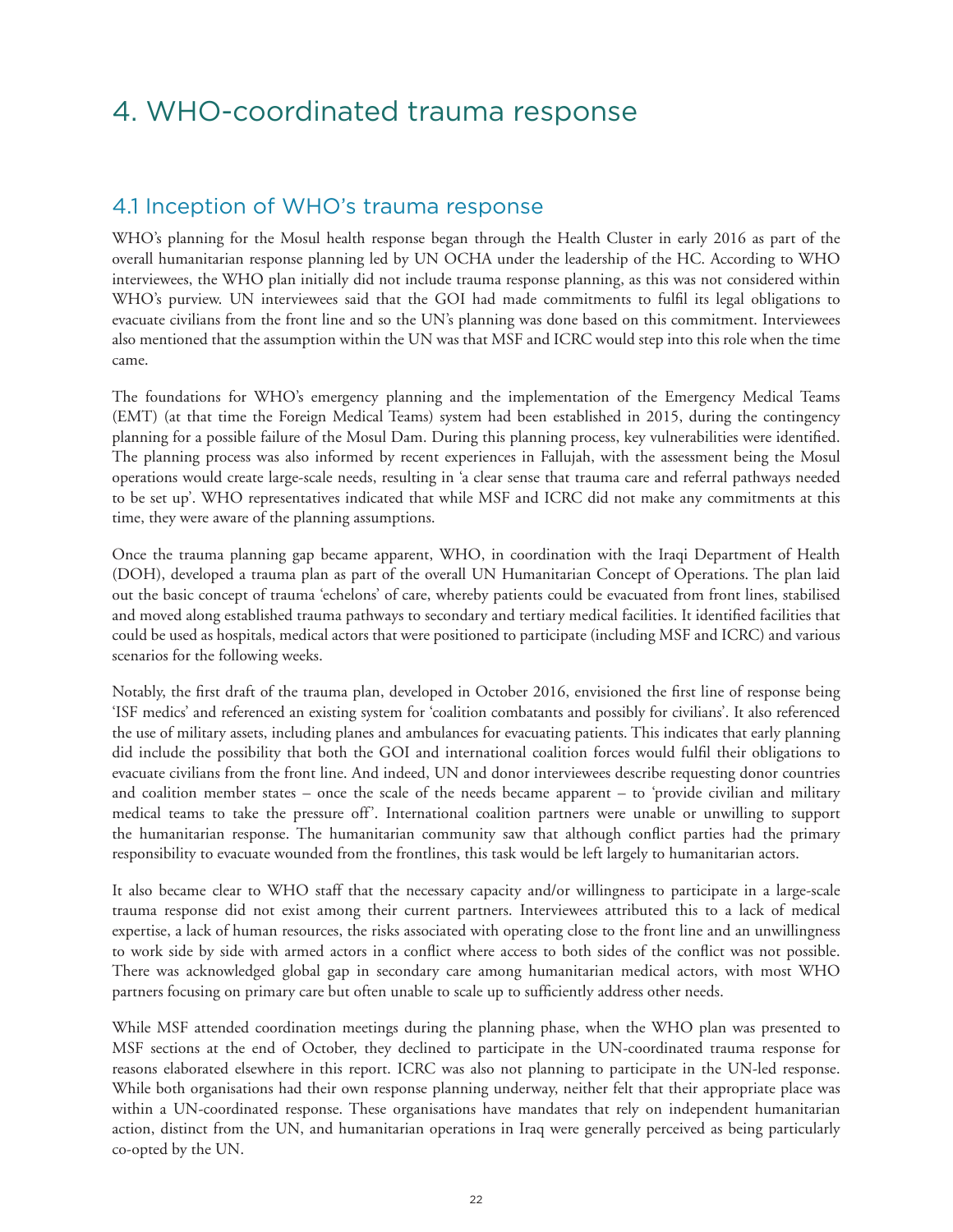When the first waves of civilian casualties started coming out of Mosul in late October, it quickly became clear that DOH and pro-government forces were overwhelmed with casualties and that humanitarian capacity would be necessary. The issue was increasingly a topic of discussion at the HCT, with ECHO taking a 'very forceful' stance, pushing the HCT to engage more on trauma.

From WHO's perspective, once it was clear that the scale of the needs was massive, that there were no existing partners to meet the needs, that MSF and ICRC were not going to work as part of the UN-coordinated response, the only choice was to step into its role as 'provider of last resort' – its obligation as cluster lead – and search for medical actors outside WHO's traditional scope of partners. It was also at this point that ECHO scaled up its support of a WHO-coordinated trauma response.

The overall impact of the WHO-coordinated medical activities is difficult to establish given that patient numbers are impossible to verify. WHO and the Health Cluster declined to make data available to this study for independent review and responses from interviewees as well as publicly available data and independent analysis varies widely.

While UN and WHO representatives tended to refer to between 19,000 and 21,000 individual patients treated, DOH representatives estimated the number to be more realistically between 10,000 and 12,000 'activities performed'. The DOH estimate is based on the inevitable double- or triple-counting of patients as they moved between facilities down the referral pathway or visited multiple facilities for their medical needs.

WHO-published reporting cites that as of 7 August 2017, 'some 20,449 people from Mosul city were referred through the established trauma pathways.'29 Other WHO sources use even higher numbers, stating that 'partners treated more than 25,000 trauma patients in hospitals and more than 17,000 were treated in trauma stabilization points.'30 An independent analysis of the data performed by a research team at John Hopkins Centre for Humanitarian Health estimates that the WHO-coordinated trauma referral pathway saved between 1,500 and 1,800 lives, of whom approximately 600-1,330 were civilian and with the remaining majority being combatants.<sup>31</sup> This is based on data submitted to the Health Cluster and would have included patients reported in the MSF data as well.

Lastly, the John Hopkins Centre for Humanitarian Health report (referencing a WHO Independent Oversight and Advisory Committee report) found that for the budget year 2016-2017, WHO Iraq dedicated \$20 million USD on field hospitals and TSPs, which represented 25 per cent of WHO's \$80.8 million USD budget for Iraq.32

## 4.2 Lessons learned from the UN-led planning process

Many interviewees were frustrated that despite a very long lead-up time to the beginning of military operations, for which the needs and scale were clearly anticipated, there were insufficient plans in place for a trauma response by October 2016. This is substantiated by the fact that WHO, MSF and ICRC all reacted to the escalation of trauma needs starting in late October and early November, but no actor was ready to respond when the needs materialised.

Several UN interviewees expressed reservations about the pressure the HC and the CMCoord unit exerted on WHO during the planning process to make sure trauma needs were covered at any cost. Given how streamlined the UN's planning was with the GOI's humanitarian and military planning, concerns came from within the UN

<sup>29</sup> OCHA, Iraq: Mosul Humanitarian Response Situation Report No. 41 (27 July to 8 August 2017) https://reliefweb.int/report/iraq/iraq-mosul-humanitarian-response-situation-report-no-41-27-july-8-august-2017

<sup>&</sup>lt;sup>30</sup> WHO, 29 October 2017. 'WHO-supported field hospitals respond to injured patients as danger for war related trauma remains', Emro.who.int/ http://www.emro.who.int/irq/iraq-news/who-supported-field-hospitals-respond-to-injured-patients-as-danger-for-warrelated-trauma-remains.html

<sup>31</sup> Spiegel, P; Garber, K., Kushner, A., Wise, P., February 2018. *The Mosul Trauma Response: A Case Study.* John Hopkins Centre for Humanitarian Health. Pages 36-37. http://www.hopkinshumanitarianhealth.org/empower/resources/reports/

<sup>32</sup> Spiegel, P; Garber, K., Kushner, A., Wise, P., February 2018. *The Mosul Trauma Response:* A Case Study. John Hopkins Centre for Humanitarian Health. Page 40. http://www.hopkinshumanitarianhealth.org/empower/resources/reports/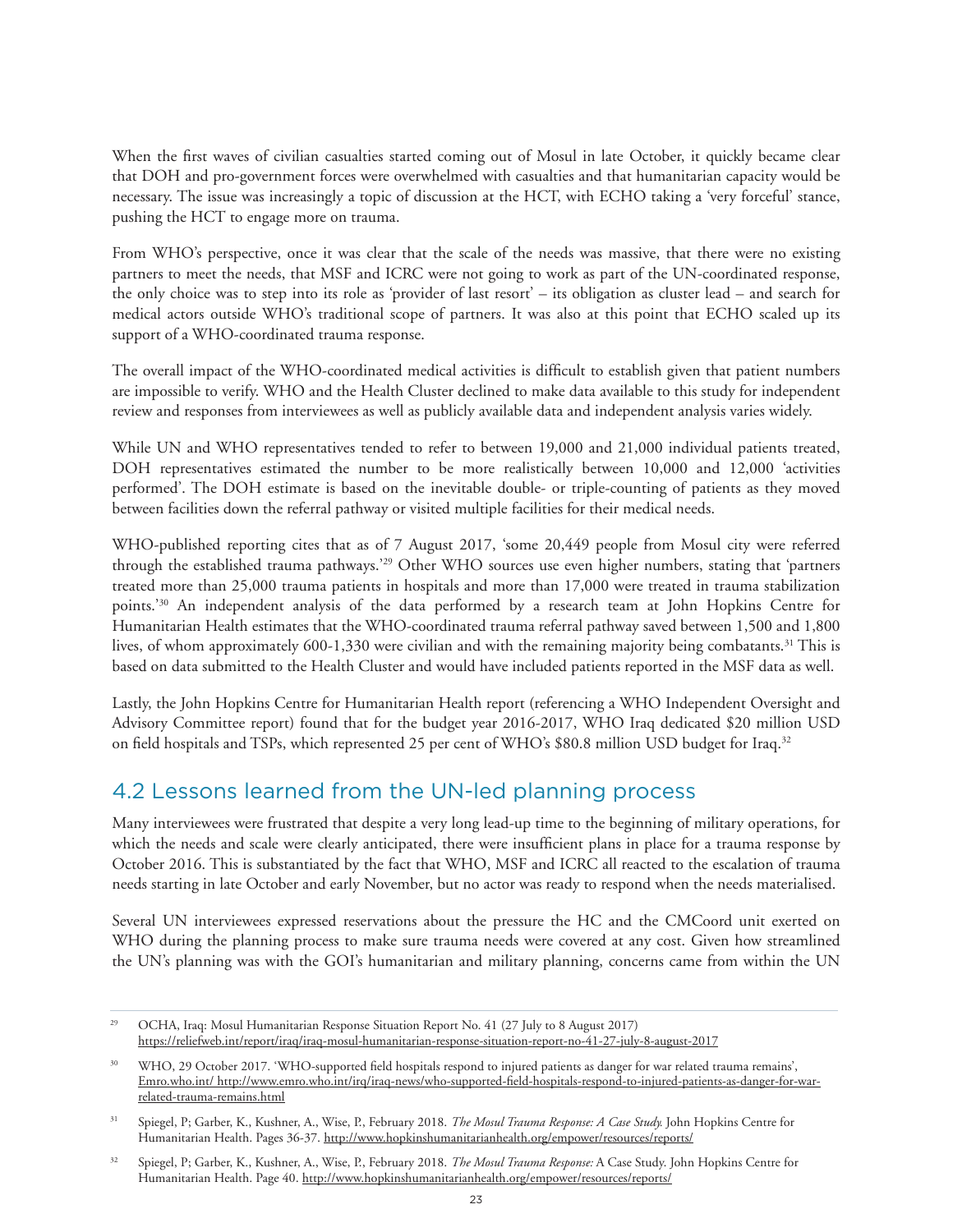that the pressure passing directly from the GOI through the HC functions to WHO distorted the health response planning process.

Interviewees also mentioned that NGO input into the planning generally was limited, and that the HC's strong leadership style tended to create a 'quiet NGO community' where 'no one wanted to speak out'. This is consistent with accounts of HCT discussions over using non-traditional medical actors, where 'divisions and tensions' were significant. Those advocating for the UN maintaining a more principled response felt those concerns were difficult to pursue within the UN-coordination mechanism.

Observers from inside and outside the UN identified one of the plan's primary weaknesses: It did not consider central Mosul. Based on the assumptions of the larger Humanitarian ConOps, the trauma plan envisioned mass outfluxes of civilians from Mosul. In reality, many civilians either chose to stay or were trapped in ISIS territory, unable to flee. Interviewees said that Mosul was excluded from trauma planning as an omission, because 'there was no access and no understanding of the scale of the response that would be needed'.

Despite an attempt to apply their experiences during Fallujah to the Mosul planning, humanitarian actors struggled to apply these lessons. Respondents describe being 'caught off guard' by the scale of Fallujah and that there was a 'steep learning curve'. Fallujah was 'a wakeup call' because 'planning was insufficient and the response wasn't timely'. And yet these conditions seem to have reproduced themselves during the Mosul response, despite a very long planning period.

## Overview of WHO-coordinated trauma response

The WHO-coordinated trauma response took a range of factors, including operational challenges, into consideration in the design of the 'echelon' of care system. These included:

- The hospitals in Erbil were overloaded with patients and located four hours from Mosul Reaching them required crossing checkpoints between Kurdish territory and federal Iraq territory, causing delays in medical care.
- Adequate trauma coverage close to front line was non-existent. DOH was unable to provide the necessary care without external support and requested assistance from WHO.
- The capacity for trauma response within their traditional pool of partners was insufficient.
- MSF and ICRC were unwilling to participate in a UN-coordinated response that depended on force protection to conduct medical activities.
- The number of ambulances to transport patients from the front line to medical facilities was insufficient.
- ECHO and other key donors offered to facilitate WHO's expanded operational role to implement the trauma plan.
- The TWG was designed as a central focal point for information sharing, coordination and problem solving.
- The TWG designed a system based on U.S. military practice that would provide three levels of trauma care along a medical referral pathway:
	- 1) Trauma Stabilisation Points (TSPs) within 10 minutes of the front line for life-saving intervention
	- 2) Transport to secondary level field hospitals for further treatment, including surgery
	- 3) Referral to tertiary facilities for post-operative, rehabilitation and longer-term care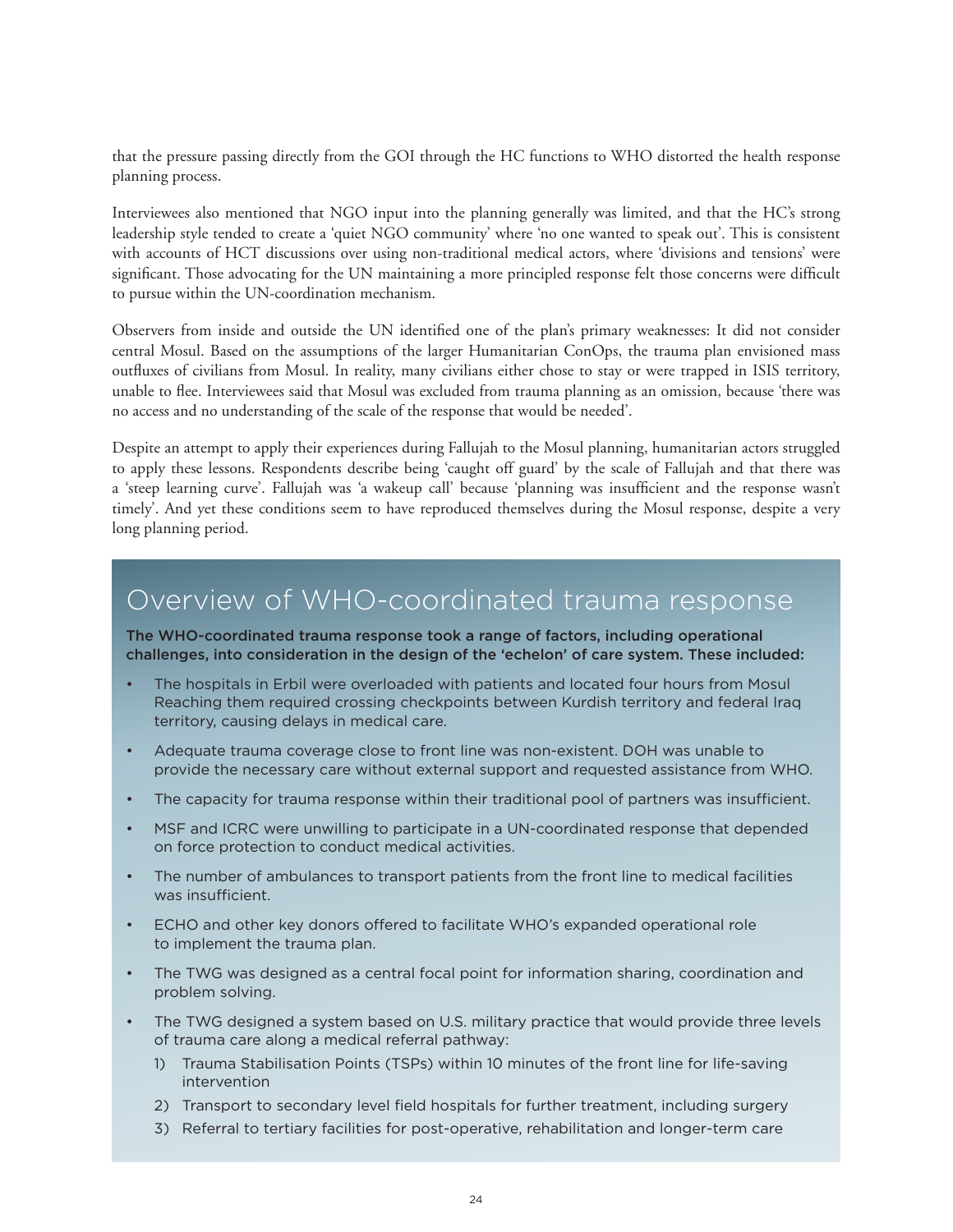## 4.3 Strengths and weaknesses

It is beyond the scope of this study to conduct a programme review, and data was not available as part of this review. However, based on respondent feedback, certain strengths and weaknesses of the response were consistently identified.

#### *Strengths*

**The trauma response saved lives.** Interviewees across actor groups unanimously cite the number of patients treated and lives saved as the strength of the WHO-coordinated response. While activity volume is impossible to independently verify for the reasons mentioned above, it was widely agreed by respondents inside and outside the WHO-coordinated response that lives would not have been saved without a frontline presence.

**The humanitarian trauma chain of referral was innovative.** Interviewees also acknowledge WHO for mounting a trauma chain of referral that had not been done on a similar scale before. The review team could find no similar case of a trauma chain of referral in a similar context of mass displacement from a front line.

**The TWG played a critical role in coordinating the trauma referral pathway.** The TWG, run by New York City Medics, was seen as operating in an effective way to share information and transparently make decisions.

**Medical impartiality was largely maintained in militarised environments.** While concerns regarding independence and neutrality seem well founded, multiple interviewees reported that hors de combat IS fighters were treated at TSPs, often at the insistence of the medical staff. Moreover, indications are that in certain cases, the presence of non-traditional medical actors increased the level of impartiality in militarized environments.

**UNFPA's response was of a high quality.** UNFPA was regularly cited as one of the highest performing WHO partners. Interviewees expressed appreciation for the following aspects of their response: They were able to negotiate access effectively; they were operational relatively early in the response compared to other actors; they set up the 'fastest' response for primary health care; and the quality of their programmes was consistently good despite limited funding.

**Private hospitals provided a high level of care.** By some reports, the quality of care offered at private medical facilities introduced world-class care into conflict zones. This is offset by other feedback that questions the wisdom of bringing private medical facilities into humanitarian contexts and questions the cost effectiveness. The quality and quantity of care are both impossible to evaluate without data from these programmes.

**The Samaritan's Purse (SP) hospital became operational with appropriate speed.** While the SP hospital in Bartalla was criticised on other grounds, it was credited with a very short setup period that was more adapted to the emergency setting, mounting a field hospital in less than two weeks. This is offset by feedback that this was accomplished via high-level political contacts between the organisation and the US government, which for some respondents substantiates the concerns about impartiality, neutrality and independence being unacceptably compromised at this facility.

**The response adapted to improve as the humanitarian operations progressed.** Several of the key weaknesses identified by both WHO and non-WHO respondents were corrected as the response progressed. All actors experienced a very steep learning curve during the East Mosul military operations, and like other actors, WHO adapted to improve certain aspects of the response during the West Mosul operations.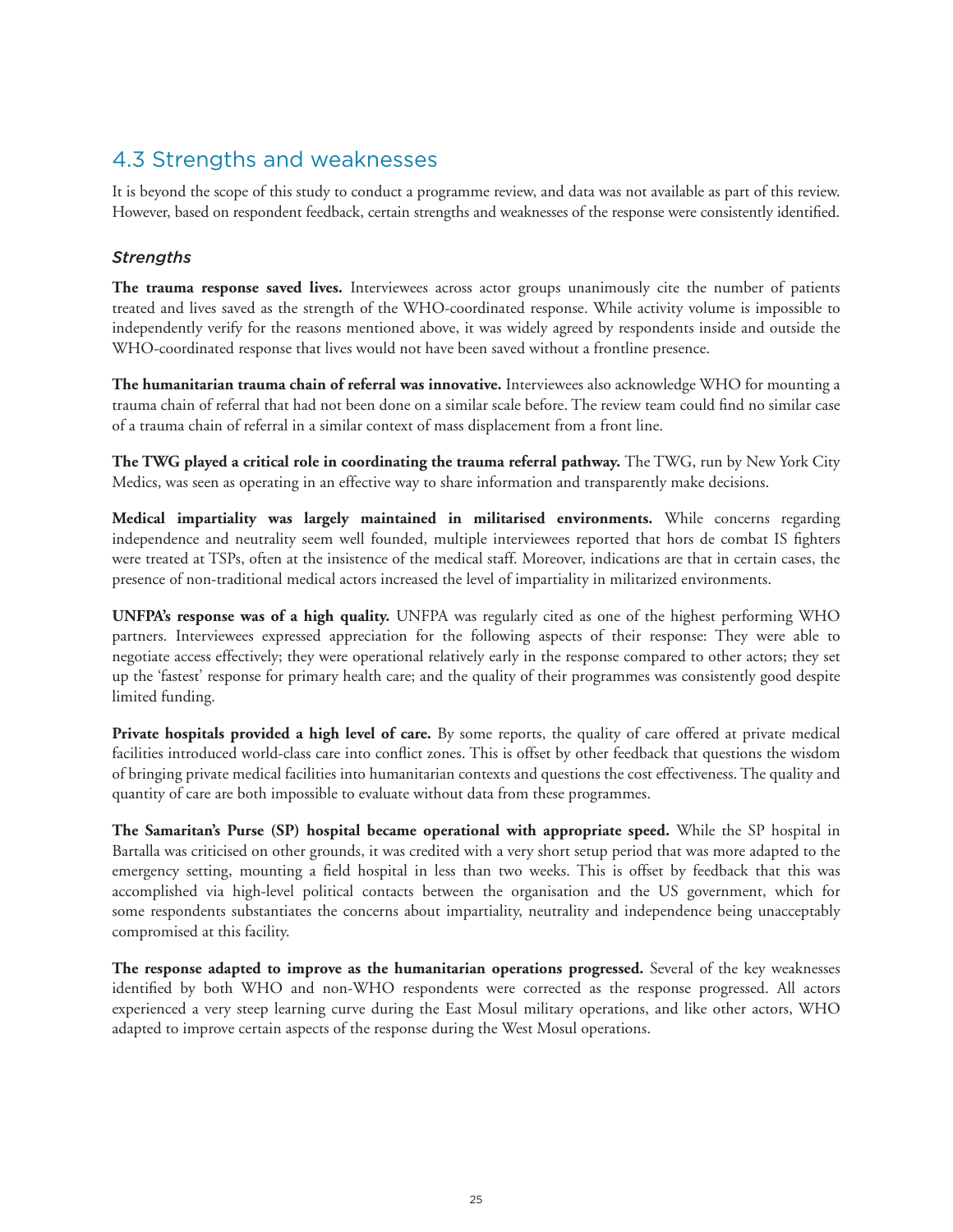#### *Weaknesses*

**Quality of care was uneven across partners and sometimes substandard.** Both WHO and non-WHO interviewees described insufficient supervision of partners by WHO, resulting in an unacceptably low level of medical care in some cases. Some reported WHO-supported facilities that were unable to provide the level of services they were reporting, leaving an effective gap in the referral pathway. DOH representatives cited protocols and supply kits that were inappropriate for resource-poor settings.

**The scope was focused too narrowly on trauma services in the initial stages of the response.** Interviewees, including those from WHO, found the narrow focus at trauma field hospitals problematic. For TSPs, one respondent from a non-traditional medical group explained the narrow focus was 'by design' because TSPs aren't meant to be 'a health-seeking choice' but rather an immediate stabilization point and the first stop on the referral pathway.

Secondary facilities, on the other hand, should have focused on providing a greater range of services. Under the WHO response design, secondary facilities were EMT-2 facilities capable of providing, 'inpatient acute care, general and obstetric surgery for trauma and other major conditions.'33 But in the implementation stage of the response, some facilities functioned primarily as field hospitals, unable to treat the full range of patients that presented. One of the constraints was that the front line moved so quickly: maintaining relevant services at facilities was a challenge. A second constraint was the services that NGOs were capable of providing: 'There were plenty of resources, partners just weren't stepping up.' In at least one instance, this created perception problems in the local community, when non-trauma patients were turned away from a hospital run by a private medical actor.

After criticism over the narrow range of services at the SP hospital in Bartalla, WHO 're-oriented' part way through the response, so that subsequently the hospital provided a greater range of services: 'The focus was on accepting all patients that needed hospital-level care.' The list of treatable conditions and admissions criteria was revised by secondary facilities and distributed to the TWG.

**Partnership with DOH wasn't always perceived as successful or supportive.** Feedback from DOH indicated that collaboration with the DOH didn't always benefit the national system as much as WHO has suggested: 'WHO appropriates the response and acts like the boss of DOH' and 'WHO just shows the money, but doesn't show up in person.' Interviewees also cited low quality of care from WHO partners that communities complained about, problems with administration, including that WHO did not follow through on commitments on trainings, incentives and supplies. Some also felt that WHO didn't handle DOH relationships appropriately, often 'strong-arming' DOH staff into doing things they didn't want to do and more often playing the role of 'supervisor' than partner.

**Humanitarian medical care at the Samaritan's Purse hospital in Bartalla was militarised.** The field hospital at Bartalla was widely cited as an example of the inherently 'unprincipled' approach of the UN system, and a particularly problematic example of how their response was implemented.

The research team was unable to interview a representative from Samaritan's Purse, but UN, NGO and donor representatives recounted that the Bartalla hospital was staffed by American medical staff and guarded by multiple layers of force protection and private security. The entrance was secured against explosive blasts, resulting in a bunkerised appearance. Caretakers were not allowed to enter the hospital and patients were taken into a waiting area for security screening. This resulted in unaccompanied minors being subjected to security screening and admitted to the hospital alone.

WHO interviewees confirmed that early in SP's operations, patients were being separated into 'combatant' and 'non-combatant' wards, although WHO also used this as an example of how they enforced a more principled approach, resulting in SP ending this practice.

<sup>33</sup> WHO, September 2013, 'Classification and Minimum Standards for Foreign Medical Teams in Sudden Onset Disasters', [WHO.int,](http://www.who.int/en/)  http://www.who.int/entity/hac/global\_health\_cluster/fmt\_guidelines\_september2013.pdf?ua=1.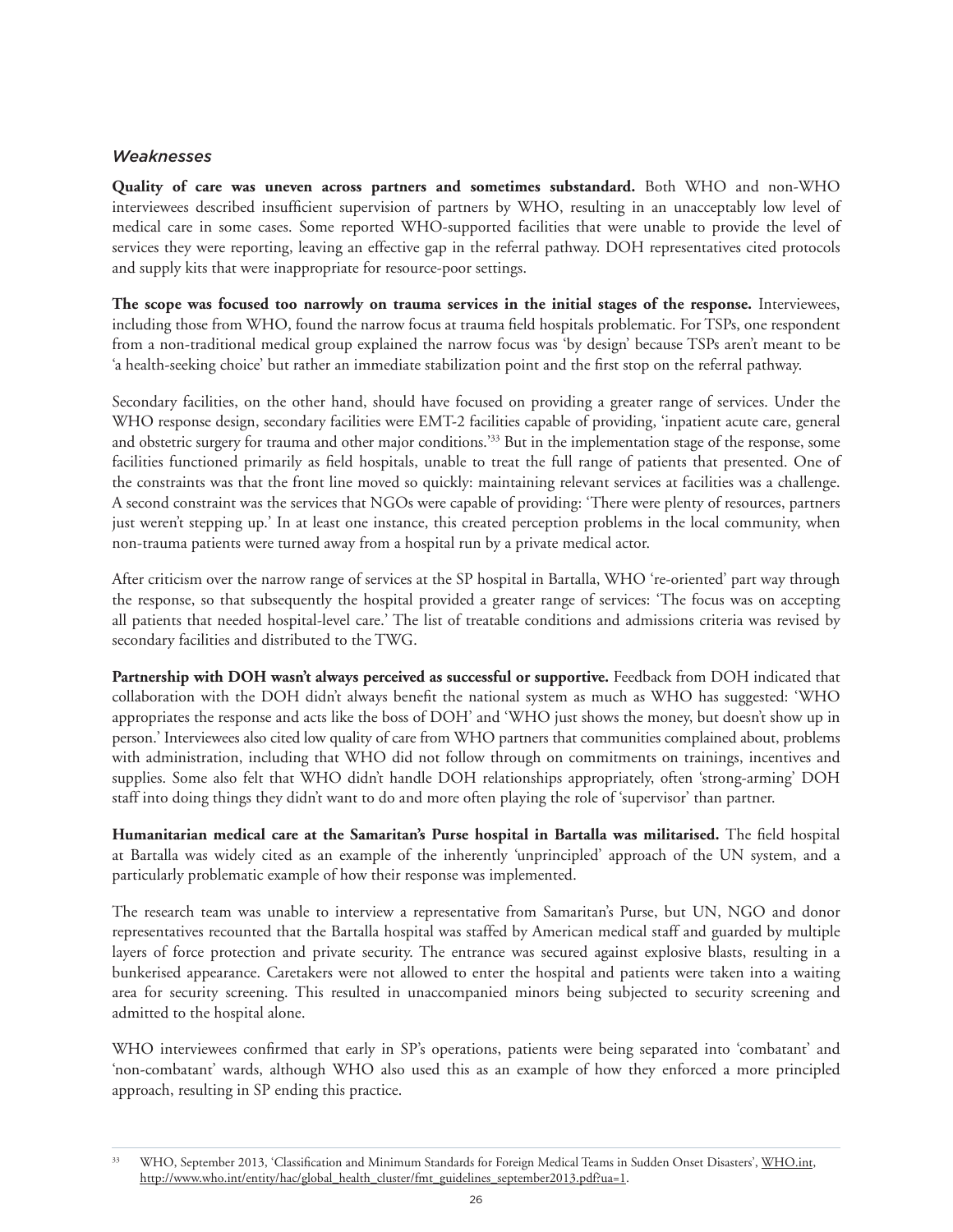Several MSF interviewees pointed to patients who were afraid to be referred to the SP hospital because it was considered the 'American hospital', because caretakers couldn't enter, because military personnel were present and because they knew they would be subject to security screening. MSF patients also recounted patient information being handed over to military actors.

**Internal organisational or institutional issues seemed exacerbated.** Finally, while not unique to Iraq the same operational issues that humanitarian actors struggle with in all challenging environments seem exacerbated in Iraq and affected the capacity of health actors to respond to needs. Health actors struggled with high rates of turnover (often linked to burnout and stress), sub-optimal levels both of expertise in the necessary health services and of risk-resilience needed for the context, and the usual logistical and administrative difficulties of working in conflict zones and/or environments with weak state structures.

**The quality of the response is not independently or transparently verifiable.** While aggregated Health Cluster data is publicly available, there has been no independent evaluation conducted on the response.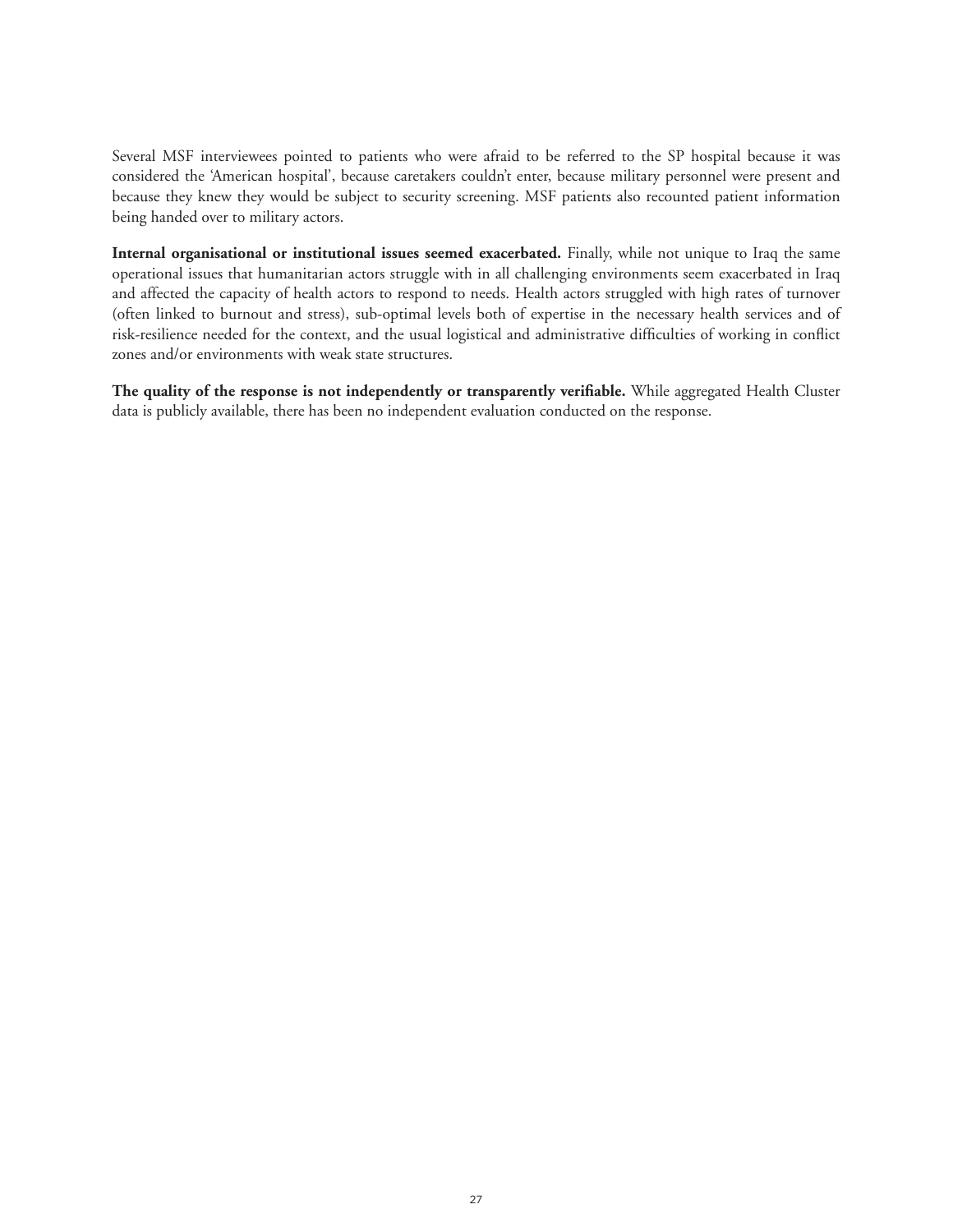## 5. MSF trauma response

For MSF, the programmatic priorities in Mosul included meeting humanitarian needs independently of a UN-led response that they viewed as fundamentally co-opted and protecting its programmes from the effects of operating in a high-risk environment. Additionally, the collective MSF response seems to have been impeded by internal operational limitations, including poor human resource management, intersectional coordination constraints and at times insufficient context analysis.

Many interviewees, both internal and external to MSF, viewed aspects of the response as relatively late and at times poorly adapted to the context, particularly at the beginning of the response in late 2016. Like many humanitarian actors, access to the Mosul region was affected by the asymmetrical negotiation context and the inability to negotiate with all conflict parties and this had a considerable impact on its operational footprint.

The study also showed that for MSF operational managers in Iraq, the operationalisation of humanitarian principles is intimately and inextricably related to the security of MSF staff and their patients. This concern for security was central in assuming a principled humanitarian position for its Mosul operations. Support for this position was widespread among MSF interviewees, even if some questioned whether a less doctrinal approach to armed protection should have been more subtly considered.

Finally, while exact numbers from the health response are difficult to verify, data provided by MSF shows a significant operational footprint within the overall humanitarian response. October 2016 and November 2018, MSF performed 20,334 emergency room consultations (of which 4,135 were 'war trauma'34 cases and 1,594 were 'red' cases<sup>35</sup>) and 31,242 primary health care consultations. These emergency room and primary health consultations resulted in 3,601 surgical interventions, 1,178 deliveries and 2,647 inpatient admissions.

#### 5.1 Inception of MSF's health response

MSF's analysis across sections in Mosul appears to have been 'operationally similar' to that of other actors in that they expected to need 'a certain number of hospitals in certain areas' and recognised that 'no one had the expertise' to cover all the needs. MSF's choice by August 2016 was 'to have stabilization points and mobile trauma capacity' independent of whatever response the UN would coordinate.

MSF, perhaps influenced by the wider humanitarian community's focus on trauma planning, may have initially focused on providing emergency services in Mosul to the exclusion of other services. This was believed by some MSF interviewees to be justified as the priority for a conflict that had been characterised by extremely high civilian casualties. Others expressed frustration at the overt focus on trauma among health actors generally when there was clearly need for other services. While over the course of the response, MSF provided a greater range of services more consistently than other actors, services such as paediatrics and obstetrics were not available until several months into the response.

<sup>&</sup>lt;sup>34</sup> Refers to the cause of the injury and indicates that it is the result of gunshot, direct bomb blast, burn and/or other forms of trauma that the medical staff consider to be a result of war related violence).

<sup>&</sup>lt;sup>35</sup> The medical triage system classifies 'red' cases, as those patients who cannot survive without immediate treatment but who have a chance of survival.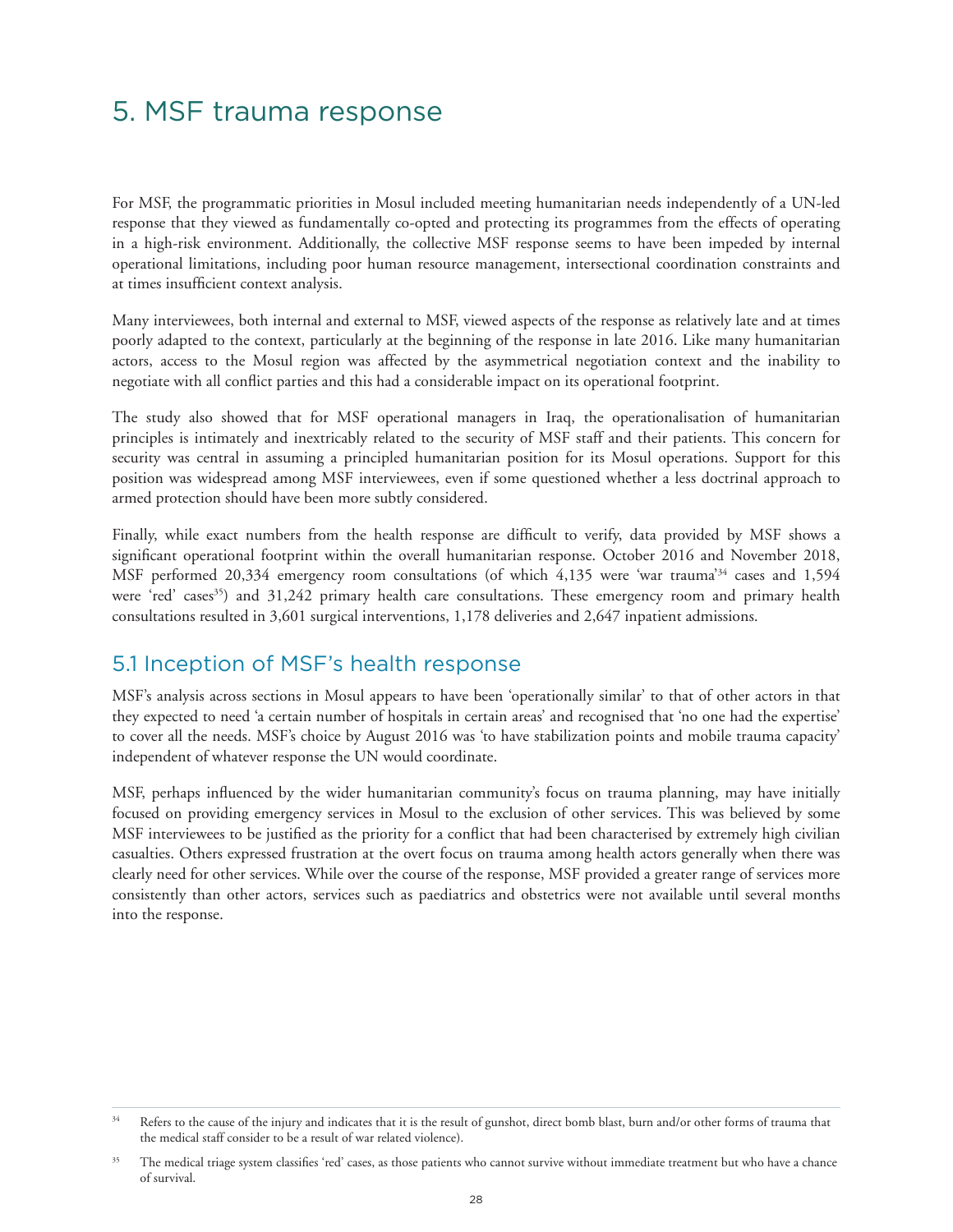## 5.2 Overview of MSF's intersectional response

The following operational overview is organised by MSF's operational centre. OCA is not included, as it did not have programmes linked to the Mosul response.

#### *OCG operations*

OCG staff opened a facility in Hatara, north of Mosul in KRG territory, in October 2016; a hospital in Muharabeen in January 2017; and a hospital in the Nablus area of West Mosul in June 2017. Both hospitals supported TSP<sup>36</sup> activities in al-Hadthba and al-Hekma.

A chemical weapons scare in al-Hekma in early April led the team to evacuate the TSP and subsequently put al-Hekma on stand-by. Resources were moved closer to a new TSP in al-Mawsil al-Jadidah in West Mosul, which opened in late April. As the fighting shifted to West Mosul and the emergency medical needs in East Mosul decreased, al-Hadthba was no longer of relevance and was closed. Al-Mawsil al-Jadidah was closed in April because it was too close to other TSPs and the hospital in Muharabeen was handed over to the DOH at the end of May.

Although the quality of services rendered by the FSU in Hatara was commended by interviewees, nearly all agreed that it was 'in the wrong place' for the East Mosul response, citing that it was difficult for patients to reach. Some actors were surprised that MSF had expected more patients in that location. 'It made no sense they had the field hospital there,' said one interviewee. MSF was 'positioned according to the old context' from before December 2016 and OCG was perceived as 'setting up where the Kurds told them to, not where they would be relevant'. MSF interviewees widely stated that at the beginning of the military operations, anticipating which way civilians would flee from Mosul was impossible. Once it became clear that Hatara was not a strategic location, it was close and resources were redirected to the Muharabeen FH, which ended up being much more strategically relevant.

While OCG had a defined strategy, it experienced challenges in locating the best position to provide services in West Mosul due to the scale of IS destruction and the internal assessment that 'the risk was too high'. They set up a TSP inside West Mosul in April but withdrew after two mortar rounds landed within 50 feet of it. As TSPs run by other actors were already operational, OCG decided to focus on hospital care, saying 'The gap was not in TSPs, which was a WHO strategy, and the level of risk exposure was not appropriate.' OCG assessed seventeen facilities in West Mosul and although programmes there figured into the longer-term OCG plan, given the proximity to its base in Dohuk it 'struggled to find a viable project'.

After delays in finding a location, OCG opened in a field hospital in West Mosul in al-Nablus, approximately two kilometres from the front line, so in theory less vulnerable to stray bullets and mortars. They were then additionally delayed by four or five weeks due to a lack of human resources, a poorly managed evacuation following the chemical weapons scare in al-Hekma in April, and delays associated with the opening of the OCP hospital. After bringing in a consultant to train its teams on chemical weapons, OCG was able to respond to the last phase of the West Mosul crisis but this was widely deemed 'too little, too late.' The hospital in al-Nablus continued programmes after the end of the Mosul military operations, treating patients arriving from Tal Afar.

#### *OCP operations*

OCP launched operations in Qayyarah Hospital in December 2016 to receive war-wounded coming from East Mosul. OCP provided a range of medical services, including to the resident population, in addition to war-wounded coming from Mosul. As they expected to advance toward Mosul to follow the movement of the frontline and continue receiving war-wounded, OCP believed the challenge was to avoid general security risks as well as perceptions of proximity to ISF. Other actors, however, did not always understand MSF's strategy behind operational decisions,

<sup>36</sup> MSF does not use the term 'Trauma Stabilization Point', preferring 'Advanced Medical Post' instead. For the sake of consistency within this review, TSP is used to indicate any mobile, trauma stabilization capacity meant to receive war-wounded evacuated from the front line.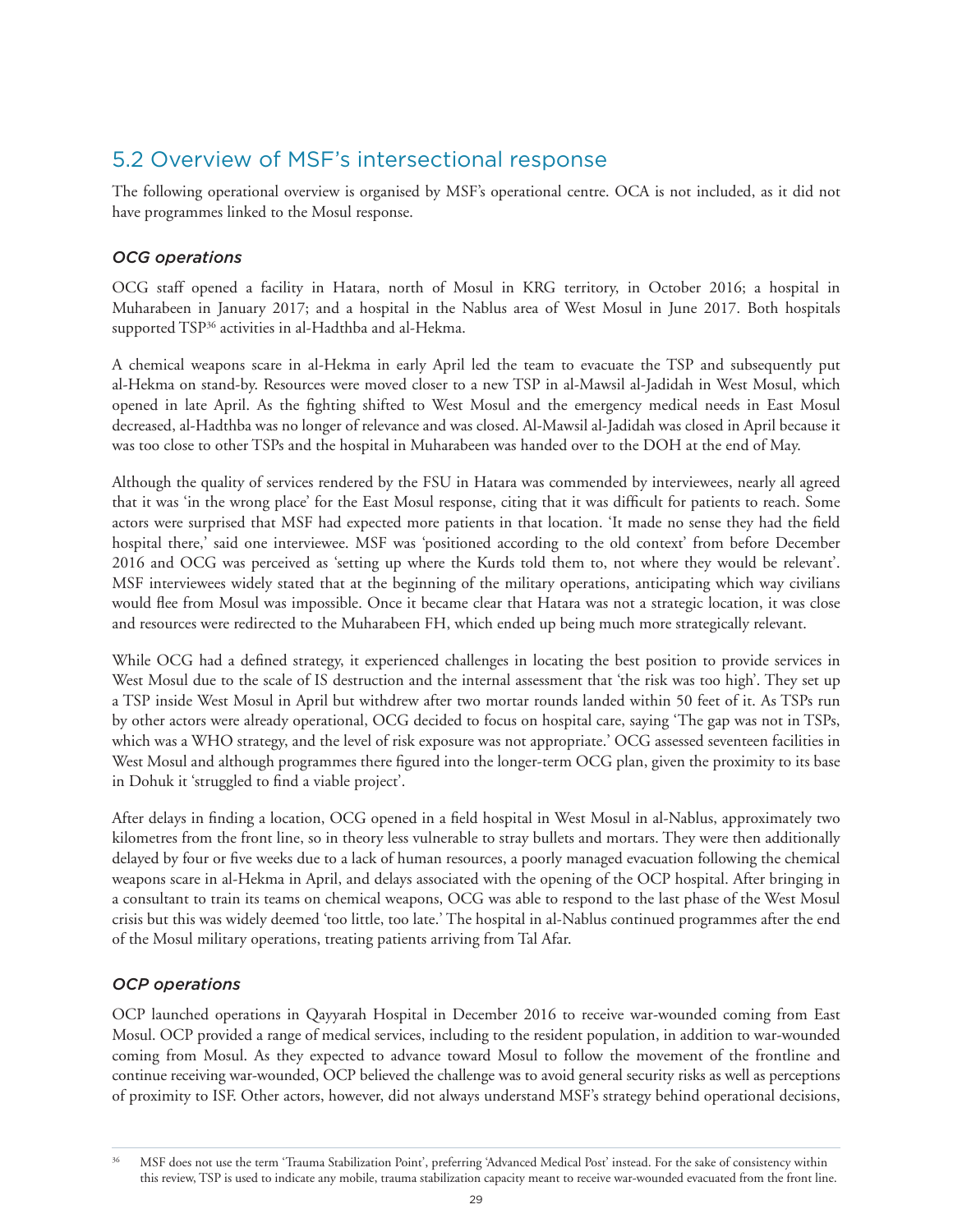saying 'Their analysis and activities seemed out of sync with what was needed.' According to MSF interviewees, anticipated needs were higher than what was initially seen, due to civilians being trapped in Mosul, in some cases injured and unable to escape. This is consistent with the fact that the large out flux of civilians fleeing Mosul anticipated in the ConOps did not materialise and the displaced often arrived in waves. OCP opened a TSP in Gogjali in late December 2016 that closed at the end of March (after the front line moved and East Mosul was under the control of pro-government forces). The external perception was that the TSPs in Gogjali and al-Rabiya (along with the OCG FSU in Muharabeen) were struggling with placement and relevance, not always targeting the right needs, and even 'getting the wrong patients'. In February, OCP opened a hospital in Hammam al-Alil as a joint project with OCB and then opened a hospital in Karama in mid-March for maternity services that closed at the end of July. The TSP at al-Taheel was handed over to the DOH in July.

OCP opened an FSU in Jawsaq, West Mosul, in a neighbourhood retaken by pro-government forces in late May that was suspended in mid-June and then closed at the end of July due to two security incidents. The first involved a minibus that was struck by gunfire as it travelled the road toward Mosul. According to several familiar with the incident, this was interpreted as a targeted attack. The second incident involved what was believed to be gunfire on the MSF guesthouse and was also interpreted as a targeted attack. In retrospect, however, and according to a weapons expert brought in by OCG, the second incident was likely shrapnel from a mortar, which should perhaps not have been a surprise as the project was approximately one kilometre from the front line. Attacks from IS and ISF on close-by targets meant there were contextual reasons for artillery to hit the MSF building. One MSF interviewee blamed the closure on 'a lack of experience' and 'bad security management', describing MSF as 'too close to the front line, traveling on the same road day after day, and not familiar with the weapons being used' resulting in an 'inappropriate' level of risk.

#### *OCB operations*

OCB conducted an initial needs assessment in October 2016, which showed that while many actors were present in the IDP camps, the biggest gap was access to health care for war-wounded. Another weakness in the trauma referral system being set up was a lack of postoperative care. OCB decided to focus on these two areas.

Another key operational challenge was that the front lines were moving all the time and in such a way that the distance between the TSPs and the referral facilities in Erbil was increasing as military operations advanced. OCB felt that its greatest added value would be to have a flexible and mobile approach to complement the other MSF sections already present.

Their plan was to deploy their newly developed mobile-response capacity, the Mobile Unit Surgical Truck (MUST). The trucks were built quickly, within two weeks of the decision to deploy them, and arrived in Erbil in November 2016. Significant delays ensued, however, in deploying the trucks in time for the East Mosul response, due to entry delays, supply delays and lack of clarity over where to send them vis-à-vis the presence of other MSF sections and other external actors. In mid-January 2017, the decision was taken to station the trucks at the Hamam al-Alil project, given its strategic location on the trauma referral pathway. The MUSTs were deployed in mid-February, under the umbrella of OCP, which was already present in the area. The MUSTs were positioned 15 kilometres from the frontline and were in place by 18 February, in time for the beginning of West Mosul military operations the next day.

OCB took over the Hamam al-Alil facility from OCP and also started supporting a DOH clinic to provide services to the local community alongside the trauma and emergency services provided at the MUST. This project was widely considered to have been relevant and well managed.

For the first six weeks of the West Mosul offensive, OCB's trauma facilities were the closest referral point for wounded being evacuated from the frontline and received the majority of the trauma cases during this time. The Hamam al-Alil project reported that 3,498 cases were seen in the ER, of which 2,599 were surgical cases. Of these cases, 1,212 were referred for follow-up after the ER visit. 667 operations were performed, many of which were referred for follow-up surgery and/or post-operative rehabilitation care.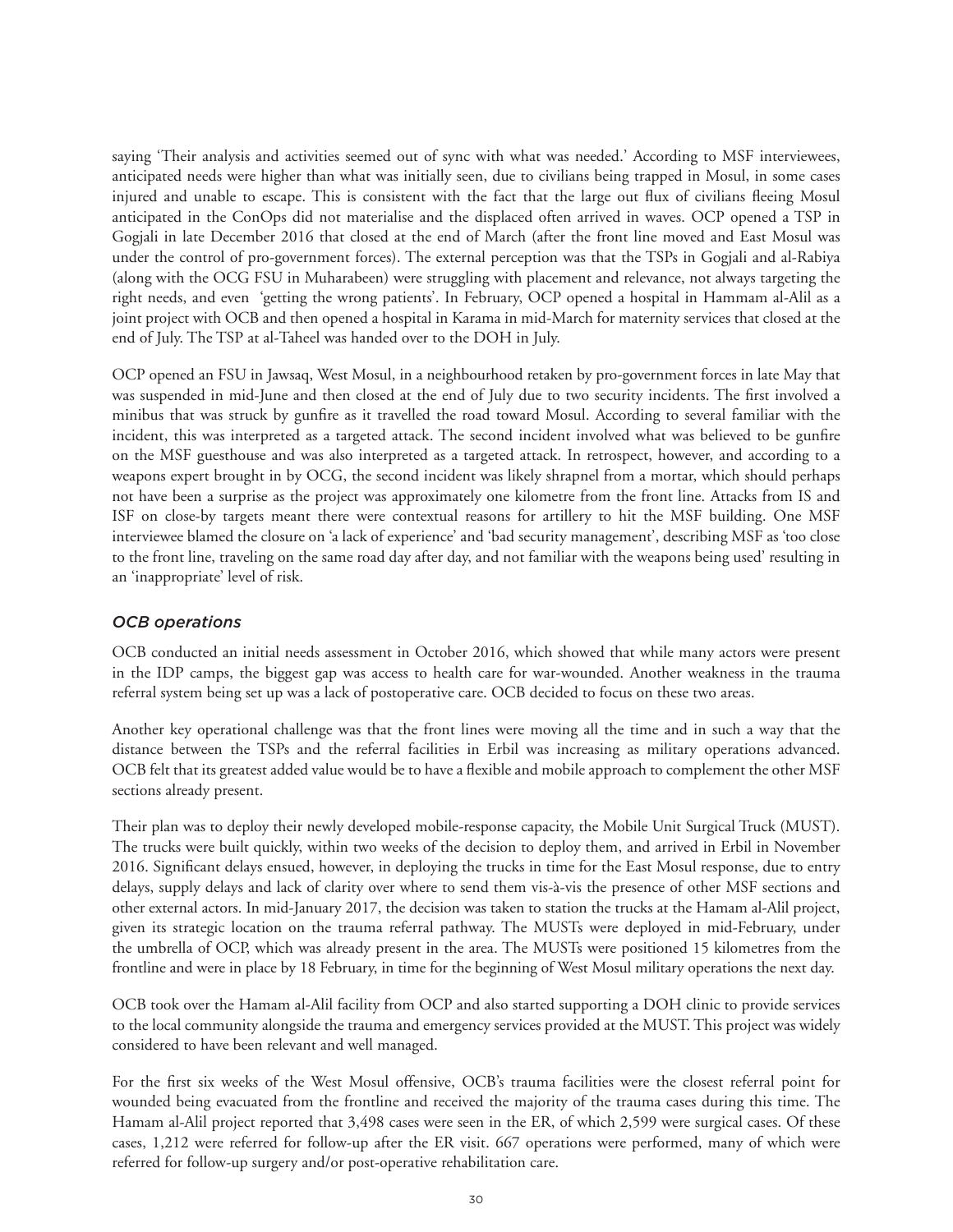In March, OCB started supporting the hospital in al-Hamdaniya in coordination with Handicap International for post-operative services and rehabilitative care.

The MUST was dismantled at the end of July once the needs no longer justified its presence. The clinic operations were handed over to ICRC during the same time.

#### *OCBA operations*

OCBA initially decided in 2016 not to be involved in the Mosul response as its resources were dedicated to programming in Yemen and Syria but, following two exploratory missions in January and April of 2017, OCBA felt that OCP and OCG were too narrowly focused on surgical care and that post-operative services, among others, were needed. Following additional field visits by the OCB general director and the OCP operational director, who raised questions about the level of MSF coverage in Mosul, OCBA opened in July in al-Khansaa Teaching Hospital and in Qayyarah camps with a malnutrition programme.

The visits by the OCG and OCP directors, as well as a press release by OCP in April, highlighted the gaps in services. It was understood that trauma was covered but that other medical needs such as therapeutic nutrition and paediatric emergencies were not being met. At the time of the exploratory visit in April, OCBA arranged with the other sections to limit its activities to IDPs. By May, however, OCBA assessed that the greatest needs were in East Mosul, due in part to civilians from West Mosul fleeing military operations there. As the fighting moved and patients were a mix of West Mosul IDPs and East Mosul residents who had stayed through the offensive or were returning to their homes, OCBA adapted its analysis and decided to support an existing DOH paediatric hospital.

## 5.3 Strengths and weaknesses

#### *Strengths*

**Quality of care was consistently high.** Interviewees widely agreed that MSF provided a high level of medical care at its facilities.

**A wider range of services was offered.** Interviewees appreciated that MSF's services were not exclusively focused on trauma. MSF facilities offered the 'MSF core package'. This included providing non-emergency services and also making sure that local residential communities had sufficient access to healthcare.

**Community acceptance and security management modalities made hospitals more accessible.** MSF hospitals were described as 'family hospitals' and 'open to everyone'. MSF was described as being 'closer to patients'. The absence of hard protective measures avoided the accessibility and perception issues of other hospitals.

**MSF's partnership style was highly valued by the DOH.** DOH respondents praised MSF for being collaborative and supportive: 'The way MSF works with DOH is different – it's a negotiation and a partnership.'

**Despite institutional disagreements, MSF's response and the UN-led response were complementary.** Despite the ongoing discussion between MSF and WHO over how to approach the response in Mosul, there was a relatively high level of coordination between field staff of both institutions and MSF managed to complement the UN-led response.

**Operational agility was of added value in the second phase of the response.** Despite an initial slowness to respond and/or adapt to the demands of the context, once MSF had its feet underneath it, it benefited from its characteristic operational agility. Independently and as a whole, MSF was able to identify needs, open operations and adapt operations as needed. This derived partially from MSF's approach of treating observed needs rather than anticipated needs, meaning their care was more likely to be adapted to the specific needs of each location.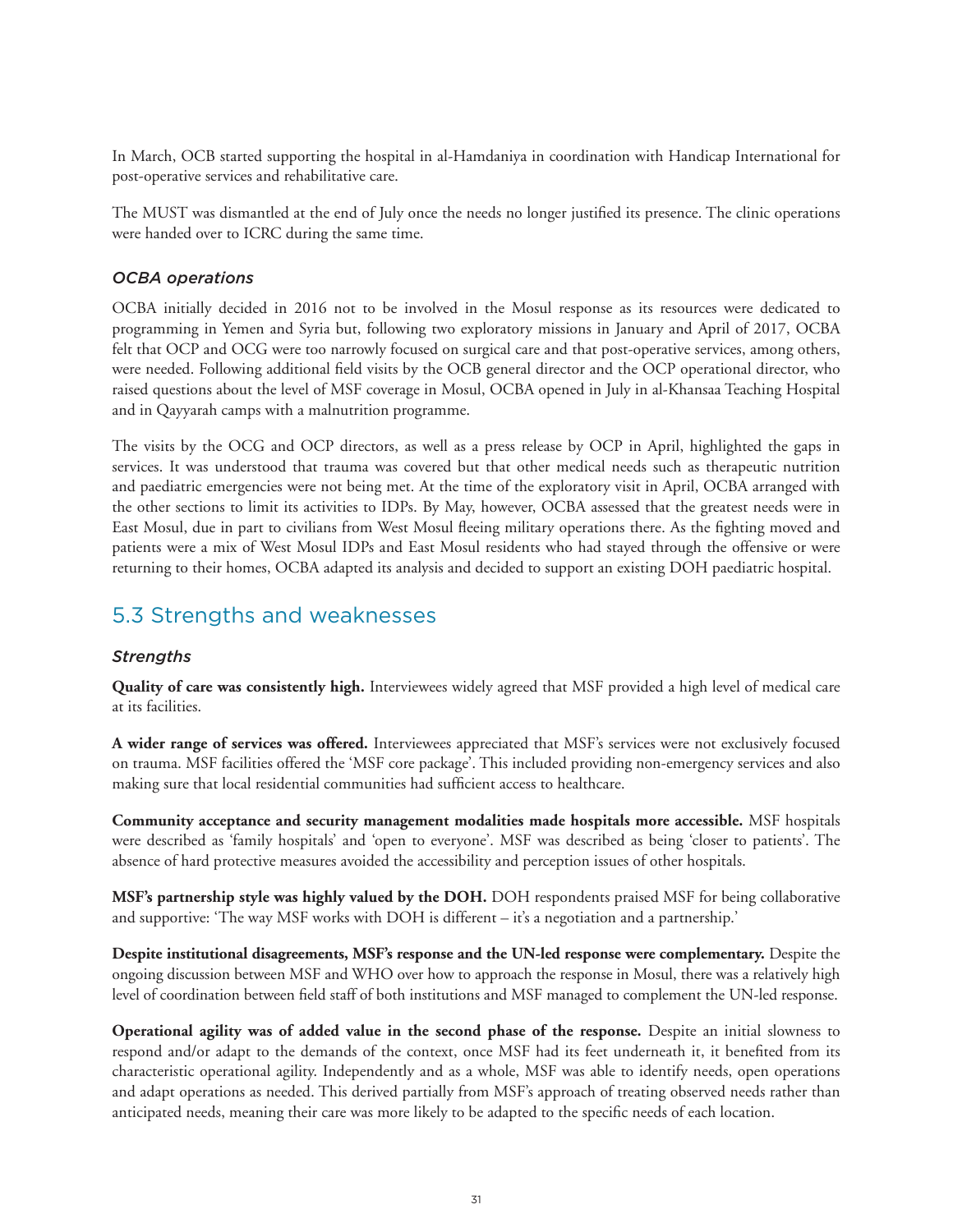#### *Weaknesses*

This section explores in more depth the identified weaknesses in an attempt to shed light on some of the dynamics internal to MSF that constrained their initial response in Mosul

**Intersectional coordination was poor at first.** There was widespread agreement across both MSF and non-MSF interviewees that MSF intersectional coordination was poor at the beginning of the response. Even among external actors with some visibility on the topic who assessed MSF's overall performance in Mosul as appropriate admit that 'there were too many cooks in the kitchen' and that 'the intersectional coordination was definitely a problem'. They suspect that it impeded MSF's ability to respond in a timely and coherent matter. Poor coordination seems to have stemmed from both human resource factors and, at times, an unhealthy sense of competition between sections. Within MSF, there are multiple views on how sections should coordinate generally, and this was apparent in the feedback from MSF interviewees on the Mosul response coordination. While some interviewees thought too little coordination happened and that greater coherence should be an intersectional goal, others thought too much coordination occurred and tended to eschew coherence as a priority, seeing it as detrimental to an agile response.

For external observers, MSF was often incoherent in interactions, resulting in poor communication and coordination with external actors. Communication and commitments by one section was not necessarily consistent with other sections in a way that exposed external actors to MSF's internal 'house' business and made them appear unreliable to some interviewees.

**Risk and security management.** For many MSF staff interviewed, MSF's risk management strategy for Iraq takes a long-term approach to its presence there: 'We can't compromise in the short term and secure our presence in the long term.' This commitment to making compromises in the short term to secure long-term presence is where MSF departs significantly from the approaches of other humanitarian actors, who argue that short-term needs are paramount and that longer-term issues can be mitigated or negotiated. For MSF, who ensures its operational security through the acceptance of its activities by a civilian population, postponing its concern for acceptance is not possible.

However, interviewees indicated that MSF could have negotiated more with pro-government forces as part of a principled 'but not dogmatic' approach that could have resulted in working with the military to improve humanitarian outcomes. It is difficult to tell from the available evidence to what extent this was considered.

Like many humanitarian actors in Mosul, MSF struggled with how to ensure operational continuity in an unpredictable and fluid context where fully negotiated access was not an option. MSF's analysis of the Mosul context in terms of security was in line with that of other humanitarian actors: There was no way to operate in some areas without armed presence. The sole armed presence that MSF accepted was that of civilian Iraqi police assigned to civilian structures. In one MSF structure, for example, Federal Police Forces, who have been a party to the conflict, were at first present until MSF negotiated for them to leave. In this sense, the armed 'protection' accepted by MSF were not guards but police who kept order and were in fact imposed on all structures by the government of Iraq. There was one account of MSF national staff insisting on the civilian police presence to feel safe working in their health facility. More than one MSF interviewee accepted this as a reasonable position: to refuse the civilian police would have 'compromised negotiation and access'. Another factor seems to have been that not all MSF sections share a common risk tolerance, even when at times this was assumed. The range of views within MSF on whether security and/or principles should have been a constraining factor illustrates the tension that exists.

When considering perception of its activities, MSF took into account the perceptions of all possible actors – including the diverse population of Mosul, some of whom may have been sympathetic to the IS cause, viewing the pro-government forces and the US coalition as occupying forces. Being too closely associated, or asymmetrically associated, with any one military actor, would have created a risk to operations in both the short and long term. Most MSF interviewees indicated that they thought MSF globally had taken the right amount of risk and that there were plenty of places to operate where it was not necessary to take unacceptable risk.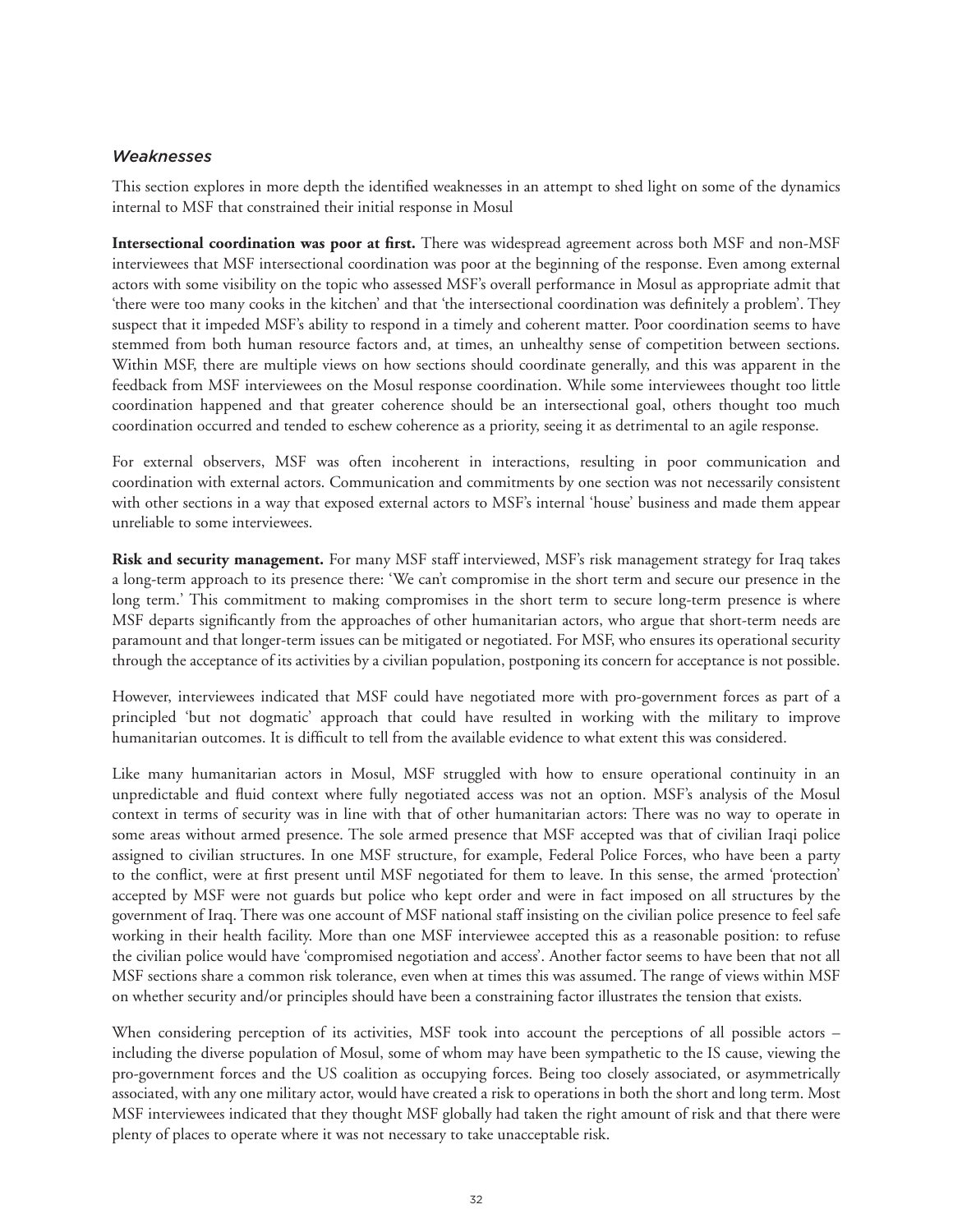For non-MSF interviewees, however, the key risk mitigation strategy in such a context is closer proximity to armed protection which, depending on how coordination with armed actors is established (and how one interprets humanitarian principles), may or may not be principled. Although MSF interviewees were nearly unanimous that such co-location is not MSF's role, more than one believed that a less-traditional approach to providing medical services should have been more thoroughly considered.

**Human resources factors:** Both MSF and non-MSF interviewees consistently cited various issues with human resources as a constraining factor in MSF Mosul operations.

From an internal perspective, MSF staff are acutely aware of the movement's significant HR demands given global expansion in recent years and that high turnover 'reduces contextual knowledge and the continuity of operations', particularly as it relates to intersectional coordination and risk management. As any crisis wears on, there is little capitalization of whatever experience has been gained. Also, some in MSF acknowledged that staff profiles that were suitable for the context were not in place, particularly at the start of the Mosul response. This also included feedback on the influence of personalities on intersectional coordination (and thus the response), with some individuals more inclined and/or skilled at intersectional coordination than others.

From the perspective of external actors, the profile of MSF managers and what many felt to be an extremely high turnover rate were cited as factors in the weak aspects of MSF's response. External actors felt that MSF did not at times have 'the right people' in charge of programmes for Mosul and that this led directly to poor analysis that lead to mounting operations that were not relevant or timely. MSF heads of mission were perceived to have changed 'every three weeks' and one interviewee estimated that 20–30 MSF Heads of Mission had been present since the beginning of military operations in October. Between turnover and not having the right staff on the ground, the impression was that, 'the complexity of the situation was missed . . . and there was a lack of leadership in their field staff. They were just not talking about any of the key issues . . . there was no awareness of what needed to be planned.' This weakness in senior management is cited as a factor in MSF's inability to sufficiently negotiate access closer to the front lines with both civil and military authorities.

This lack of HR capacity also was perceived as resulting in MSF's lack of engagement with the UN-coordinated response in ways it often does on key issues. Interviewees cited MSF's lack of engagement at critical moments in the response, on the use of armed escorts, for example, and other questions of principle. While not MSF's primary role, other actors often benefit from MSF's leadership and independence when MSF participates in coordination mechanisms. Conversely, as mentioned above, MSF's analysis may have benefitted from increased exchange of ideas and information with the coordination mechanisms.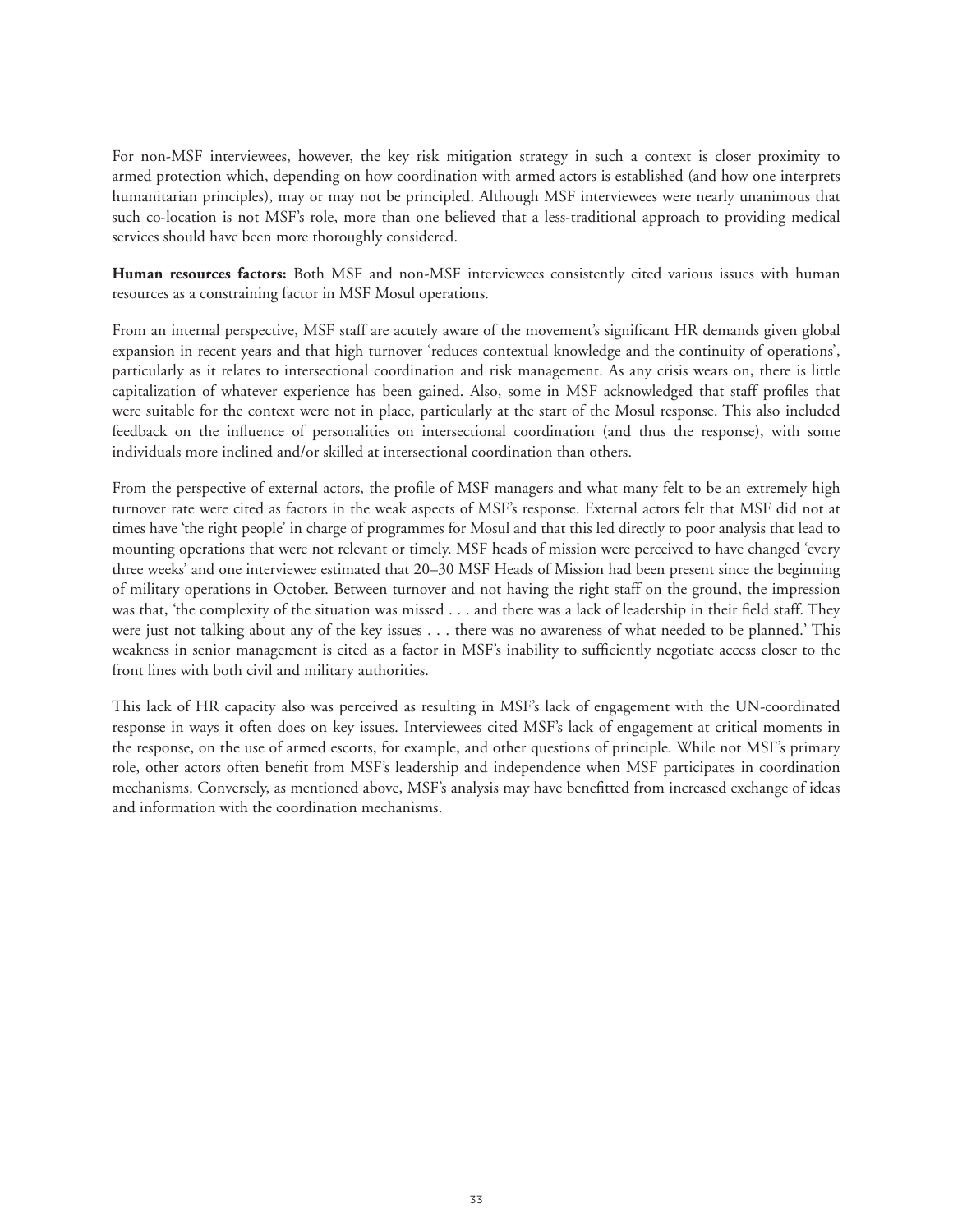# 6. Operationalising humanitarian principles in the Mosul response

## 6.1 Implementation of principles: Two approaches

As in all contexts, how to operationalise principles varied greatly between humanitarian actors taking part in the Mosul response, depending on their mandate and operational modalities. Differences in applying humanitarian principles often break down along the lines of an established sector-wide debate: Are principles indivisible or does an implied hierarchy exist, creating a need to compromise one to achieve another? The operational approach for the UN-led response, and more specifically the WHO-coordinated trauma response, was decided largely on the basis of prioritizing the principle of humanity over the principles of neutrality and independence. This is not an uncommon trade-off faced by humanitarian actors. General agreement exists across the sector that compromises are necessary (at times according to an explicit hierarchy: 'The humanitarian imperative comes first'37) and that an inherent tension can exist between the principles.<sup>38</sup> But the compromise was especially striking in the Mosul case, as the response relied completely upon, and was a component of, the military operations. For some humanitarian actors, this also meant necessary and acceptable compromises to impartiality. For others, the short-term benefits of upholding the humanitarian imperative were outweighed by the longer-term consequences that would hurt the organisation's access to far greater numbers of people in need.

#### *The MSF perspective*

Arguably, the UN and WHO posture vis-à-vis the GOI and pro-government forces may have influenced MSF's position not to co-locate with armed actors (which MSF is perceived to have done elsewhere). MSF interviewees consistently viewed the UN response as systematically politicised and in lockstep with the military agenda, leaving very little room for independent humanitarian action. For them, this necessarily complicated coordination with the UN and its partners, as it is fundamentally incompatible with MSF's approach. Additionally, not being able to engage with both sides of the conflict created unfortunate but inevitable operational constraints on programmes that rely on negotiated access to operate safely.

MSF interviewees highlighted the fact that MSF's role is not – nor ever has been – to operate on the front line of conflicts, citing the primary obligation of conflict parties to provide this aid to the wounded. In this way, one person argued, the UN-coordinated response might be interpreted as ISF outsourcing its obligations to treat civilians in the form of 'paramilitary medical corps'. The main criticism, then, is that the UN should have advocated far more strongly for the conflict parties to assume their rightful responsibilities, and WHO should not have been the coordinator of a partially militarised response but should have instead worked to ensure the operational space existed for a more principled response to take place. For some interviewees, this should have included ensuring that war-wounded 'were not pre-screened and minimum medical ethics are followed'. From this perspective, it was the UN's response that was not principled because it appeared not to have evaluated the costs of including private and non-humanitarian medical actors working under force protection in its response. Instead of taking an honest look at how principles were operationalized, one person commented, the UN-coordinated response was 'being framed as a glowing success that should be replicated elsewhere. It's part of the whole victory narrative.'

If MSF makes an independent decision according to its standard operating procedures, based on humanitarian principles and concerns for the long-term viability of its operations, that takes into consideration the intensely political nature of the aid environment in Iraq, there is no wrongdoing or weakness or inability on the part of MSF. There is simply the decision not to intervene. The La Mancha Agreement, a founding document of the MSF movement, states: 'MSF intervenes by choice – not obligation or conscription – and may decide not to be present

<sup>37</sup> IFRC, 1994. 'Code of Conduct for the International Red Cross and Red Crescent Movement and NGOs in Disaster Relief', http://media.ifrc.org/ifrc/who-we-are/the-movement/code-of-conduct/.

<sup>38</sup> United Nations Evaluation Group, April 2016, 'Reflecting Humanitarian Principles in Evaluation' (Working Paper), www.alnap.org/resource/23148.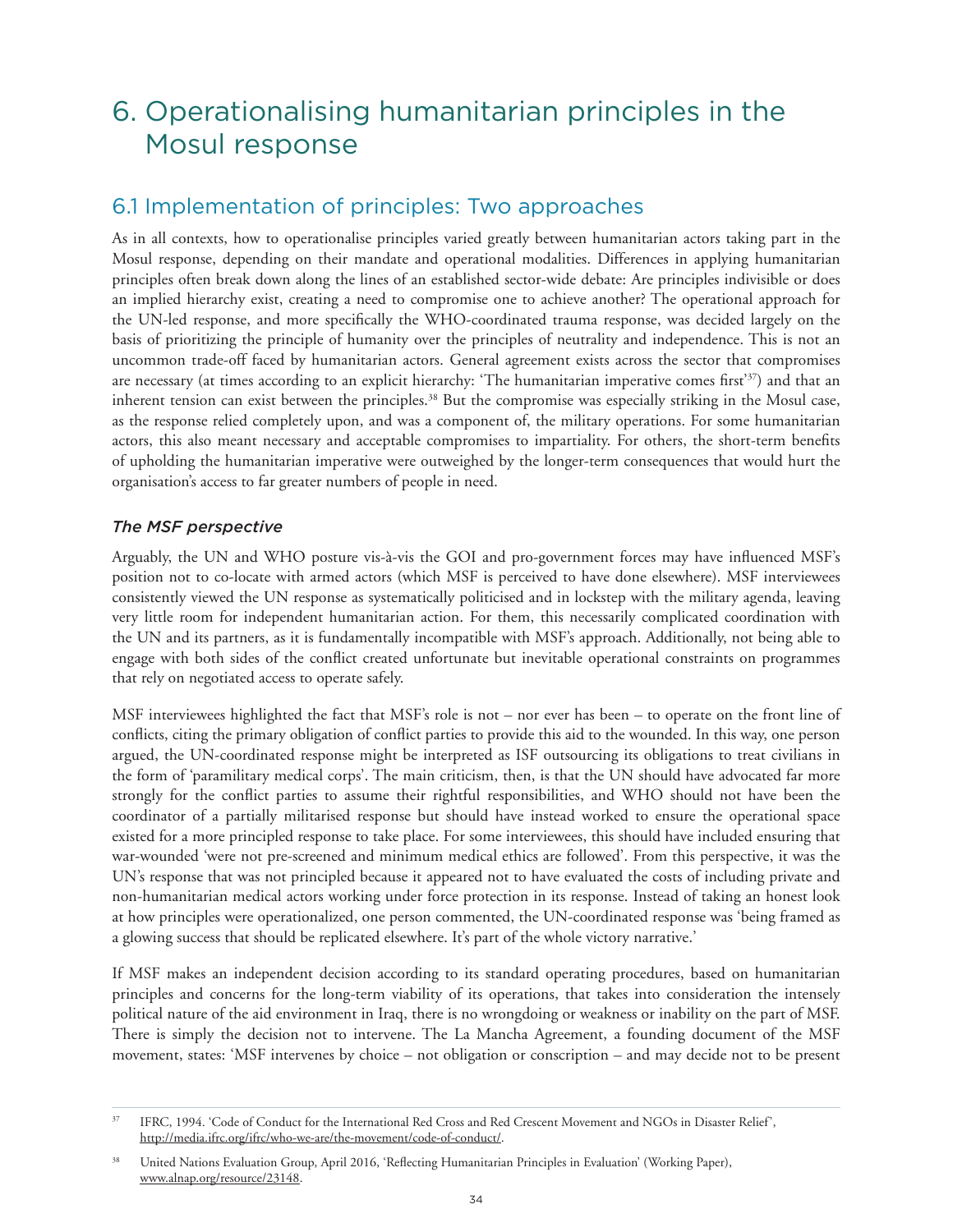in all crises, especially when targeted threats against aid workers exist.'39 Or in the words of one MSF interviewee: 'MSF is not the answer to all the problems in the world, there will be places we cannot work.'

Ultimately, MSF's position was not that they don't tolerate making compromises, but rather that they want to make considered compromises on their own terms and according to their own assessment of the needs, the context, internal capacities and evaluation of where they can bring added value.

Some MSF and non-MSF interviewees questioned what they consider a selective reasoning. As one non-MSF interviewee said: 'MSF's position wasn't necessarily principled. It depends on the principles you are defending. You compromise principles if you don't deliver, so that's not necessarily a principled position.' For a minority of MSF and non-MSF representatives alike, the discussion about principles was seen to be a distraction or smokescreen obfuscating a poor performance that was mainly determined by internal issues – such as weak analysis, HR constraints and poor intersectional coordination.

It is also clear from interviews that the conversation about principles is also influenced by institutional politics and agendas, particularly at the field level. UN and WHO representatives tended to convey a seamless narrative about MSF declining to play its established role, based on an interpretation of implementing the principles that is not shared universally. UN interviewees described MSF as casting itself as 'guardian of principles' and WHO as 'showing up' MSF by taking an operational role in the trauma response it thought MSF should be filling. For MSF's part, many interviewees acknowledged struggling with operational decisions, but most of them portrayed the decision not to operate on the front line as a routine decision consistent with its mandate: 'MSF was never going to fill the role that WHO was expecting and WHO should have known this.'

#### *The UN perspective*

According to UN representatives, the question of how to operationalize the principles came up early in the trauma response, when it became clear that MSF and ICRC would not be filling the role that WHO had anticipated. Within individual institutions and at the HCT, 'There was a lot of discussion about how to get it right,' and all the clusters, particularly the health cluster, 'grappled with these questions'. Not all actors involved in the UN-led response agreed with the decision but, ultimately, the 'UN took a stance that humanity would be privileged over neutrality and independence'. In the words of one interviewee, the reasoning was, 'If you have the capacity to provide life-saving services to a particular population, and you don't do it, is that morally acceptable? There was a discussion about how many people we were prepared to let die in order to maintain distinction from military operations.'

Many MSF interviewees believe the UN is so inherently compromised that it shouldn't be leading health responses in a conflict zone at all: 'Any UN actor is going to be a problem in conflicts.' Nevertheless they generally conceded that ultimately saving lives, even given the compromises made, was not the wrong decision: 'In absolute terms, WHO is doing the right thing to provide medical care to victims of conflict.' For many of these, it came down to the terms of the compromise rather than the compromise itself, particularly regarding WHO as a health actor: WHO 'should have fought more for their own space, for their own distinction within the conflict space'. Indeed, for many MSF personnel, this was the crux of the debate – not whether to compromise, but how to compromise and on what terms: 'WHO makes it seem like we would have left people die to preserve principles. This is not our argument, even if it's an easier one. Our argument is that they could have worked to uphold the principles more and they didn't even try.'

WHO interviewees at both HQ and field level argued that having humanitarians on the front line actually boosted the uptake of impartiality and other IHL principles because they were able to negotiate with armed actors for better practice in treating patients: 'The TSPs are one of the best ways I've ever found that Daesh fighters were protected as they should be under IHL. IS fighters would come to TSPs and be treated and those staffing the TSPs really defended this principle.' This view seems to be substantiated by feedback from actors operating TSPs, but is impossible to confirm.

<sup>39</sup> MSF, 2006, 'La Mancha Agreement', [MSF.fr,](https://www.msf.fr/)  https://www.msf.fr/sites/www.msf.fr/files/2006\_06\_24\_FINAL\_La\_Mancha\_Agreement\_EN.pdf.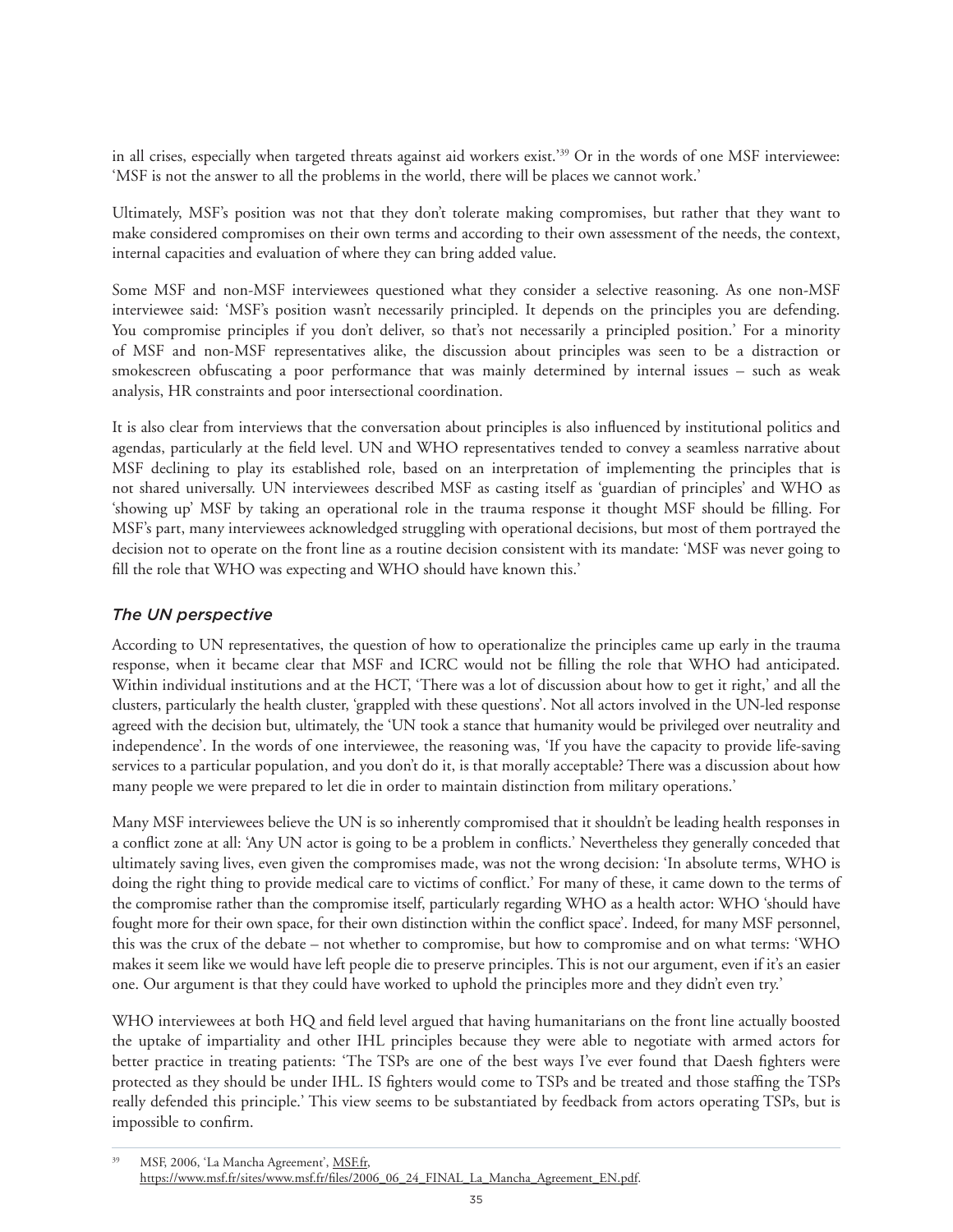## 6.2 Medical ethics as a last resort guardrail

Both MSF and non-MSF interviewees made a noteworthy suggestion about how to find middle ground between the UN perspective and the MSF perspective. Medical humanitarian action has two layers of ethics that guide activities: humanitarian principles and medical ethics. When humanitarian principles of neutrality and independence are compromised, impartiality remains intact as a core tenant of medical ethics. From this view, even if other short-term and long-term consequences derive from an unprincipled response, in the immediate, patients can be shielded from the worst consequences of a compromised response.

#### *Embedded versus co-located: An important difference*

An additional disagreement that had a direct impact on the implementation of humanitarian principles was whether or not health actors operating on the front line were 'embedded' or 'co-located' with pro-government forces. MSF staff uniformly described these actors as 'embedded' whereas WHO, other UN representatives and non-traditional medical actors use the term 'co-located'. In both cases, the choice of phrase reflects the dominant narrative of each group.

The term 'embedded' has a history specific to Iraq. The term came into popular use in Iraq in 2003, when it became increasingly commonplace for journalists to 'embed' with military forces.40 Embedded journalists are considered to be under the control and protection of those forces and/or attached to a military unit<sup>41</sup> – a relationship that is fundamentally contrary to the principles of neutrality and independence and one that necessarily has implications for impartiality.

While non-traditional actors and UN agencies did indeed take precautions to mitigate the effects of their relationship on the health activities – discussed elsewhere – these actors and their activities are described by themselves and others in terms that fit the definition of embedded – they operated under the protection of and sometimes supervision of the military units to which they were attached. They shared accommodation and food services. They often worked in close coordination with or even integrated with the respective military medical corps.

Representatives from non-traditional medical groups described the living and security arrangements as 'cohabitating': 'We would sleep and stay with them, so we had the same security as they did. We knew they would protect us as they would themselves.'

Feedback from this group illustrates some of the negative consequences of compromising independence and neutrality. 'When you're co-located with the military, even if you bring in your own ambulance, it will get commandeered by the military at some point.' They also described how it impacted medical activities such as keeping medical records, due to the military not wanting any data collected: 'We would have to hide the sheets.' Others described having to negotiate with their military counterparts to reduce the level of 'supervision' the military was providing.

<sup>&</sup>lt;sup>40</sup> For more on the history of the term 'embedded', please see Bonnie A. Powell, 15 March 2004, 'Reporters, Commentators Visit Berkeley to Conduct In-depth Postmortem of Iraq War Coverage', UC Berkeley News Center Web Feature, http://www.berkeley.edu/news/media/releases/2004/03/15\_mediatwar.shtml.

<sup>&</sup>lt;sup>41</sup> For a definition and commonly accepted description of the term, please see https://www.britannica.com/topic/embedded-journalism.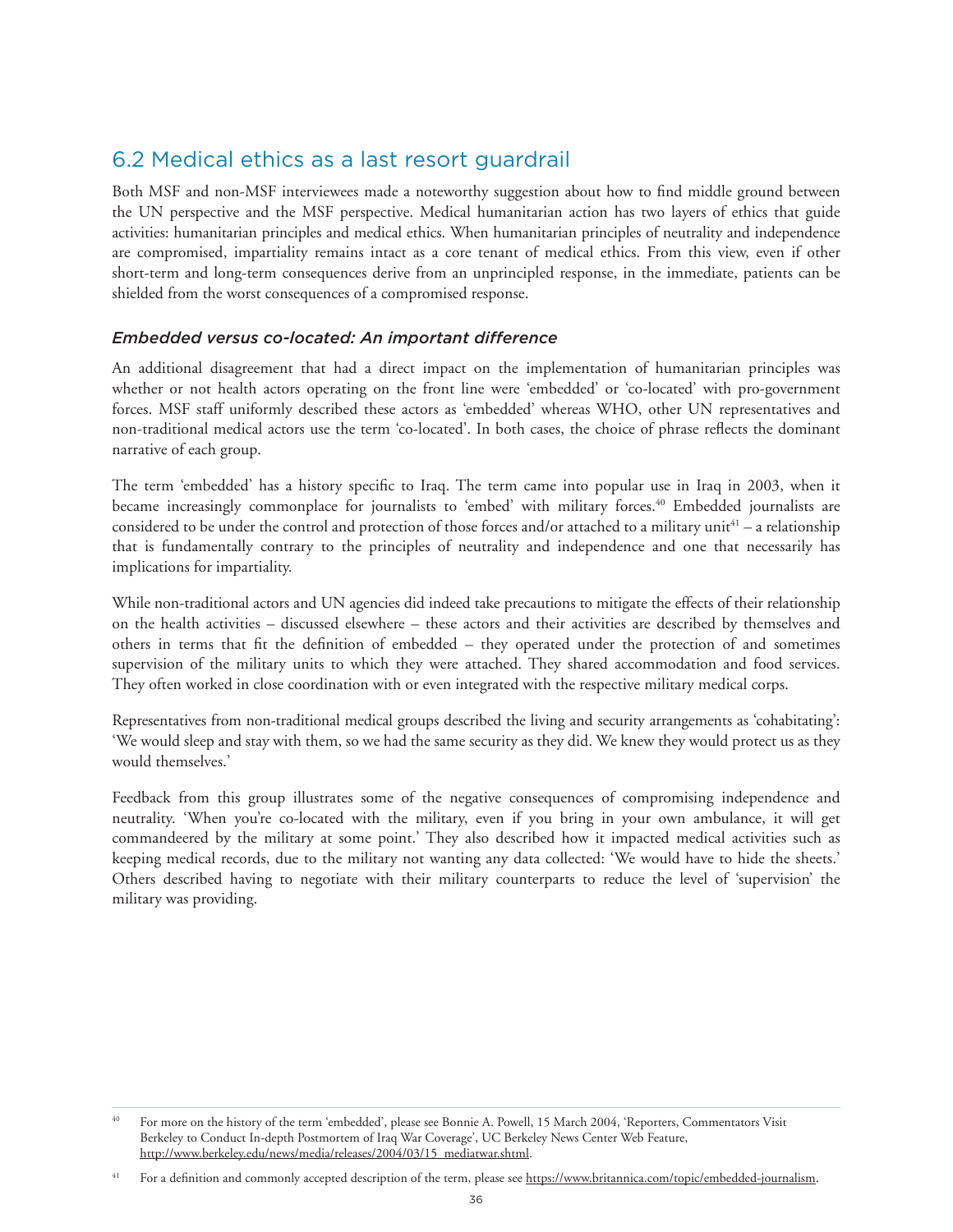# 7. Public perspectives: Reactions from Iraqis on the medical response

Iraqis who survived the ISIS occupation and the retaking of Mosul by pro-government forces reported significant gaps in medical services, as well as fears about accessing it.

Because so few post-action analyses include the voices of the civilians affected, the review arranged a remote telephone survey to elicit the perspectives of Iraqis who had first-hand experience with the medical care situation during the retaking of Mosul. The survey reached a random sample of 427 people<sup>42</sup> who were in Mosul at the time of the battles and who needed medical care, or knew someone who did. Respondents were asked about the medical care that was available in their area and whether the patients or their friends/family received (or refused) it.

The survey showed that respondents were aware of different providers of medical care. The military was most frequently cited as a provider, followed by government clinics, international aid groups and local aid groups (Figure 1).



#### **FIGURE 1** Who was providing the medical aid in your area?

Just under half of those who reported needing medical care did not receive it at the time, compared to 51 per cent who did (Figure 2). Most of those who did not receive the needed medical care said it was because no one was providing it in their area. 11 per cent said they actively chose to stay away (Figure 3).

#### **FIGURE 2 FIGURE 3**



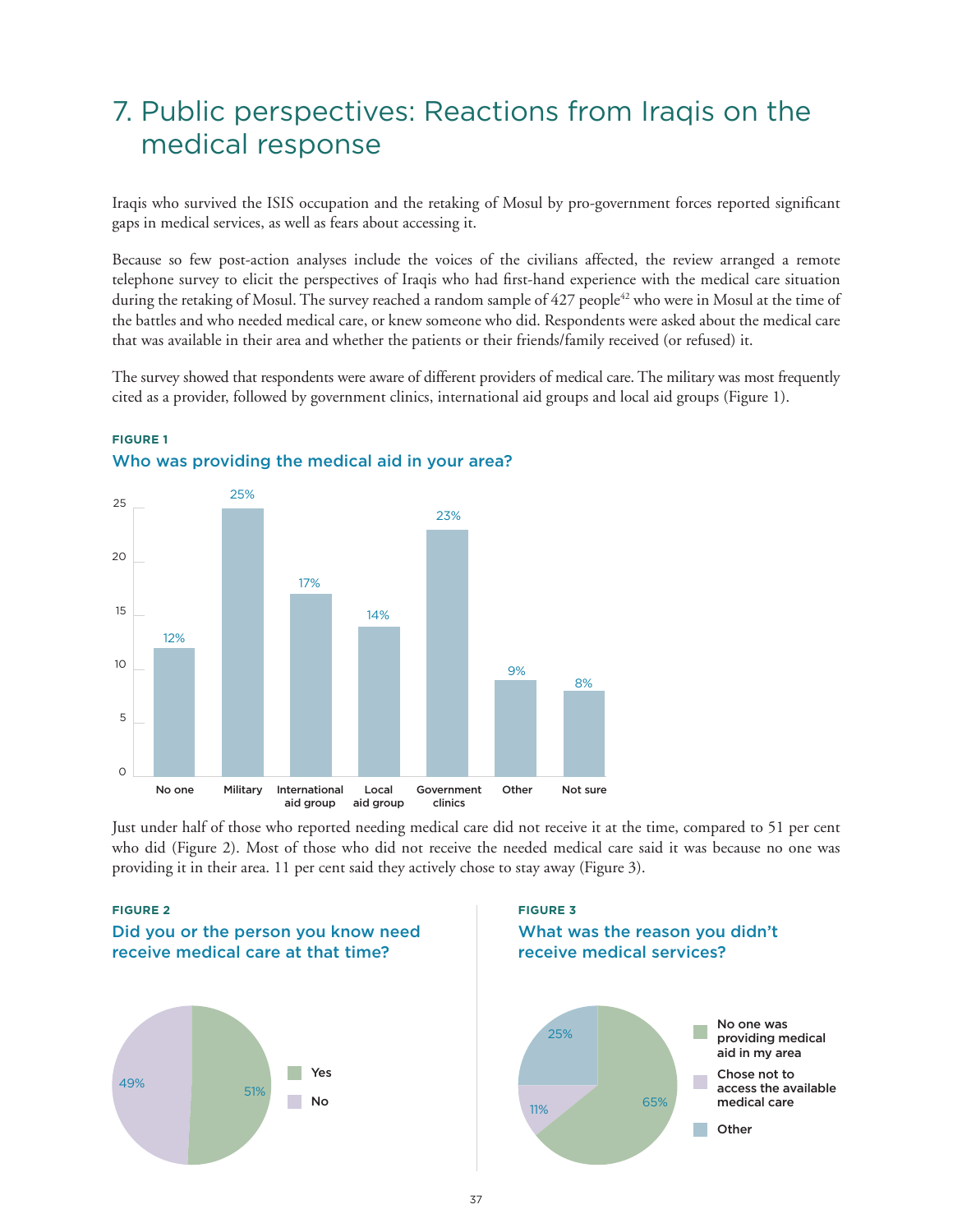Of those patients who stayed away, most gave the primary reason as being they did not feel safe. A significant number also cited concerns with the poor quality of the services provided (Figure 4). Even among those who did receive care, a large percentage (44 per cent) reported having concerns about healthcare providers (Figure 5).



# these providers? 44%  $\mathbb{R}^n$ Yes 56% No

Most of those who received medical aid identified the military as the provider, but a large number of respondents did not identify or were not sure who provided their care. Government clinics were the second largest named provider, followed by international aid groups and, lastly, local aid groups (Figure 6). Patients of local aid groups were the most likely to answer yes to the question, 'did you have concerns about receiving medical care from these providers?' while people who received care from international aid groups reported the fewest concerns.

#### **FIGURE 6**



#### Source of care and level of concern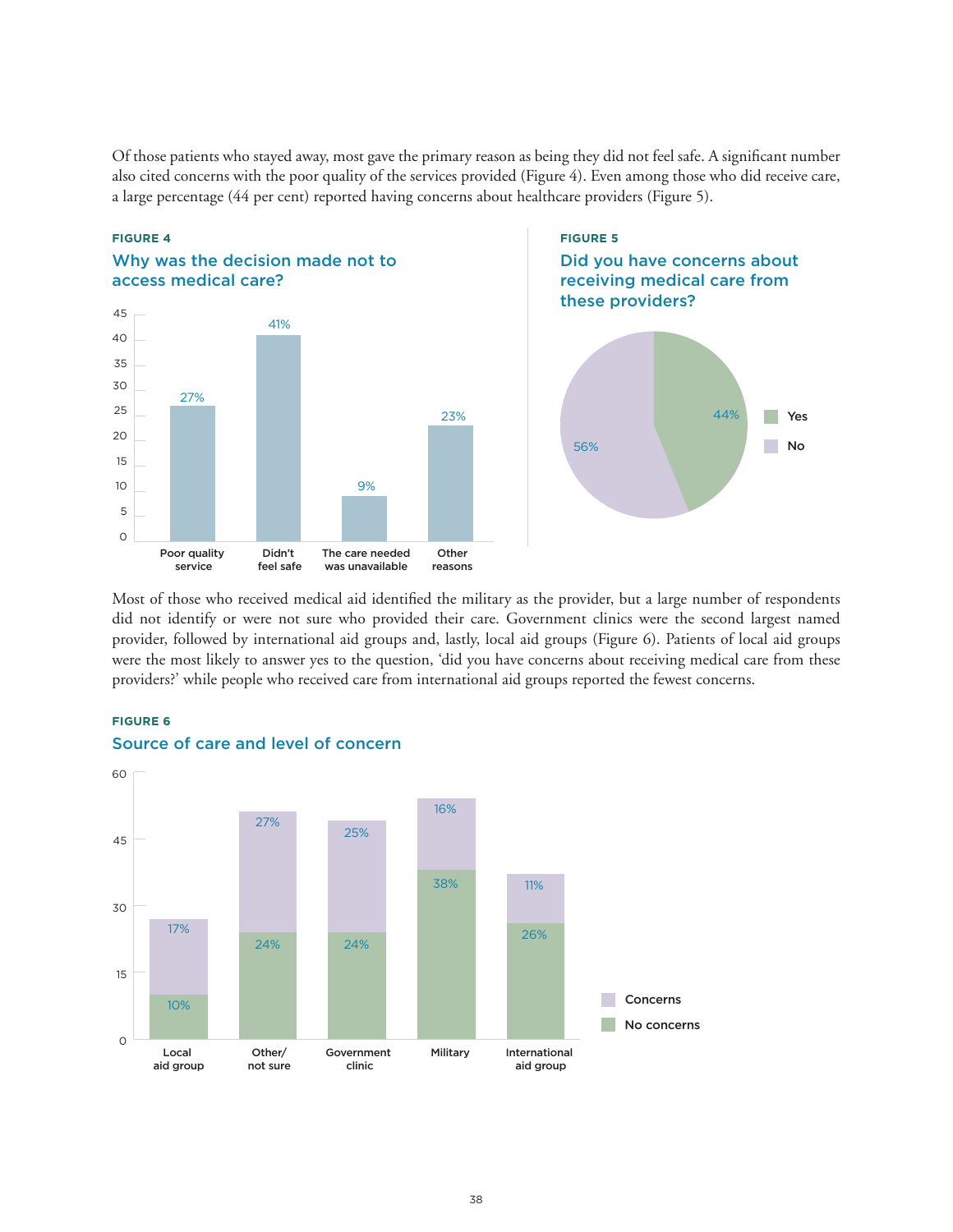Among people reporting concerns about who was providing their care, 'safety of patients and their families' predominated no matter the type of provider (Figure 7). 'Fear of what others in the community might think' was also reported as a significant source of concern for patients of local aid groups, suggesting that these providers were likely highly identified with particular factions or conflict parties (Figure 8).





#### **FIGURE 8** Type of concern, by provider

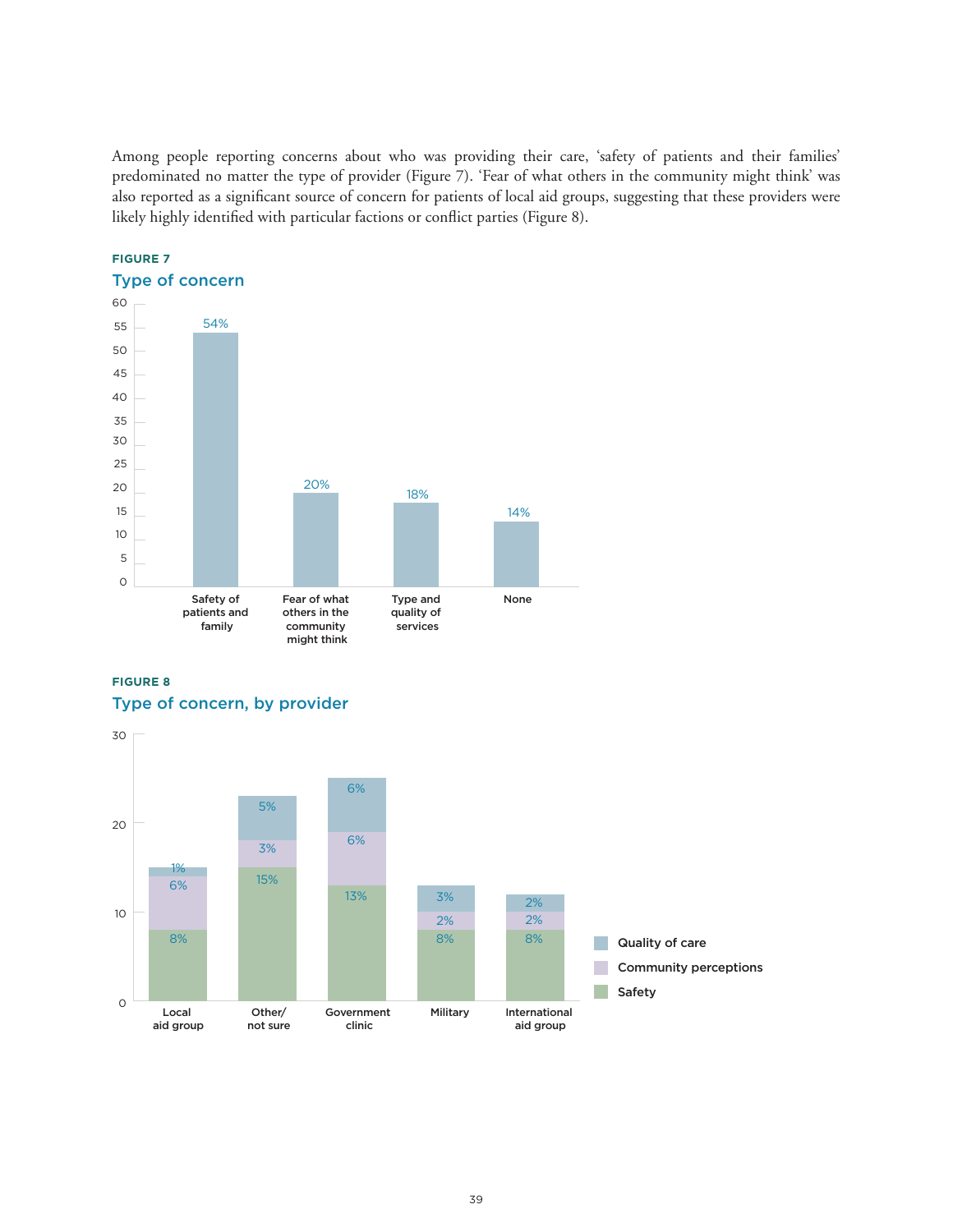Although a plurality of respondents believed that the medical care was provided impartially, close to a third did not — a significant percentage (Figure 9). Significantly, a majority of those who chose not to access available medical care responded 'no' or 'not sure' to the impartiality question.

Do you think the medical care was provided impartially, to whomever needed it the most?

# 29% 34% 37% No Yes Not sure

**FIGURE 9**

**FIGURE 10**

When asked how the emergency medical response could have been improved, most respondents focused on the practical aspects of the response, such as speed, accessibility and quality. Only 10 per cent said the most important thing would have been 'not to involve the military' (Figure 10). This makes sense, given that a large proportion of respondents who needed medical care found it unavailable in their areas, and the military was cited as the most common provider of these services in places where it was available. However, these responses to the impartiality question do not include those who chose not to access available care, many of whom cited safety as the reason. Given this, it is possible that the involvement of the military is possibly understated as a problem with the response, and it is reasonable to speculate that those respondents who chose not to access care for safety reasons may have been associated with ISIS or had reason to fear that they would be perceived as such. Even so it stands to reason that the public would perceive the military as the entity having the capacity to provide medical care during the offensive, and not seeing a viable alternative.



#### What would have made emergency medical response better?

Overall, the results of the survey point to large gaps in coverage of the medical needs, significant safety concerns with the care that was available, and questionable impartiality on the part of providers.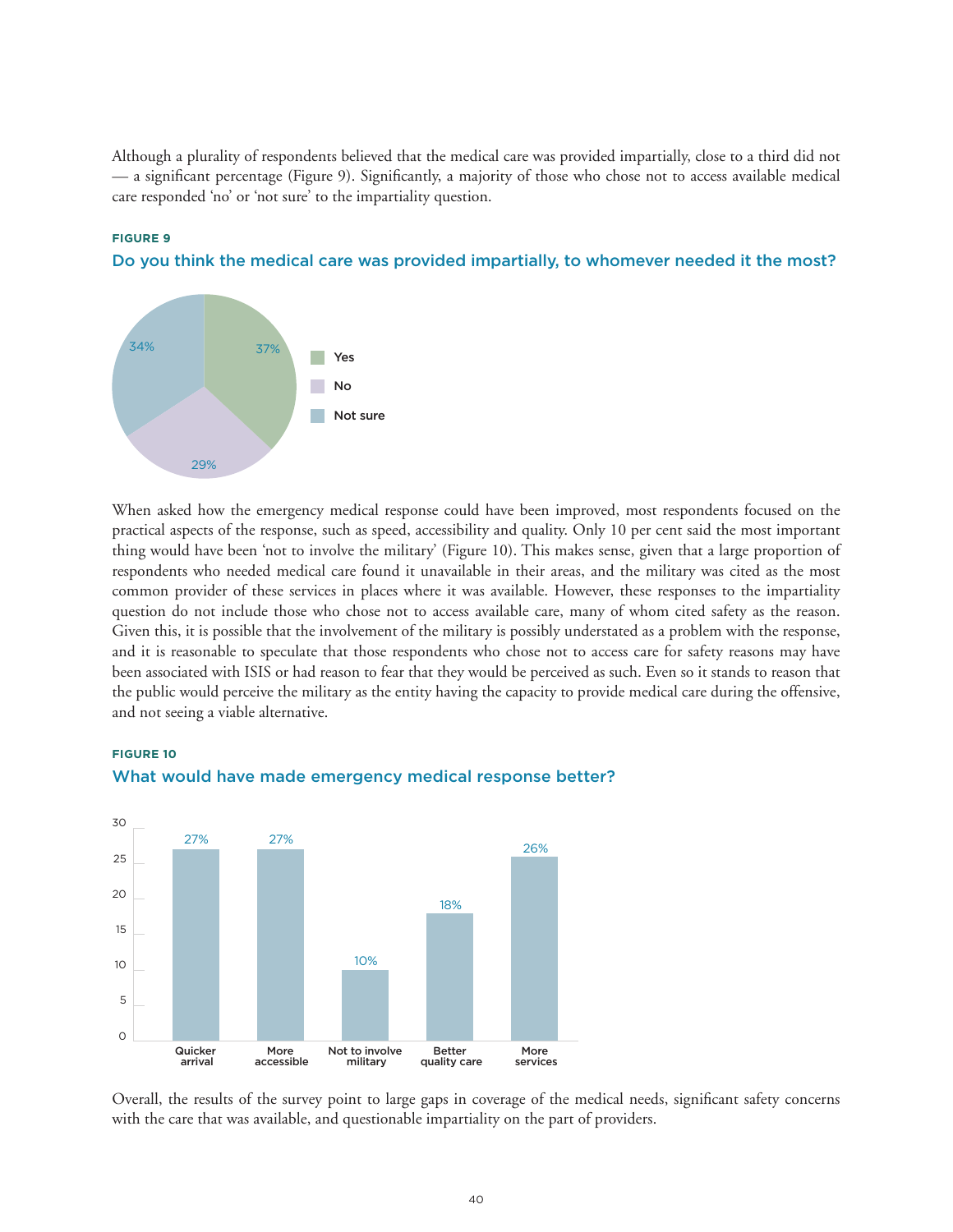# 8. MSF-WHO coordination and communication

As is routinely the case in health emergency settings, MSF and WHO had many points of contact from the field level to the headquarters level throughout the Mosul response. These included engagement on many aspects of the response, from points of technical/medical coordination within the health response to representation-level engagement over inter-agency dynamics in Geneva. While at times this engagement included visible tension over modalities, the daily collaboration and coordination between the two institutions was less visible, but very present. From these various levels of engagement, several key points emerge.

Most MSF interviewees felt that they were very clear from the beginning that they would not participate in the UN-led response and that the UN's response was disingenuously outraged. At both the HQ and Erbil levels, MSF didn't appreciate the increasingly public criticism of its response in Mosul, notably by ECHO and the Humanitarian Coordinator, that seemed based on a fundamental ignorance of how MSF functions.

A majority of MSF interviewees also expressed frustration that UN actors had built a narrative about MSF's 'failure to respond' on the false assumptions that MSF typically filled the trauma gap and was failing to do so in Mosul and that MSF's decision to not participate in the UN-led respond was a 'failure to respond' rather than a decision to respond independently. They said that MSF has never been a frontline medical organisation, nor does it typically participate in UN-coordinated responses and operational choices in Mosul were consistent with MSF's global operational posture. These interviewees felt that the UN fabricated a narrative that was politically expedient, but somewhat disingenuous.

For its part, WHO was frustrated at what it saw as MSF and ICRC's 'failure to engage' during the planning process. WHO wanted feedback on the trauma plan and commitments from both agencies on what their response capacity and plan was. Here, there seems to be a discrepancy between those engaged in the field and in Geneva. WHO interviewees had the impression that MSF made commitments early on that it didn't keep. This is likely due to the low level of intersectional coordination during this period and some apparent communications gaps in the operational lines within sections. The international MSF office was frustrated with a lack of communication from WHO in Geneva, but WHO in the field maintains that the trauma plans were shared with MSF in Erbil in late October.

Interviewees also had the impression that MSF-WHO tensions during the Mosul response seemed to have been informed as much by the Ebola response as the Mosul response itself. MSF and some UN representatives felt that WHO was conscientious of recovering its reputation after criticism of its Ebola response and that becoming operational in Mosul was a way of doing this. A few MSF staffers recounted UN counterparts bringing up MSF's Ebola-related criticism of WHO during planning meetings for Mosul, giving attendees the impression of lingering resentment toward MSF that was fuelling some of the WHO criticism of MSF's Mosul response.

Two differentials in the MSF perception of the WHO response stand out: interviewees closer to the field held more nuanced and favourable views of it; likewise, respondents farther from the field held more critical and less-nuanced views.

Also, views within the UN and MSF communities ranged widely. Some MSF interviewees thought WHO did the right thing and the only thing by hiring non-traditional actors to implement the trauma response, and some UN interviewees said they agreed with 'every word of [MSF's] Jonathan Whittall's blog [criticising the WHO approach], but could have never made this position known within the UN'.

Despite the tension of the situation, however, MSF and WHO seem to have preserved their capacity for operational collaboration. As one MSF interviewee concluded: 'MSF is very present – we were participating in the overall response, but just on our own terms. So, on the operational and medical level, there was a concrete collaboration between the two organisations – as is almost always the case.'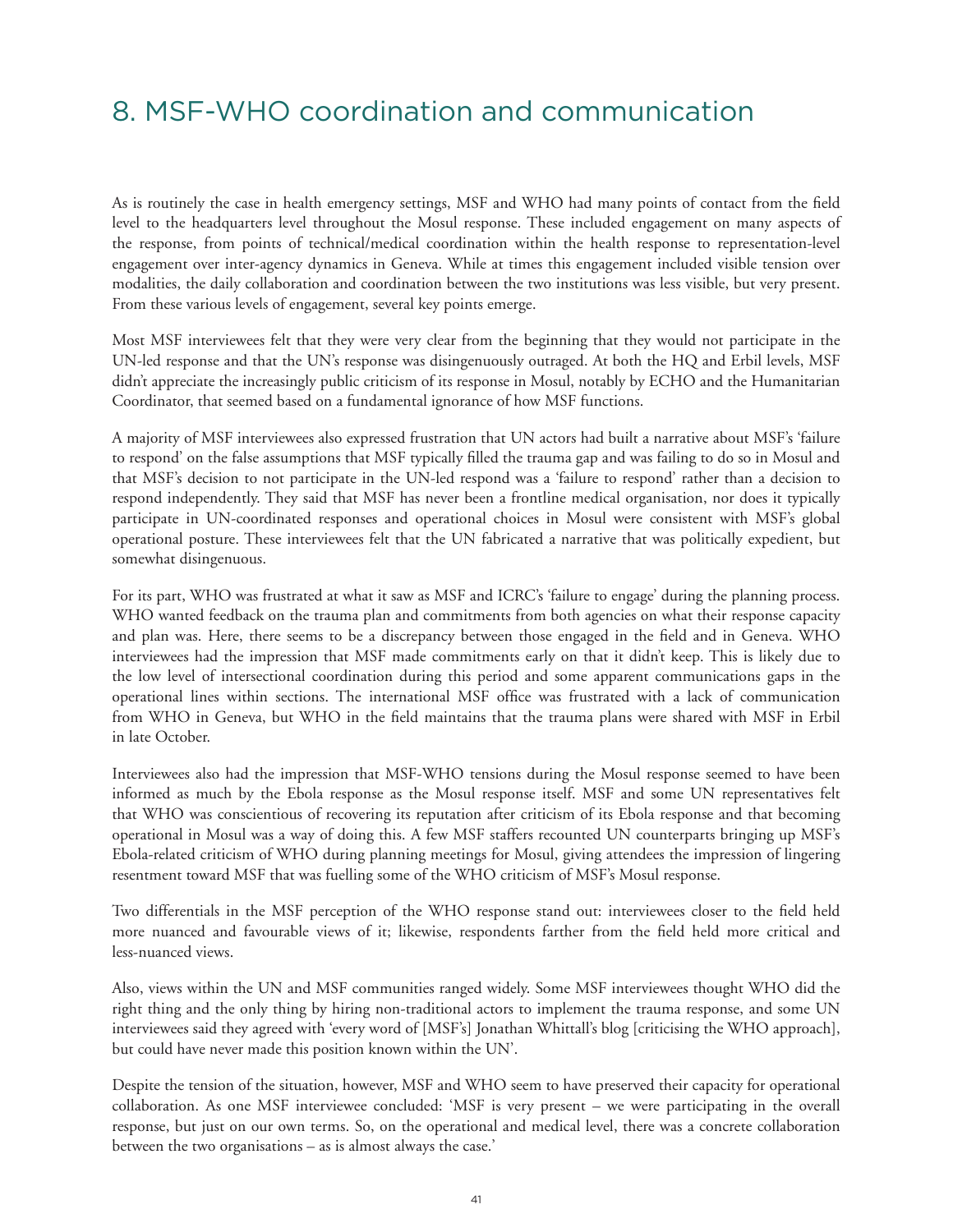# 9. Perspectives on lessons learned

Interviewees from all actor groups were asked what in hindsight they would have done differently; the following points represent the most common responses.

- **The humanitarian community should have insisted on a stronger medical response from coalition military actors.** Interviewees would have like to see stronger and more public advocacy in calling on coalition partners to support the trauma response with member state capacity. This was seen as a key factor in creating the vacuum that was ultimately filled by non-traditional medical actors. Given their respective positions vis-à-vis the GOI, the UN and ICRC had a particular role to play in humanitarian advocacy.
- **WHO and other UN actors should have insisted on a more principled response.** WHO should have used opportunities to negotiate a stronger, more principled response, rather than bending under pressure from UN senior leadership. Interviewee felt ample opportunities existed in the long planning phase to negotiate for more distinction between medical and military actors to ensure more distinctive roles between humanitarian and non-humanitarian partners. Some suggested that even once the decision to compromise on fundamental principles was taken, more risk mitigation measures could have been considered to reduce the impact of the compromises on both aid workers and patients. Finally, with military and political actors, they could have insisted on more protection of patients.
- Greater use should have been made of the prolonged planning period for the response. Despite an unusually long preparation time, contingency planning and organisational capacity limitations were not adequately addressed during the preparedness phase.
- **The response should have been less exclusively focused on trauma.** Acknowledgement was widespread that the response too narrowly focused on providing trauma services to the exclusion of other emergency and non-emergency services, particularly early on, during the East Mosul response. This would have also led to better integration of surgical, post-operative and rehabilitation services. These were separated in this response, which resulted in patients not being sufficiently monitored after surgery and not being offered rehabilitation services.
- **The response was not adequately mobile.** Humanitarian actors struggled to follow the front line as it moved in order to maintain the relevance of trauma services. More mobile capacity should have been considered.
- Patient protection measures were often insufficient. Patient protection in a humanitarian response limited by the political environment proved to be a challenge across sectors. Given the military and humanitarian planning agreements, all those seeking humanitarian assistance were pre-screened by pro-government forces at screening sites. Trauma patients being brought from the front line were almost exclusively brought by pro-government forces, reducing the chances that ISIS fighters would arrive at the TSPs. Therefore, while a basic level of protection was achieved in that patients that reached health facilities were treated, the structure of the response meant protection was inherently compromised. Additionally, specific issues reduced patient protection: Patient data collection was limited in some cases by the presence of the military; specific measures for elderly and unaccompanied minors were insufficient; and follow up for patients being released into government custody was also insufficient.
- **The identity and modalities of non-traditional medical actors should have been clarified.** Again, for those interviewees that accept the value of using non-traditional medical actors, a key condition would be to clarify who these actors are, how they operate and how to interface with them.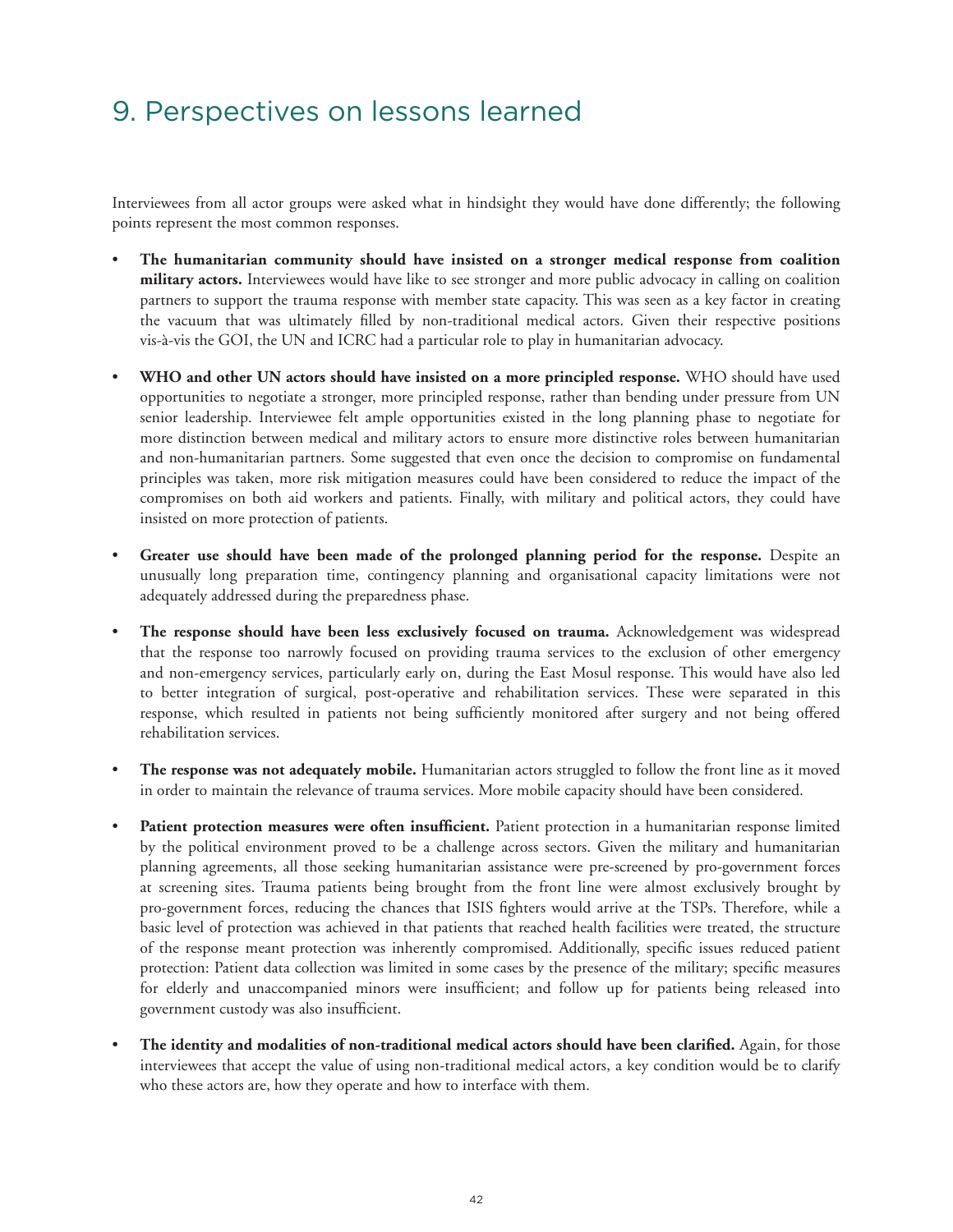- **Humanitarian training for non-traditional medical actors should have happened sooner and more systematically.** For those interviewees that accept the presence of non-traditional medical actors, a key factor in this acceptance would be to require humanitarian training for non-traditional medical actors. While this was done to some extent, interviewees wanted it to be done as a pre-condition to operating and required for all actors equally.
- **MSF should have reconciled its approach to intersectional coordination sooner.** While the goal of intersectional coordination may not be absolute coherence across the MSF response, a minimum level of coordination and communication should be a standard modality for any similar emergency response.
- **MSF's response suffered from poor situational analysis.** Individually and as a movement, MSF's context analysis was insufficient and led to poor operational decisions early in the response.
- **The MSF response also suffered from inadequate human resources management.** While turnover is a sector-wide issue – and a necessity in highly insecure contexts – the level of turnover, particularly early on in the response, was unusually high and impeded the progress of the response in some cases. Additionally, unaddressed communications issues within operational lines impacted the efficiency of the response.
- **All actors, including MSF, need to be better prepared for considered compromises.** Where compromises are necessary, humanitarian actors need to be ready to make these decisions quickly and with full consideration of the short and long-term consequences.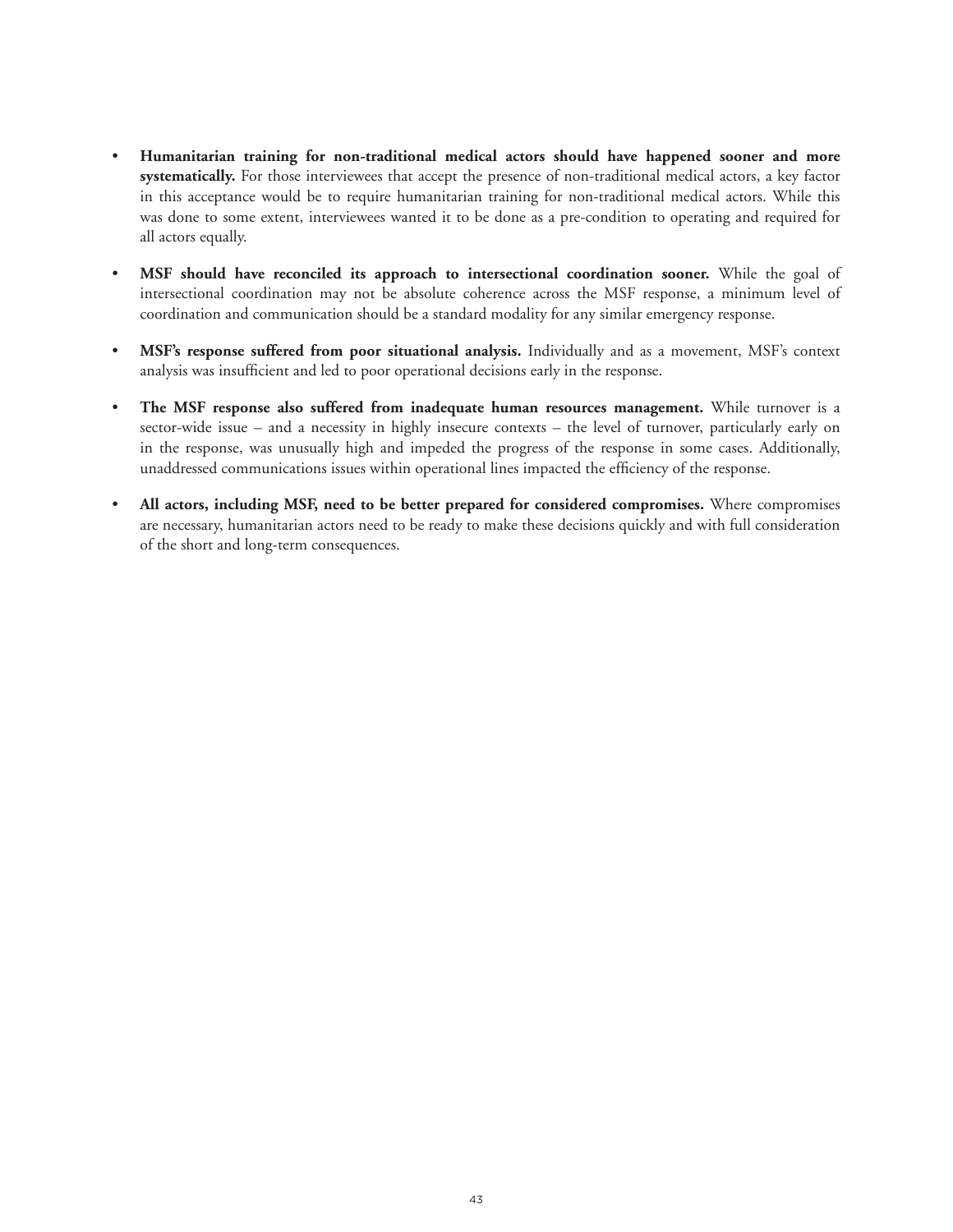# 10. Summary of key points and considerations

This section aims to synthesise the review's findings and provide an overview of key points of interest to both individual organisations and the humanitarian community.

While the WHO-coordinated trauma response had a positive impact and served a humanitarian purpose, it was ultimately made necessary by failures on the part of political actors and the humanitarian community. This makes it problematic to hold up as best or even good practice. While the treatment of patients is of inherent value, promoting the response as an unmitigated success is counterproductive and undermines efforts to learn from and improve humanitarian practice in similar future operations.

Furthermore, it is impossible to assess the value of the response in objective terms, as the extent to which the WHO patient numbers are inflated through double-counting and cannot be verified. This makes it difficult to compare the value of the response against other possible scenarios that may have been more medically and cost-effective. The affected population survey suggests that nearly half of those requiring health care may have been unable to access it, indicating that whatever the actual number of patients treated by the WHO-coordinated response, it was proportionally small compared to the needs. While this is typical of humanitarian responses, it bears consideration in any evaluation.

The population survey results also indicated that some civilians didn't seek health care because they were concerned for their safety. This, combined with the fact that the military was reported as the primary medical provider, leads to the plausible conclusion that those civilians were ISIS fighters and/or their families. If this is the case, then health care would have been more accessible to certain populations than others due to its militarised nature.

Additionally, the response model accepted a high level of risk for both aid workers and aid recipients. This could have led to harm to the affected population if a security incident had occurred that had resulted in a withdrawal of UN presence. It is worth noting, however, that some population survey interviewees were also unable to identify who provided the medical care they received, indicating that perception issues may not have prevented some civilians from seeking medical care or that in some cases military-provided care was not a deterrent. One possible explanation for this that the survey questions did not take into consideration is that, given the urgency of the needs, civilians seeking health care are less likely to care who the provider is – or to even notice who it is – in cases of acute trauma.

The UN generally, and WHO specifically, missed opportunities to avoid a situation where they found themselves without any other option than to contract non-traditional medical actors. The UN and WHO should have strongly and publicly condemned the lack of capacity and willingness on the part of the PGF to fulfil its duties under IHL, and advocated more strongly to secure a more principled response. In this situation, the UN risked having both its neutrality and effectiveness as a humanitarian advocate co-opted by its co-dependent relationship with the Iraqi government. Compared to contexts such as Aleppo, the humanitarian community has taken a relatively uncritical stance toward the indiscriminate warfare waged in Mosul by coalition and Iraqi forces and seems to have focused instead solely on tending to the effects of the conflict. In addition, ICRC had a critical role to play in humanitarian diplomacy that reportedly was not strongly exercised. Finally, the NGO community could have taken a stronger stance in calling for increased accountability.

The inability to dialogue and receive security guarantees from all parties to the conflict, combined with the UN's perceived alignment with the Iraqi authorities, played a role in reducing the amount of 'neutral space' available for independent actors to operate in, which limited these actors' participation in the response. While the UN narrative tends to focus on the fact that independent medical actors like MSF and ICRC didn't sufficiently engage in the response, it neglects to consider that the way the UN managed both its government and military relationships as a key factor in these two organisations' assessment that space to operate neutrally or independently was insufficient.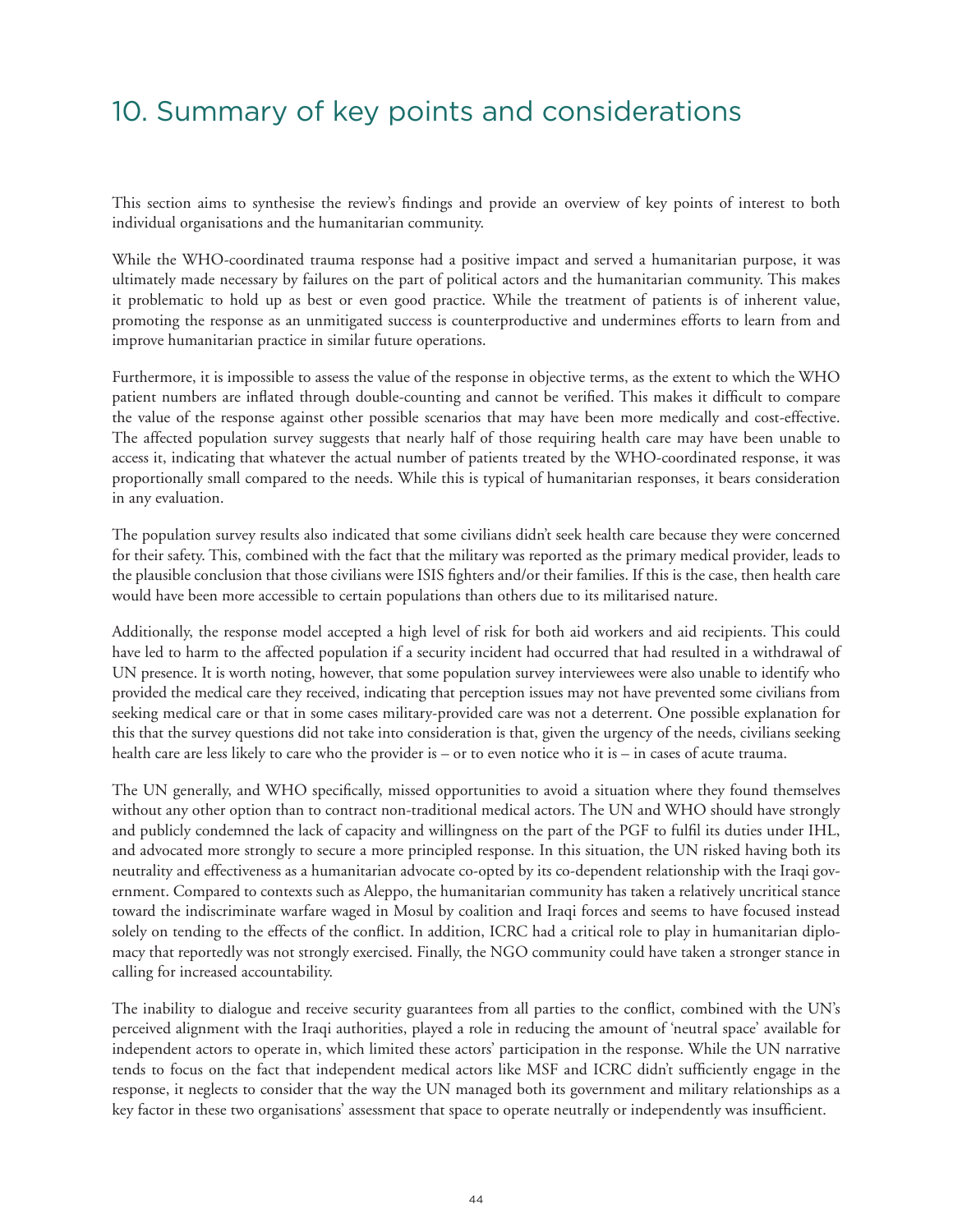While the trauma response in Mosul was indeed unprecedented for a humanitarian operation,<sup>43</sup> replication is both unlikely and undesirable. The response was based on a unique set of factors: The individuals in key positions, the limited 'neutral space' in which to operate independently, the operational decisions taken by MSF and ICRC, the particularly pro-active role of ECHO, the unprecedented operational role of WHO as provider of last resort and the unique level of alignment between government – as a party to the conflict – and humanitarian planning. The compromises made resulted from not having better options, something that should be avoided, not replicated.

WHO legitimately exercised its 'provider of last resort' role – it only turned to non-traditional actors when it had exhausted all other means and clearly understood that coalition partners, partner NGOs and non-partner organisations were either unwilling or unable to respond. Nevertheless, following on the points above, this should be seen in the appropriate framework of systems failure to be avoided in the future, rather than a successful outcome to be replicated in future operations. The fact that the WHO-subcontracted partners were not properly trained, regulated and equipped raised the potential for serious accountability issues regarding increased risk for patients and other humanitarian organisations. As such, and combined with the considerable compromises on key operational principles, this type of response should be considered the exception rather than the rule.

WHO's role in the Mosul response should also be considered in the context of global humanitarian operations. Its role has traditionally been non-operational and has focused on advising and working with UN member-state governments. It is not innately positioned as an operational humanitarian actor, due to both its traditional modalities and its close relationship with governments. This is particularly the case in conflict zones where the government is one of the parties to the conflict, where WHO will necessarily be subject to political pressure in ways that affect its ability to ensure operations that are independent, neutral and impartial. For example, the trauma evacuation model implemented by WHO, including the emphasis on providing trauma services within 'the golden hour'<sup>44</sup> is based on established US military practice.<sup>45</sup> In implementing military style trauma response operations, WHO risks being instrumentalised by governments and militaries, allowing them to outsource their responsibilities to WHO.

The participation of non-traditional medical actors in aspects of the humanitarian response, and their proximity to military forces, has raised important issues about distinction and shared operational space:

- Where the presence of non-traditional medical actors is unavoidable, preservation of a distinct humanitarian identity is critical. While humanitarians cannot dictate whether non-traditional medical actors are present, they can and should insist that they are correctly identified and that measures are taken to distinguish between humanitarian and non-humanitarian activities.
- Based on the Mosul response, medical ethics seem to preserve a rudimentary form of impartiality to ensure the protection and equal treatment of all patients, irrespective of identity or affiliation. In certain cases, this may serve as an acceptable minimum standard for operating in sub-optimal conditions to save lives. In these cases, reinforcing the implementation of medical ethics might be a more productive route with non-traditional medical actors.
- Proximity to armed actors is not inherently a compromise. The basic tenets of civil-military coordination provide a framework for mutual respect of mandates and coordination, but this framework also relies on distinction. The more compact the shared space, the more distinction becomes a tangible form of protection for humanitarians.

<sup>43</sup> The WHO-lead trauma evacuation pathway system was based on the model that is commonly used by the US military. To the researchers knowledge, this is the first time it has been reproduced in a humanitarian setting.

<sup>44</sup> The 'golden hour' in trauma treatment is the first hour after the occurrence of a traumatic injury, considered the most critical for successful emergency treatment, after which time the risk of mortality increases significantly.

<sup>45</sup> For more information, please see: Todd E. Rassmussen, January 2016, 'The Power of Advanced Capability and Informed Policy', *Jama Surgery,* 151(1): 25, on JamaNetwork.com: https://jamanetwork.com/journals/jamasurgery/article-abstract/2446839 and Russ Kotwal, Jeffrey Howard, Jean Orman, Bruce Tarpey, Jeffrey Bailey, Howard Champion, Robert Mabry, John Holcomb, Kirby Gross, January 2016, 'The Effect of a Golden Hour Policy on the Morbidity and Mortality of Combat Casualties', *Jama Surgery* 151(1): 15–24, on JamaNetwork.com: https://jamanetwork.com/journals/jamasurgery/fullarticle/2446845.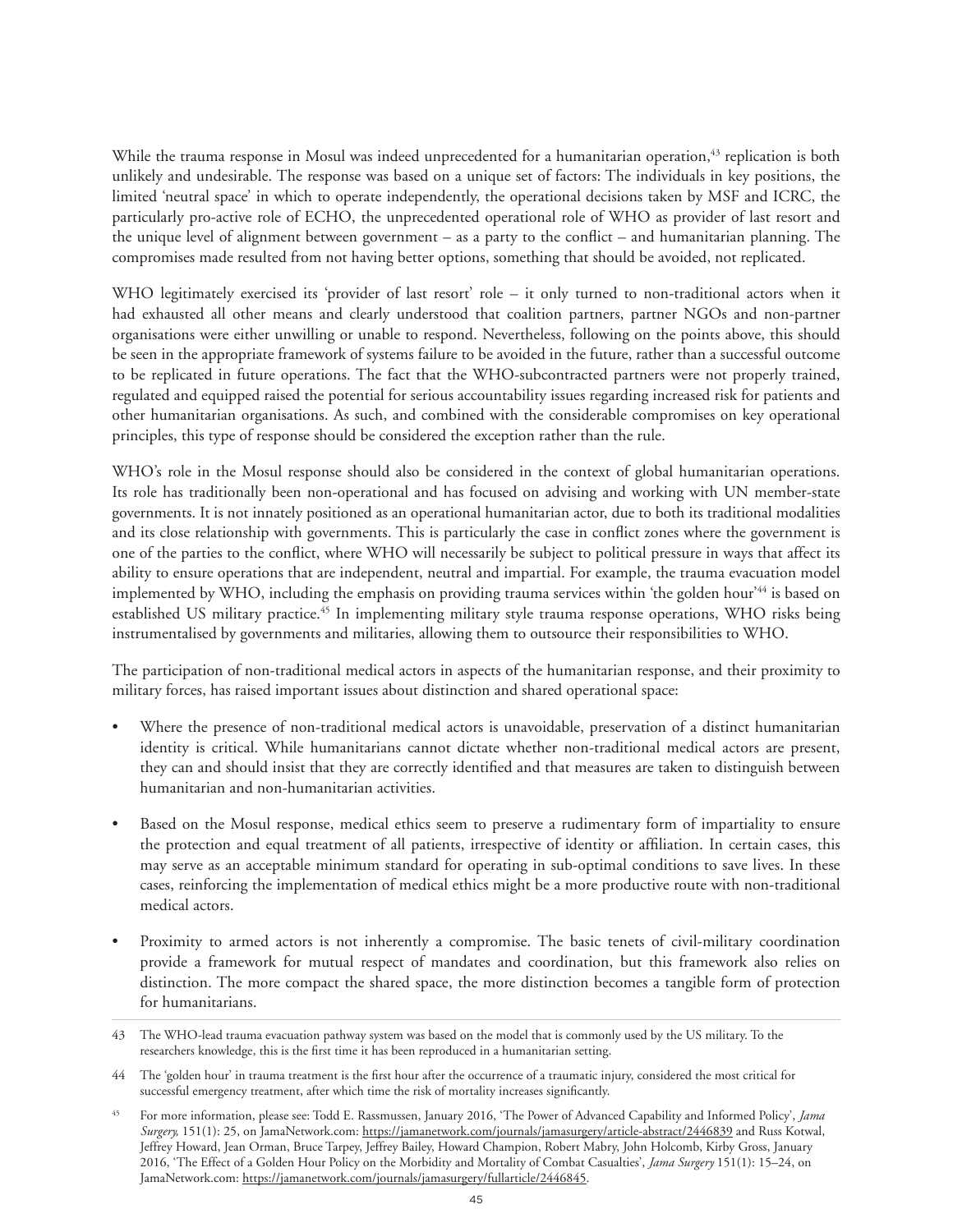Humanitarian presence and operational continuity in volatile, asymmetrical negotiation contexts is a sector-wide issue that is not unique to Mosul, but the Mosul experience highlights how these contexts are disrupting the way the humanitarian ecosystem functions. MSF and ICRC, traditionally more institutionally resilient in volatile environments, risk losing their added value in contexts where (a) they have no additional means to negotiate with all conflict parties and (b) the humanitarian landscape has been so influenced by a politicised UN that the ability to operate independently is critically reduced. Similarly, in these contexts, the lack of humanitarian coverage creates a vacuum that non-traditional actors may continue to fill.

MSF and WHO have two fundamentally different approaches that reflect their mandates and their chosen modalities. Functionally, however, they share a common goal of providing those most in need with quality health care. The disagreements derive from how to accomplish this. Much of the debate around the role of principles in the respective responses seems to derive from the demonstration, by both MSF and UN actors, of a limited understanding or tolerance for each other's institutional identities. The price for that was a weaker and less principled response than might have been.

The debate on principles is not one that can be won; efforts should focus on how the debate can drive humanitarian operations forward despite disagreements, not on arriving at a common understanding of how to implement the principles. Creating an absolute dichotomy between the humanity-first approach and the Dunantist approach is a political-theoretical exercise of little use to practitioners on the ground. Real-time debates should focus on providing field practitioners with the tools to make the informed, considered compromises that include mitigation strategies.

When making compromises on the principles, how matters. While arguments for a humanity-first approach are compelling in certain circumstances, this approach risks leading to a blanket compromise, where humanity becomes the rallying cry for a new default modality, rather than series of compromises, each one being thought through, rationalized and mitigated. In this regard, how one arrives at the compromise is a critical factor in whether the compromise is justified.

It is also worth noting that where the humanitarian community's approach differs between contexts, the reasons for this should be interrogated. Interviewees rightly questioned the differences between Mosul and comparable contexts such as Aleppo. Where a humanity-first approach is used as an exceptional last resort to meet exceptional needs, those needs should be humanitarian, not political.

The role of individuals played a notable role in the response. Senior UN leadership exerted a significant level of empowered leadership in both the design and implementation of the response within a context where the UN functions in lock step with the national government. Similarly, key roles within the CMCoord unit, WHO and donor offices also significantly influenced outcomes in ways that surpassed their function or institutional role. This resulted in a narrative that was in sync across actors and at times aggressively sought to present the trauma response as a success, disconnected from qualifying factors.

Within the MSF movement, the Mosul experience offers several key points for further reflection:

- The internal tension between operational autonomy and intersectional consistency should continue to be openly addressed. Even where coherence between sections is not possible, or even desirable, from some MSF perspectives, many interviewees felt that a minimum level of communication and coordination would have led to a better response. Others felt that competition under the guise of coordination was actually what constrained the response. Intersectional politics, while unavoidable, risk reducing the added value of an intersectional presence. Without this, MSF risks being left with the worst of intersectional presence rather than its benefits: Competition in place of complementarity.
- Human resources continue to represent an operational constraint to such an extent that in some cases, MSF's added value is put into question.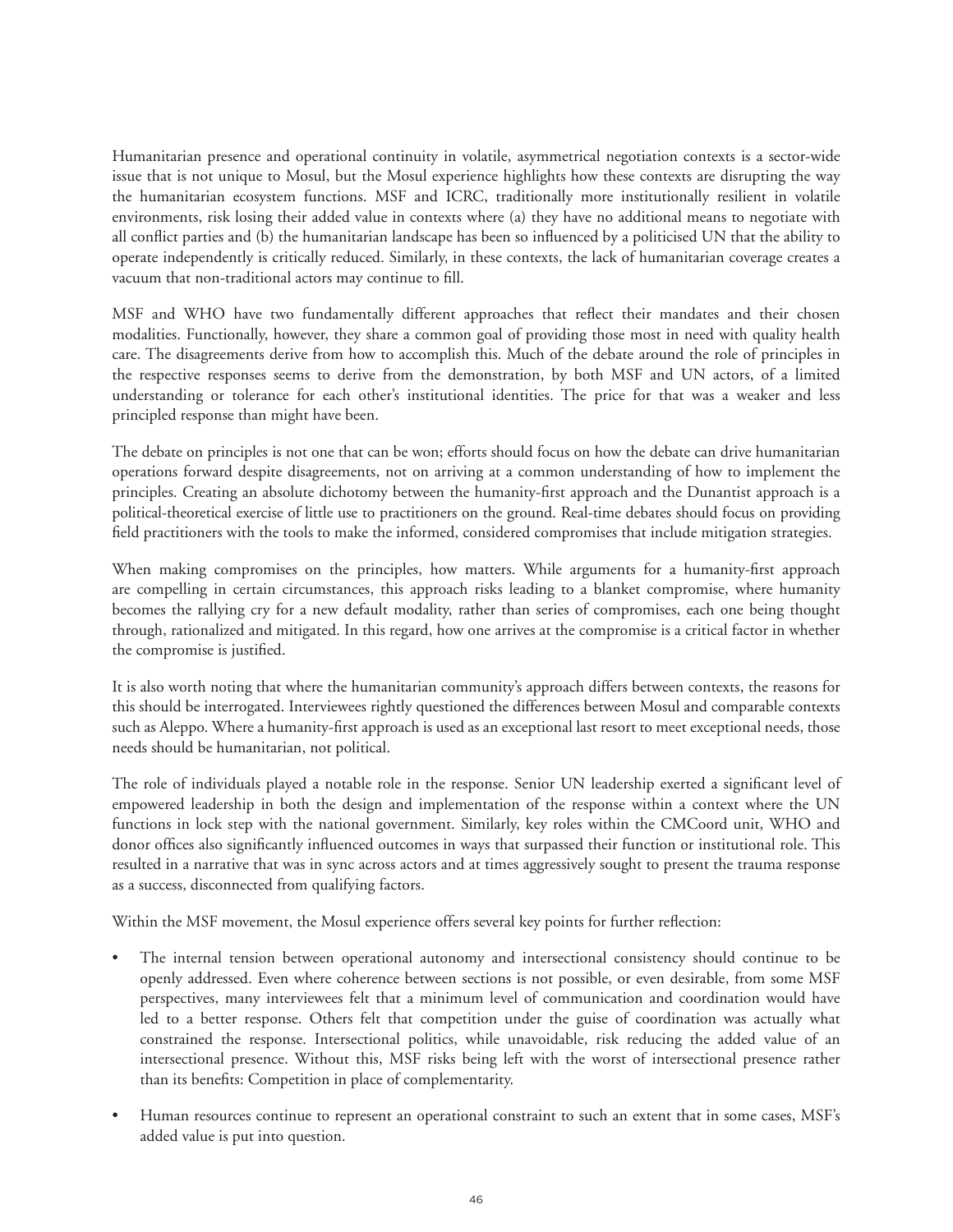- Despite a high capacity for contextual awareness generally, MSF needs to ensure that other constraints do not lead to a reduced capacity to (a) accurately evaluate the context in a timely matter and (b) launch programmes that are in sync with the operational environment.
- Core and cherished aspects of MSF's identity are strong traditions of speaking out and internal reflection. The Mosul experience offers plenty of material for both. MSF feedback indicated an internal reticence to look at some of the more difficult internal issues. At times this bordered on cognitive dissonance. To avoid the hypocrisy associated with being willing to speak out in the absence of corollary internal reflection, the Mosul experience should be exploited as an opportunity to understand the mechanics of MSF when it's not operating at its best. In the words of one interviewee, MSF should be asking, 'Where were we?'

Medical actors generally – including MSF, ICRC and the majority of WHO's implementing partners – need to reflect and act on factors that are both routine and new to the humanitarian landscape:

- **Neglecting routine administrative due diligence,** such as being properly registered in the territory where humanitarian needs are anticipated, should not be an acceptable excuse for not responding to humanitarian needs. Donors should continue to remove and/or deny funding to implementing partners that demonstrate this type of operational negligence.
- Focus should be sharpened on actively seeking to **adapt to operational challenges, especially in counterterrorism, urban warfare and asymmetrical negotiation contexts.** While these trends represent tangible challenges, NGOs should take individual and collective responsibility to ensure that these challenges spark innovation rather than becoming excuses to allow humanitarian needs to go unmet. Additionally, these challenges should be evaluated in the context of the global trend toward insufficient humanitarian coverage that has been documented and discussed in recent research<sup>46</sup> and literature.<sup>47</sup>
- **Acknowledge the role that security played in the response.** This includes internalising the reality that issues other than principles and potential future consequences played a role in their decision-making, hindering assertive and timely action and innovative problem solving. Operational decision-making was impacted by the reality of increased and immediate risk to personnel, particularly in light of serious incidents having affected organisations operating in ISIS territory in recent years. This increased risk awareness – and the resulting risk reduction decision – is not the same as increased risk aversion. It is natural for organisations to become more risk *aware* and to reassess their risk status and tolerance after major events.
- **A review of the effectiveness of any humanitarian programme, but particularly medical activities, is incomplete without data.** The UN's claims that the trauma response was a success is purely subjective if it relies solely on self-reporting and medical data is not made transparently available for reviews such as this one.

Principled humanitarian action is facing a new set of challenges to which it must adapt: Where political and military actors fail to meet their legal obligations to assist those wounded in war despite strong humanitarian advocacy efforts, and where operational space for a principled response is limited or non-existent, humanitarians need to carefully consider the range of options. If they are not willing to step into the vacuum left by political and military actors for fear of risking the integrity and security of their operations, any remaining solutions will necessarily be found outside of the humanitarian sector. This has resulted – and will continue to result – in serious implications for humanitarian action in war that need to be individually and collectively debated. While there is no single correct answer, the Mosul case provides an important opportunity for reflection.

For example, please see SAVE's research on the effects of insecurity on humanitarian coverage at www.SAVEresearch.net.

<sup>&</sup>lt;sup>47</sup> Pete Buth, January 2017, 'Insecurity – Always an Insurmountable Obstacle?', MSF Emergency Gap, Series 5, http://www.msf.org/en/article/report-emergency-gap-series-05-insecurity-always-insurmountable-obstacle.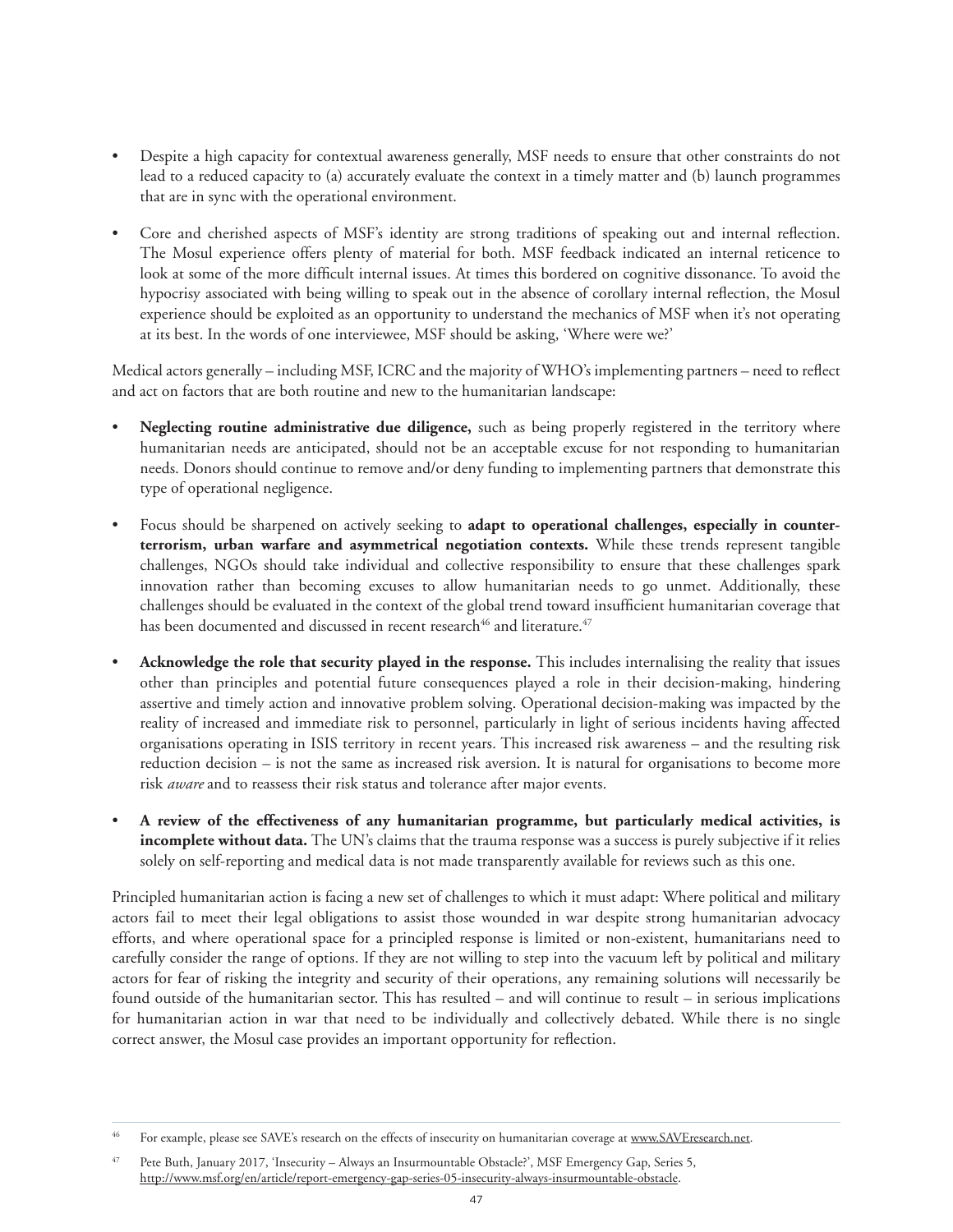# <span id="page-47-0"></span>11. Annex I: Key informant interviews

Thirty-seven people were interviewed for the review – 35 listed below and an additional two who opted to not be listed.

| 1  | Dr Aws                  | Ninewah MOH                                    | <b>DOH</b>        |
|----|-------------------------|------------------------------------------------|-------------------|
| 2  | Raquel Ayora            | Director of Operations                         | MSF-OCBA          |
| 3  | Pablo Marco Blanco      | <b>Operations Manager Middle East</b>          | MSF-OCBA          |
| 4  | Scott Bohlinger         | Country Director                               | <b>INSO</b>       |
| 5  | <b>Rick Brennan</b>     | Director of Emergency Operations               | <b>WHO</b>        |
| 6  | Heidi Carruba           | Humanitarian Advisor                           | <b>DFID</b>       |
| 7  | <b>Emily Dakin</b>      | Team Leader, DART                              | <b>OFDA</b>       |
| 8  | Brice de le Vingne      | Director of Operations                         | MSF-OCB           |
| 9  | Isabelle Defourny       | Director of Operations                         | MSF-OCP           |
| 10 | Linda Doull             | Global Health Cluster Coordinator              | <b>WHO</b>        |
| 11 | Marie-Christine Ferir   | <b>Operations Manager</b>                      | MSF-OCB           |
| 12 | Javier Fernandez        | Regional Security Advisor                      | <b>ECHO</b>       |
| 13 | Colette Gadenne         | HOM, Iraq                                      | MSF-OCBA          |
| 14 | Lise Grande             | Humanitarian Coordinator                       | <b>OCHA-IRQ</b>   |
| 15 | Sylvain Groulx          | HOM, Iraq                                      | MSF-OCBA          |
| 16 | Xavier Guinotte         | <b>MSF Consultant</b>                          | MSF-INTERNATIONAL |
| 17 | <b>Patrick Hamilton</b> | Deputy Regional Director, Near and Middle East | <b>ICRC</b>       |
| 18 | Jonathan Henry          | Deputy Operations Manager                      | MSF-OCG           |
| 19 | Dr. Fawad Khan          | Health Cluster Coordinator                     | <b>WHO</b>        |
| 20 | Andrea King             | Programme Support Specialist                   | <b>WHO</b>        |
| 21 | Marcel Langenbach       | Director of Operations                         | MSF-OCA           |
| 22 | Themba Linden           | HAO, CMCoord Unit                              | <b>OCHA-IRQ</b>   |
| 23 | Olivier Maizoue         | <b>Operational Manager</b>                     | MSF-OCG           |
| 24 | Altaf Musani            | <b>Country Representative</b>                  | <b>WHO</b>        |
| 25 | Ian Norton              | Manager, Humanitarian Medical Team Initiative  | <b>WHO</b>        |
| 26 | Heather Pagano          | Humanitarian Affairs Advisor                   | MSF-OCB           |
| 27 | Luigi Pandolfi          | Former MSF, now with ECHO/IRQ                  | <b>ECHO</b>       |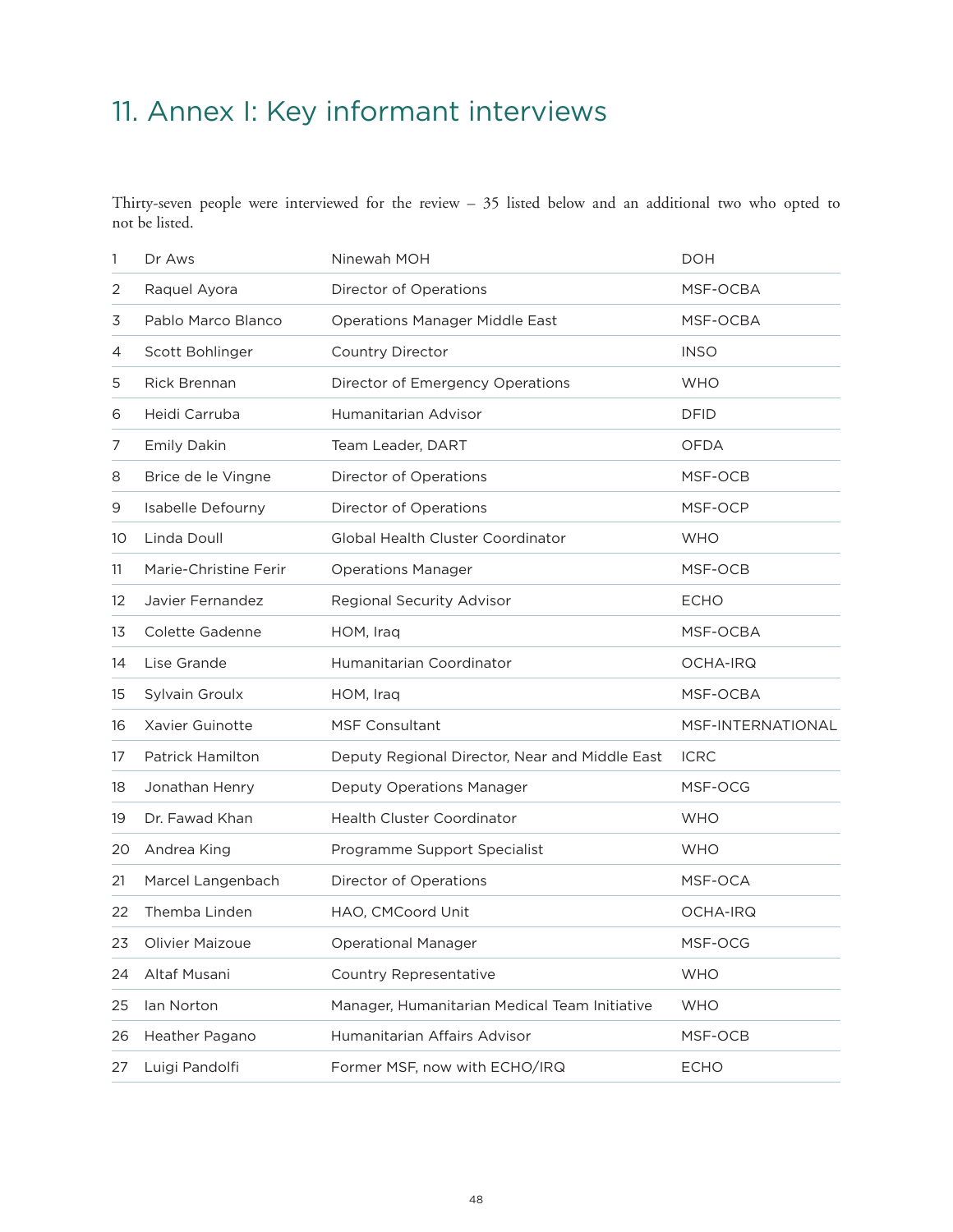| 28  | Alex Potter      | Nurse and Communications Director                           | <b>GRM</b>             |
|-----|------------------|-------------------------------------------------------------|------------------------|
| 29  | Stephanie Remion | Head of Mission, Iraq                                       | MSF-OCG                |
| 30. | Flavio Salio     | Trauma Working Group Leader                                 | <b>WHO</b>             |
| 31  | Gabriel Sanchez  | Head of the Emergency Unit                                  | MSF-OCBA               |
| 32  | Tim Tan          | <b>Medical Director</b>                                     | <b>NYM</b>             |
| 33  | Jonathan Whittal | Director of the Analysis Department                         | MSF-OCB                |
| 34  | Paul Wise        | Richard E. Behrman Professor of Child<br>Health and Society | Stanford<br>University |
| 35  | Ania Zolkiewska  | Head of Mission, Northern Iraq                              | MSF-OCP                |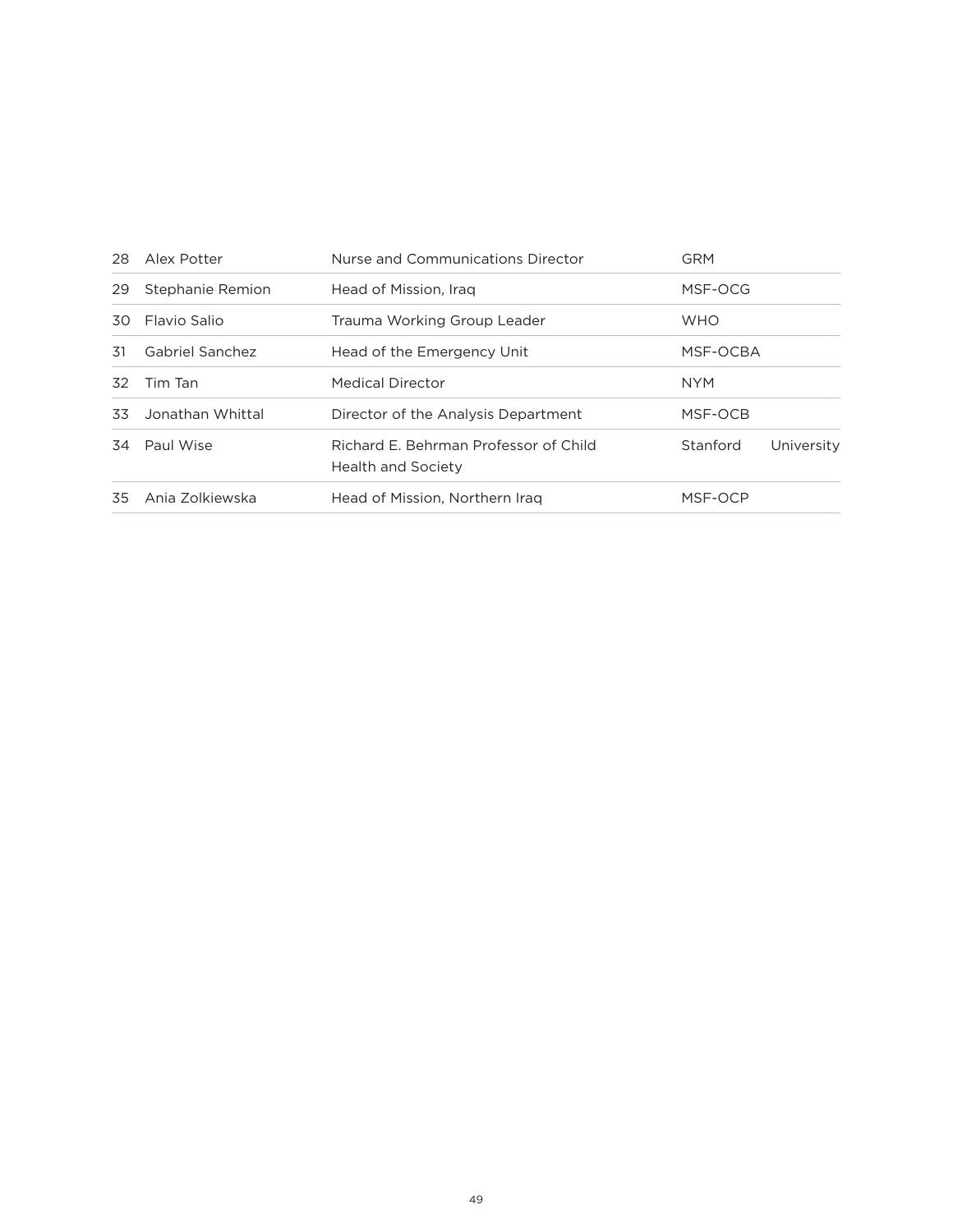# Annex II: Timeline of key events

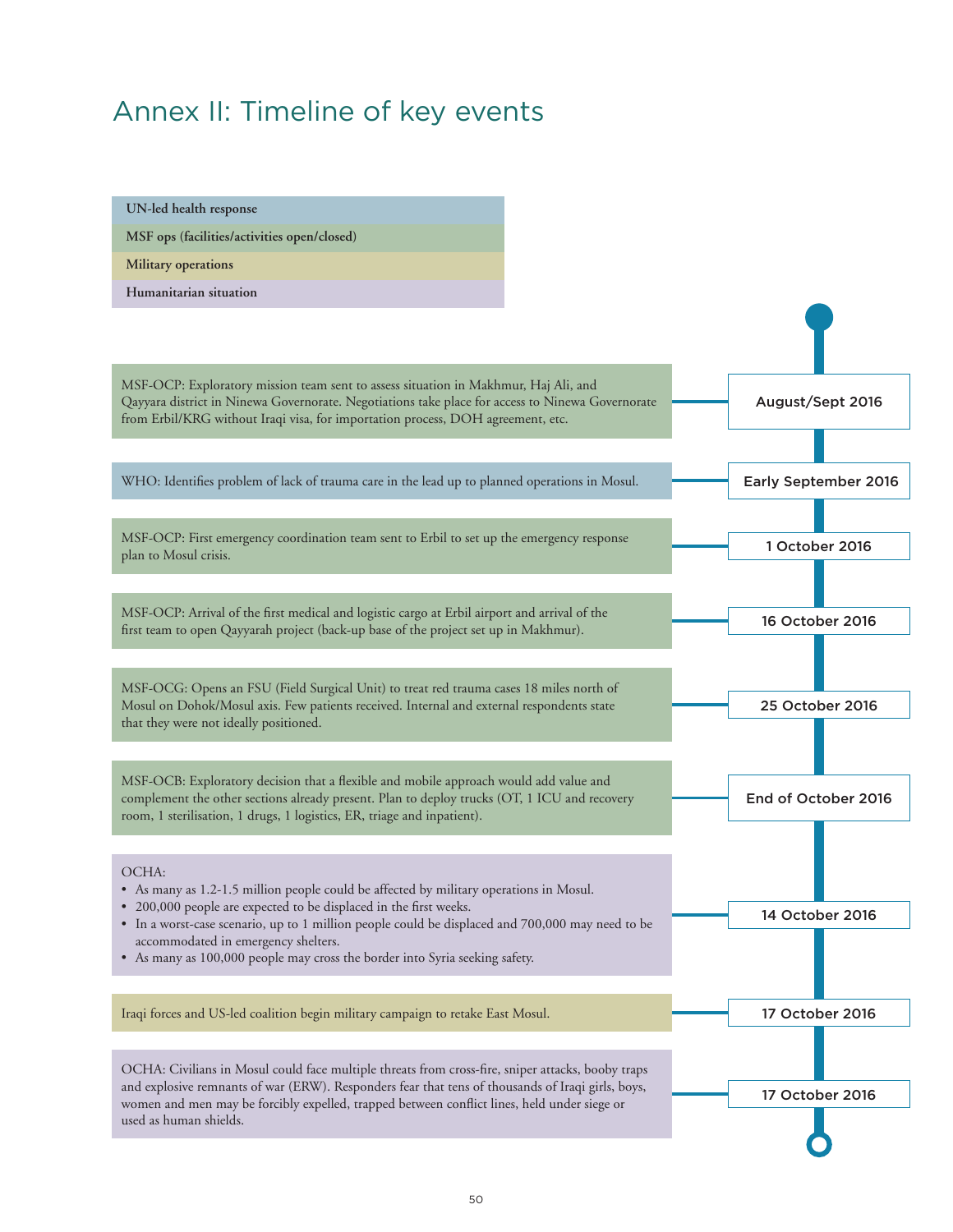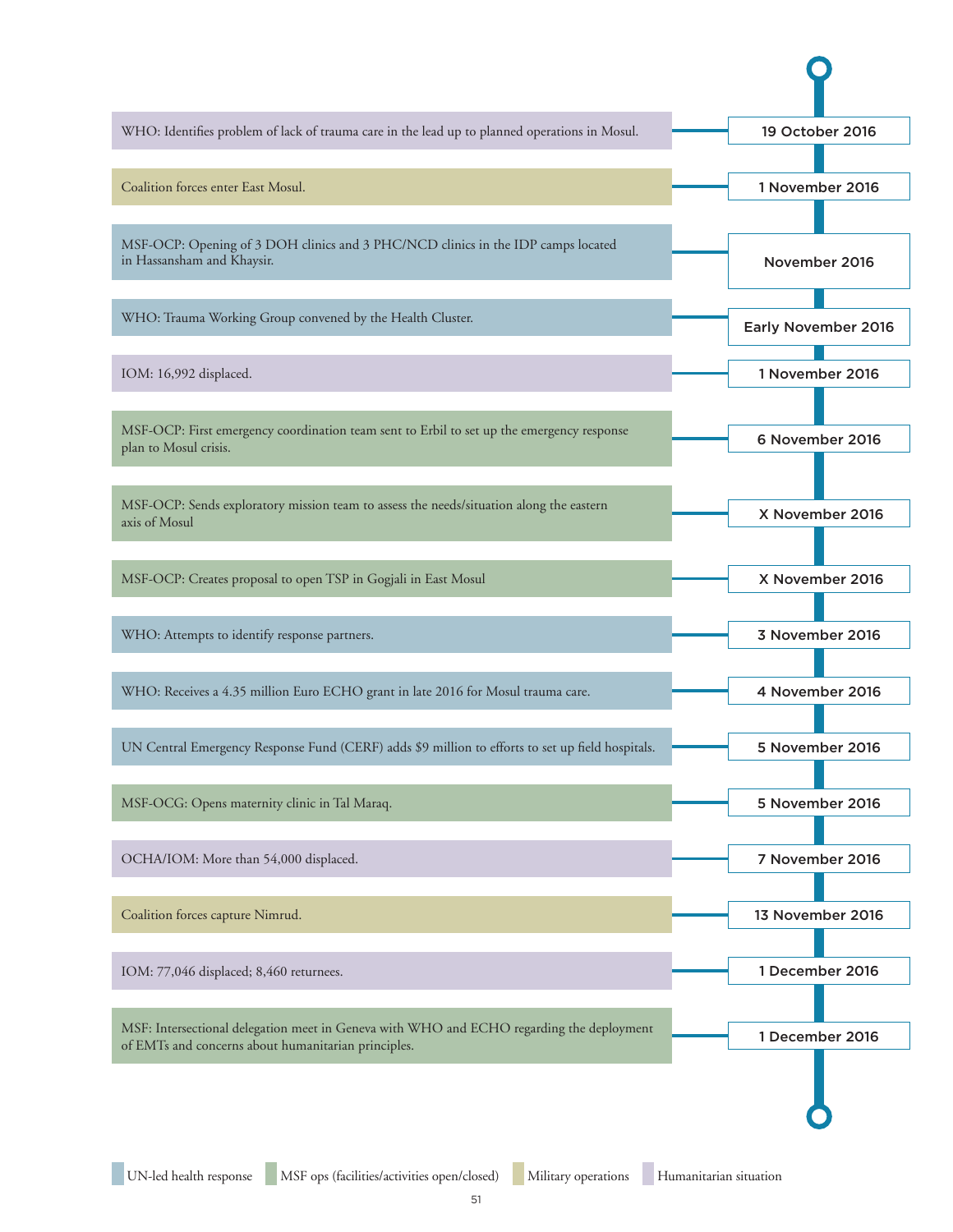| MSF-OCP: Opens hospital in Qayyara, which includes Emergency Room, Operating Theatre,<br>Inpatient Department, Intensive Care Unit and emergency medical care capacity. (Mental<br>healthcare and a Therapeutic Feeding Centre are subsequently added). | 1 December 2016  |
|---------------------------------------------------------------------------------------------------------------------------------------------------------------------------------------------------------------------------------------------------------|------------------|
|                                                                                                                                                                                                                                                         |                  |
| Coalition forces begin assault from northern Mosul, retaking al-Qirawan and al-Hadia districts and,<br>from south, retaking Wahda neighbourhood.                                                                                                        | 6 December 2016  |
| MSF-OCG: Opens a TSP in Baybokhet                                                                                                                                                                                                                       | 14 December 2016 |
| MSF-OCG: Takes decision to close FSU in Dohok.                                                                                                                                                                                                          | 28 December 2016 |
| Second phase of East Mosul campaign begins. New push on three fronts into the eastern districts.                                                                                                                                                        | 29 December 2016 |
| MSF-OCP: TSP opens in Gogjali.                                                                                                                                                                                                                          | 29 December 2016 |
| IOM: 123,846 displaced; 14,556 returnees.                                                                                                                                                                                                               | 1 January 2017   |
| MSF-OCG and MSF-OCP: Conduct exploratory visit to three PHCCs in northeast<br>neighbourhoods of East Mosul. MSF-OCG subsequently decides open a hospital in Muharabeen.                                                                                 | 6 January 2017   |
| MSF-OCG: Opens AMP in Tel Eskuf north of Mosul.                                                                                                                                                                                                         | 9 January 2017   |
| Samaritan's Purse opens hospital in Bartalla as the first WHO-supported field hospital in the<br>UN-coordinated response.                                                                                                                               | 12 January 2017  |
| MSF-OCP: Exploratory visit to Al-Shiffa hospital in southeast East Mosul.                                                                                                                                                                               | 14 January 2017  |
| Mosul city centre declared under Iraqi government control.                                                                                                                                                                                              | 19 January 2017  |
| MSF-OCB takes decision to open a stabilisation unit in Hamam al Halil with MSF-OCP and<br>to open post-op and rehabilitation care in Hamdaniya.                                                                                                         | 21 January 2017  |
| The Joint Operations Command declares East Mosul 'liberated' and now 'controlled' by coalition<br>forces. Public health facilities still highly dysfunctional.                                                                                          | 24 January 2017  |
|                                                                                                                                                                                                                                                         |                  |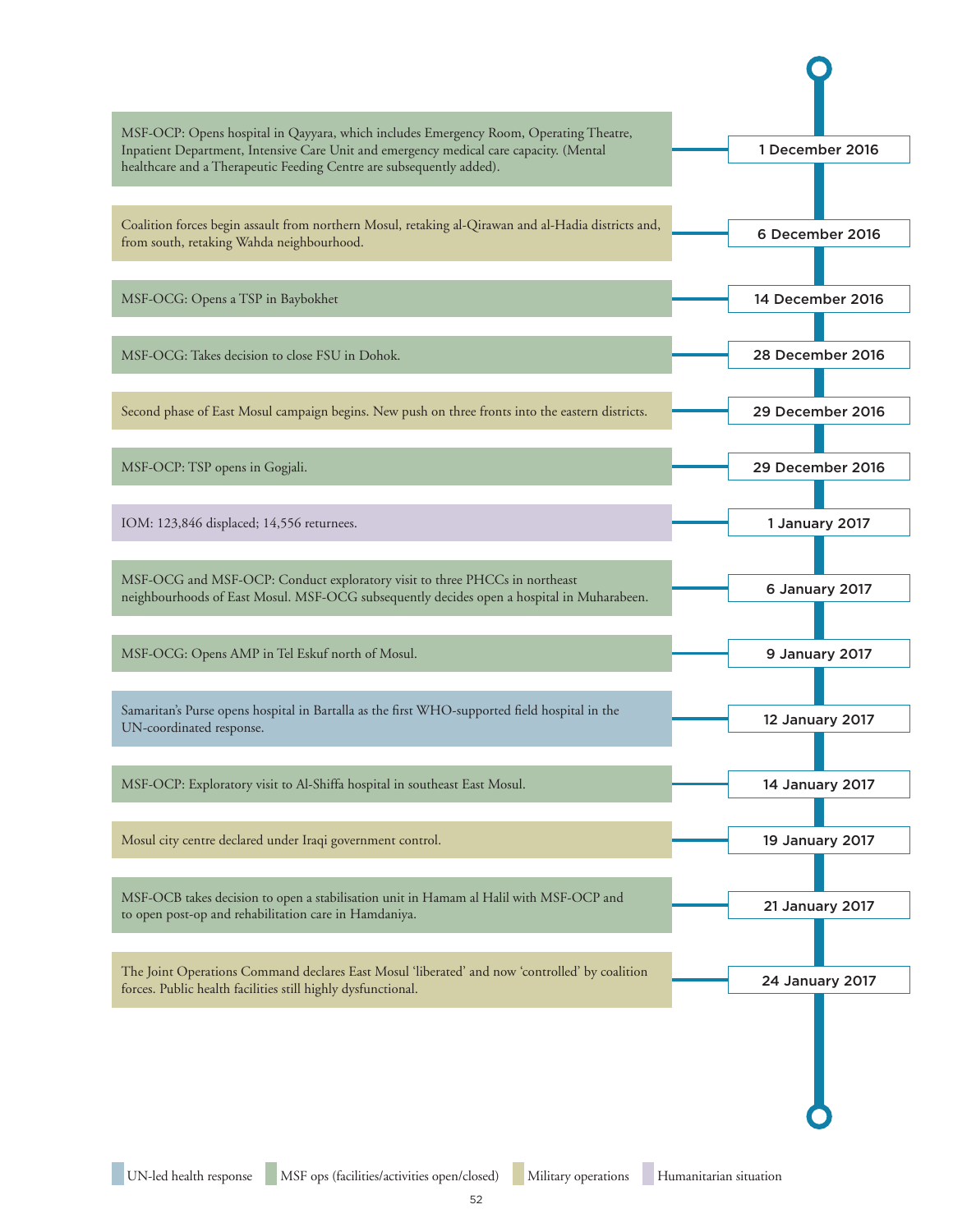| MSF-OCG opens Muhareebeen hospital first with ER and delivery then OT two weeks later.<br>IOM: 164,178 displaced and 33,576 returnees.<br>Following the East Mosul offensive, the population in IDP camps east of Mosul has increased in<br>areas controlled by the Kurdish Regional Government.<br>MSF-OCP: 'In preparation for the West Mosul offensive, MSF-OCP and MSF-OCB decide to<br>coordinate a TSP and a surgical facility in Hamam al-Alil.<br>MSF-OCG: Paediatrics added to the clinic in Tal Maraq. Mobile clinics are also run in<br>surrounding villages offering general consultations, mental health follow up and treatment for<br>NCD (non-communicable disease) patients.<br>MSF-OCG: Closes TSP in Tel Eskuf. | 27 January 2017<br>1 February 2017<br>1 February 2017<br>1 February 2017<br>1 February 2017 |
|------------------------------------------------------------------------------------------------------------------------------------------------------------------------------------------------------------------------------------------------------------------------------------------------------------------------------------------------------------------------------------------------------------------------------------------------------------------------------------------------------------------------------------------------------------------------------------------------------------------------------------------------------------------------------------------------------------------------------------|---------------------------------------------------------------------------------------------|
|                                                                                                                                                                                                                                                                                                                                                                                                                                                                                                                                                                                                                                                                                                                                    |                                                                                             |
|                                                                                                                                                                                                                                                                                                                                                                                                                                                                                                                                                                                                                                                                                                                                    |                                                                                             |
|                                                                                                                                                                                                                                                                                                                                                                                                                                                                                                                                                                                                                                                                                                                                    |                                                                                             |
|                                                                                                                                                                                                                                                                                                                                                                                                                                                                                                                                                                                                                                                                                                                                    |                                                                                             |
|                                                                                                                                                                                                                                                                                                                                                                                                                                                                                                                                                                                                                                                                                                                                    |                                                                                             |
| MSF-OCP and MSF-OCB: Open field hospital in Hammam al-Alil, with a 22-bed emergency<br>room, 2 operating theatres, a 7-bed intensive care unit and recovery room, as well as 32-bed<br>in-patient ward and mental health services.<br>MSF-OCB: Starts supporting MOH PHCC in Hammam al-Alil, near the hospital, to provide<br>consultations, dressing changes and ATFC services.<br>Second phase of offensive to take West Mosul begins.<br>Coalition forces take Mosul airport and enter West Mosul.                                                                                                                                                                                                                              | 6 February 2017                                                                             |
|                                                                                                                                                                                                                                                                                                                                                                                                                                                                                                                                                                                                                                                                                                                                    | 18 February 2017                                                                            |
|                                                                                                                                                                                                                                                                                                                                                                                                                                                                                                                                                                                                                                                                                                                                    | late February 17                                                                            |
|                                                                                                                                                                                                                                                                                                                                                                                                                                                                                                                                                                                                                                                                                                                                    | 19 February 2017                                                                            |
|                                                                                                                                                                                                                                                                                                                                                                                                                                                                                                                                                                                                                                                                                                                                    | 24 February 2017                                                                            |
| MSF-OCG: TSP in al-Hadthba opens.                                                                                                                                                                                                                                                                                                                                                                                                                                                                                                                                                                                                                                                                                                  | 27 February 2017                                                                            |
| MSF-OCP: MUAC screening started in Hamam al Alil and Jeddah camps (where IDPs from<br>West Mosul are arriving), and opening of the ITFC within its Qayyara hospital.                                                                                                                                                                                                                                                                                                                                                                                                                                                                                                                                                               |                                                                                             |
| MSF-OCG: Expands service at Muharabeen hospital to 24 hours/day, seven days a week<br>with ER, OT, maternity and IPD services.                                                                                                                                                                                                                                                                                                                                                                                                                                                                                                                                                                                                     | End February 2017                                                                           |

 $\mathbf O$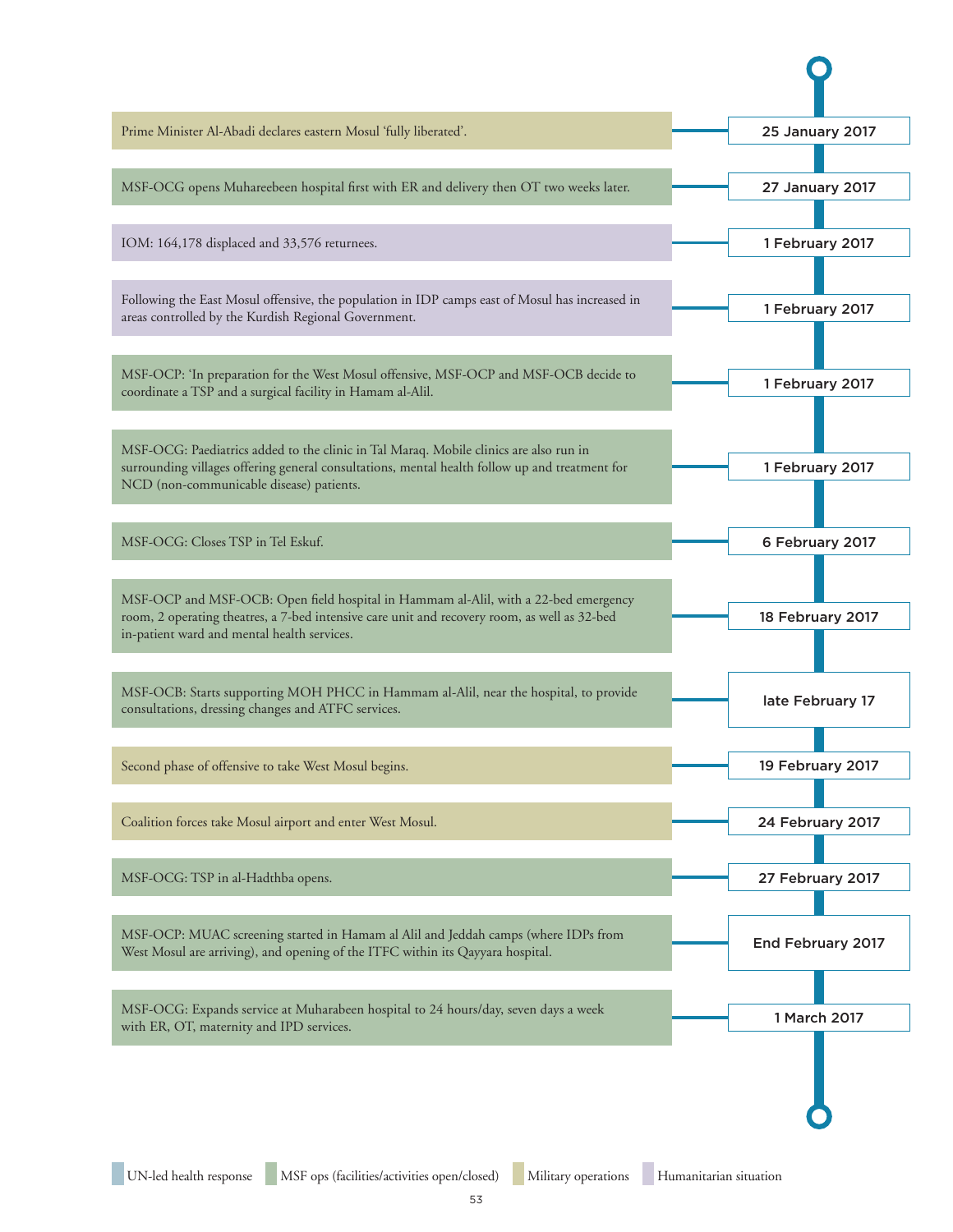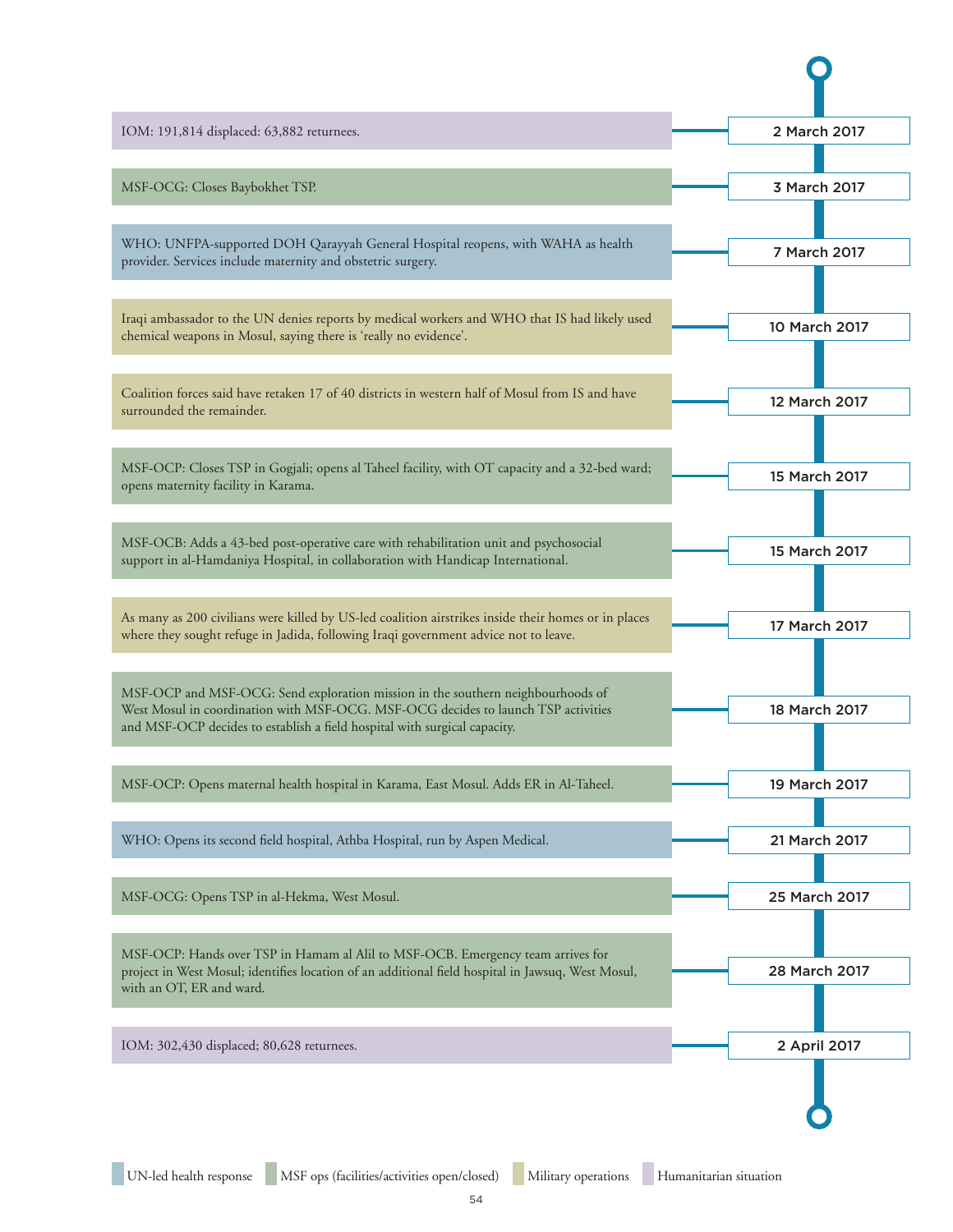| MSF-OCG: Puts the TSP in al-Adthba on standby due to low patient numbers.<br>Will reactivate again as needed.                                                                                                                                                             | 4 April 2017  |
|---------------------------------------------------------------------------------------------------------------------------------------------------------------------------------------------------------------------------------------------------------------------------|---------------|
| MSF-OCG: Suspected chemical weapons explosion close to the MSF-OCG AMP in<br>Al-Hekma, triggering a critical incident response. Decision taken to put operations temporarily<br>on standby while security management is reviewed. Expats and delocalized staff evacuated. | 9 April 2017  |
| Press release on the situation in Mosul, including a growing malnutrition concern by MSF-OCP<br>in Qayyarah.                                                                                                                                                              | 11 April 2017 |
| MSF-OCBA: Exploratory visit to Mosul town, following RIOD decision to allow MSF-OCBA to<br>intervene; evaluation of secondary healthcare needs and displaced populations.                                                                                                 | 21 April 2017 |
| MSF-OCG: Opens TSP closer to frontline patients in al-Mawsil, al-Jadidah.<br>Al-Hekma put on stand-by.                                                                                                                                                                    | 22 April 2017 |
| MSF-OCG: Closes TSOP in al-Mawsil, al-Jadidah.                                                                                                                                                                                                                            | 28 April 2017 |
| MSF-OCP: Launch the Epicentre nutritional survey in Jeddah camps.                                                                                                                                                                                                         | May 2017      |
| MSF-OCP: Increases bed capacity in Qayyarah project from 32 to 58 beds and adds a second OT;<br>increases bed capacity in Al-Taheel hospital from 18 to 32 beds.                                                                                                          | May 2017      |
| MSF-OCG: Following the closure of the hospital in Muharabeen, to open a hospital<br>in al-Nablus, West Mosul.                                                                                                                                                             | 1-May-2017    |
| IOM: 358,410 displaced and 112,620 returnees.                                                                                                                                                                                                                             | 2-May-2017    |
| Coalition forces launch additional front in north-western Mosul.                                                                                                                                                                                                          | 4-May-2017    |
| OCHA: 320,000 displaced from Mosul; 91,000 returnees to East Mosul. Dynamic situation with<br>daily movements of thousands of people.                                                                                                                                     | 11-May-2017   |
| MSF-OCP: Field trauma hospital opened in Jawsaq, West Mosul with ER, OT, IPD.                                                                                                                                                                                             | 28-May-2017   |
| MSF-OCG: Hands over Muhareeben hospital to the DOH.                                                                                                                                                                                                                       | 31 May 2017   |
|                                                                                                                                                                                                                                                                           |               |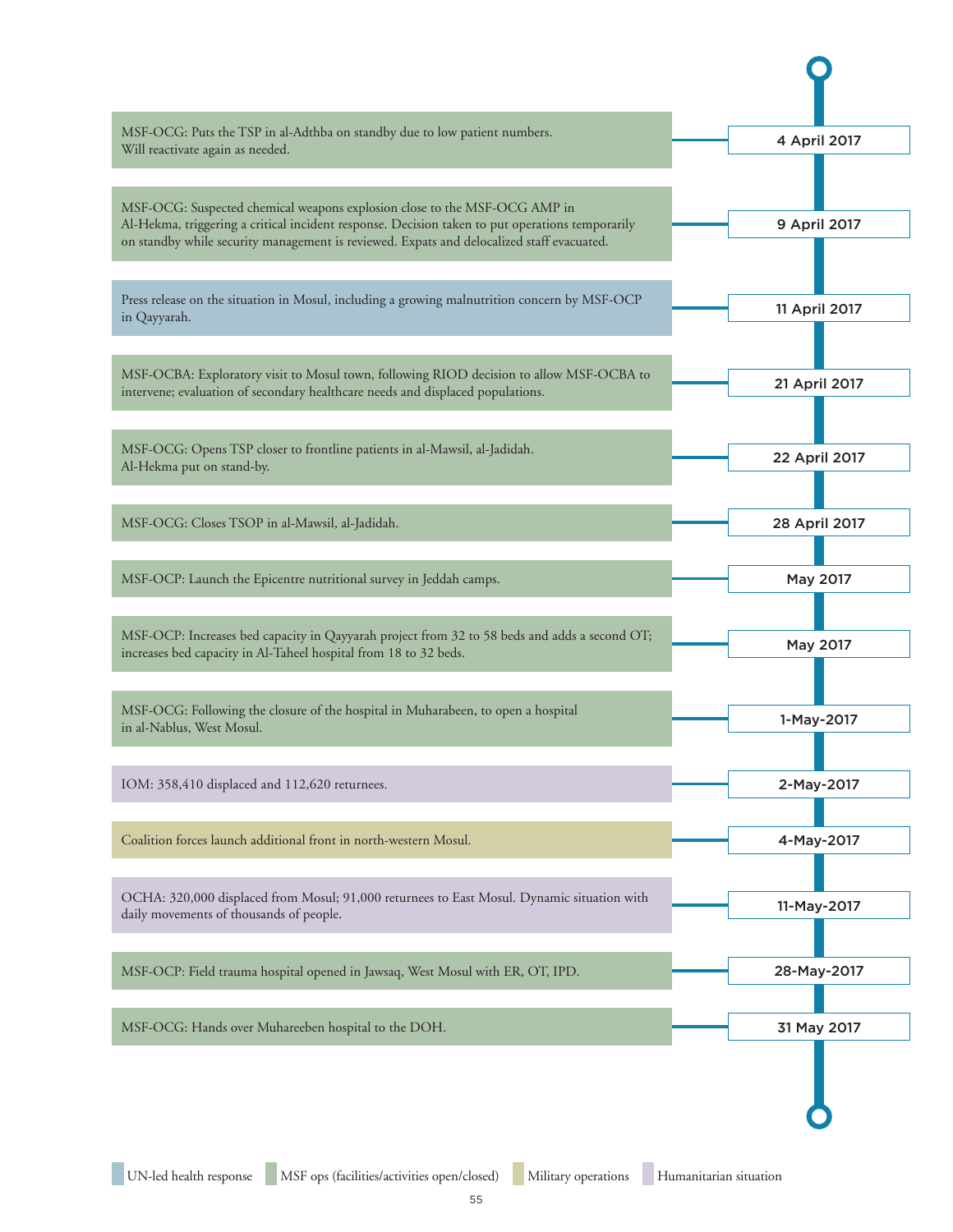| WHO and IFRC: Launch a regulatory framework for the management and governance of<br>EMTs, 'The Regulation and Management of International Emergency Medical Teams'. There is<br>no mention of EMT deployment or regulation in conflict. | 1 June 2017   |
|-----------------------------------------------------------------------------------------------------------------------------------------------------------------------------------------------------------------------------------------|---------------|
| IOM: 378,120 displaced; 139,530 returnees.                                                                                                                                                                                              | 1 June 2017   |
| MSF-OCB: Adds Therapeutic Feeding Services to Hammam al Alil Hospital.                                                                                                                                                                  | 1 June 2017   |
| MSF-OCP: Two security incidents take place: Shooting at minibus and a shot fired on the<br>field hospital in Jawsuq, West Mosul.                                                                                                        | June 2017??   |
| MSF-OCP: Suspends services at the field hospital in Jawsaq due to security concerns.                                                                                                                                                    | 15 June 2017  |
| NRC publication, 'Principled Humanitarian Assistance of ECHO Partners in Iraq', released,<br>looking at whether ECHO partners in Iraq, including Mosul, have incorporated humanitarian<br>principles into their operations.             | 16 June 2017  |
| MSF-OCG: Opens activities in the Nablus PHCC, West Mosul, for war-wounded and other<br>medical emergencies.                                                                                                                             | 23 June 2017  |
| MSF-OCBA: Starts supporting the DOH in Al-Khansaa Teaching Hospital in East Mosul with<br>an emergency room, ICU, medical paediatrics and mental health services. A nutrition programme<br>is later added.                              | 1 July 2017   |
| MSF-OCP: Expands TFC in Qayyarrah Hospital to meet growing demand, particularly for<br>children under six months old.                                                                                                                   | 1 July 2017   |
| IOM: 821,178 displaced; 202,632 returnees.                                                                                                                                                                                              | 2 July 2017   |
| PM Abadi announces victory over IS in Mosul (although clashes continue in the city).                                                                                                                                                    | 10 July 2017  |
| MSF-OCB: Closes Hammam al-Alil due to decreased patients and increase in health actors.<br>Decides to hand over PHCC to DOH with support from ICRC.                                                                                     | end July 2017 |
| MSF-OCP: Closes field hospital in Jawsaq, West Mosul after the mid-June suspension due<br>to the security context.                                                                                                                      | end July 2017 |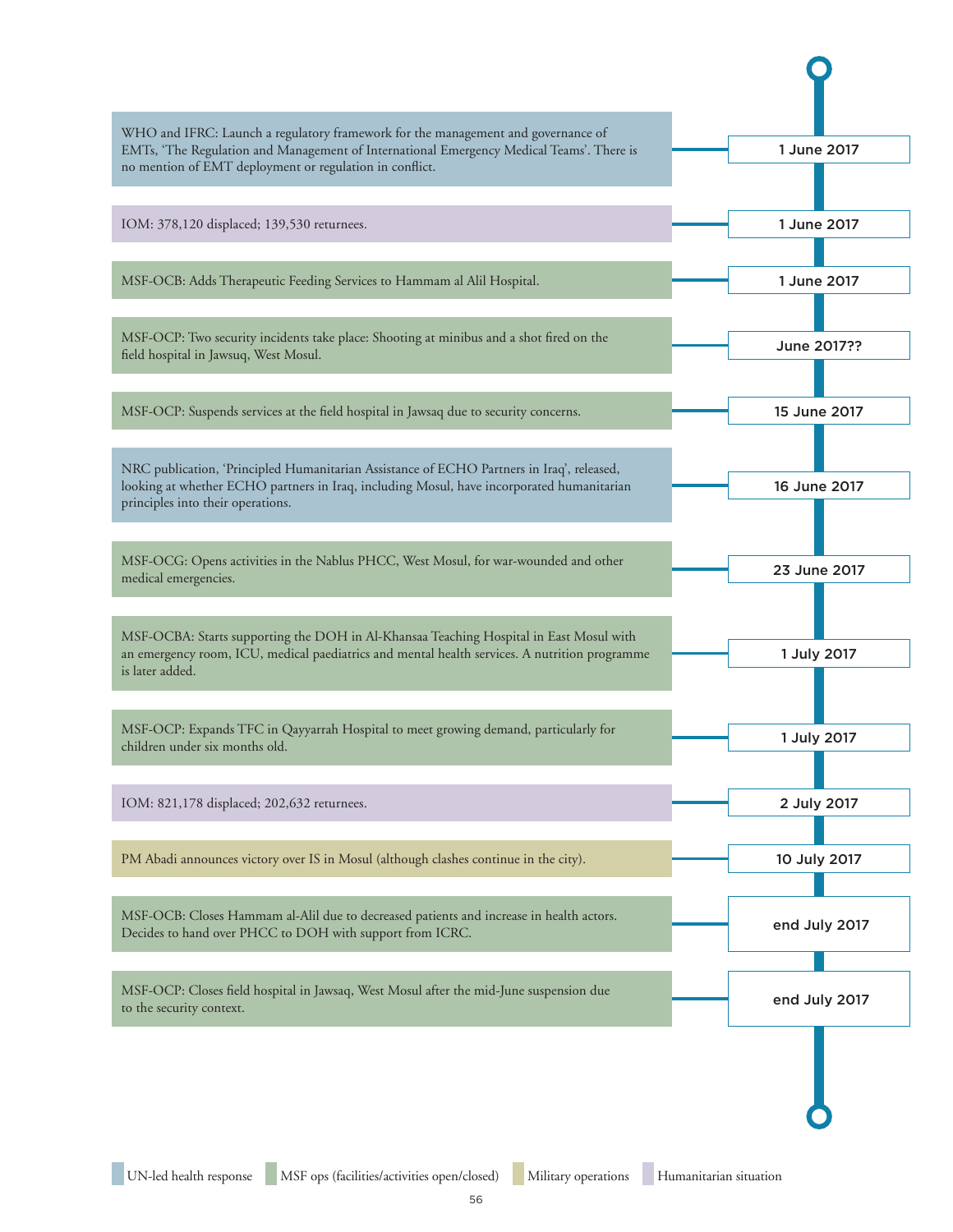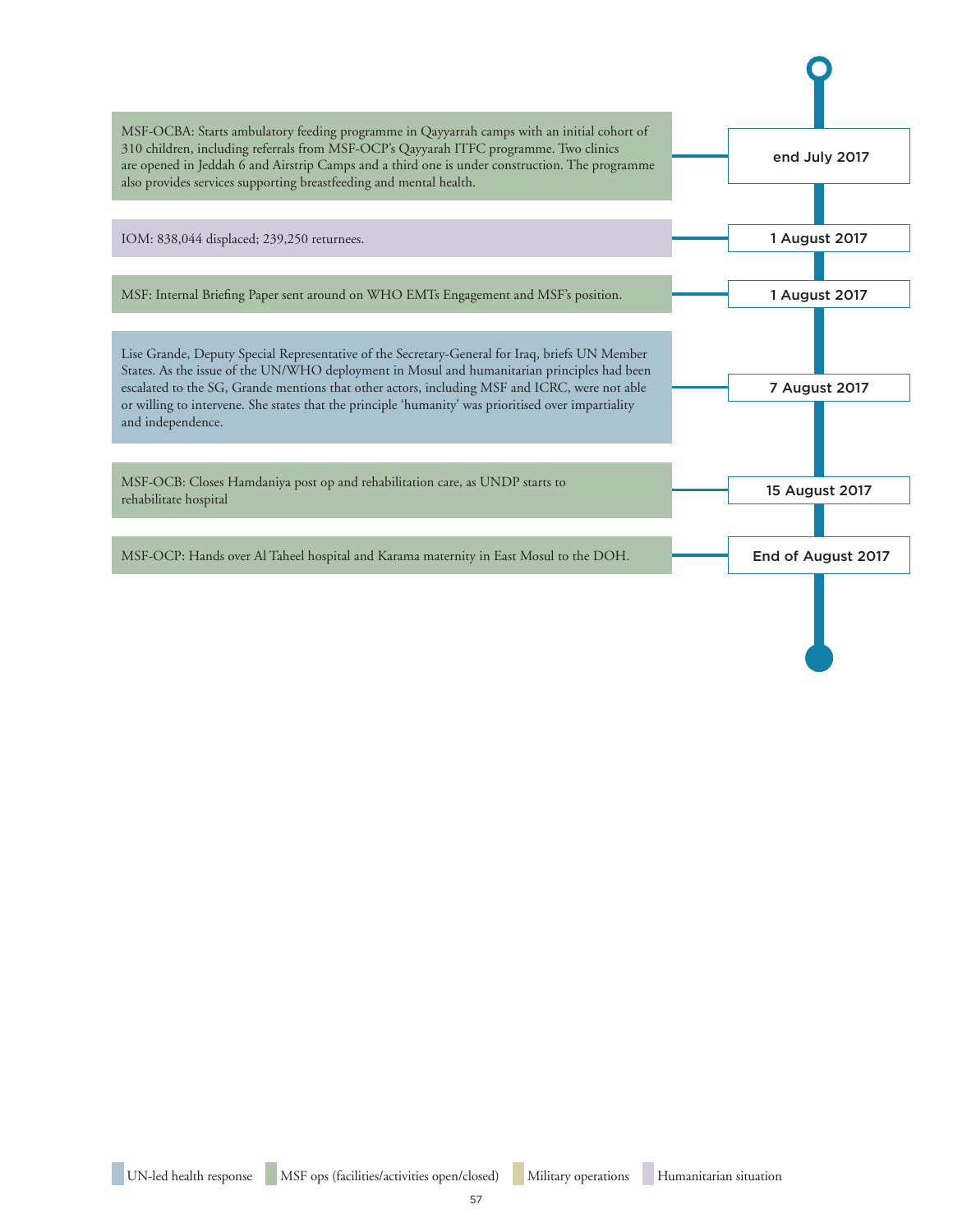# 13. Annex III: References

Action on Armed Violence (2015). 'Explosive States: Explosive Violence in Populated Areas in 2014', AOAV.org, 22 June. https://aoav.org. uk/2015/explosive-states-explosive-violence- populated-areas-2014/.

Amnesty International, (2017). 'At Any Cost: The Civilian Catastrophe in West Mosul, Iraq', Amnesty.org, July. https://www.amnesty.org/download/Documents/MDE1466102017ENGLISH.PDF.

Bulos, Nabih (2016). 'The Battle in Iraq that Could Turn the Tide against Islamic State: The Fight for Mosul is about to Begin', *Los Angeles Times,* 2 October. http://www.latimes.com/world/middleeast/la-fg-iraq-mosul-20161002-snap-story.html.

Buth, Pete (2017). 'Insecurity – Always an Insurmountable Obstacle?', MSF Emergency Gap, Series 5. http://www.msf.org/en/article/report-emergency-gap-series-05-insecurity-always-insurmountable-obstacle.

Droege, Cordula and David Tuck (2017). ''Fighting Together and International Humanitarian Law: Ensuring Respect for IHL, Humanitarian Law and Policy'. Humanitarian Law and Policy blog, October 17. http://blogs.icrc.org/law-andpolicy/2017/10/17/fighting-together-international-humanitarian-law-ensuring-respect-law-assessing-responsibilityviolations-2-2/.

Ernst, Douglas (2016). "Back to Iraq: Army deploying 1,700 paratroopers from 82nd Airborne Division", *The Washington Times,* 4 November. https://www.washingtontimes.com/news/2016/nov/4/army-deploying-1700-paratroopers-from-82nd-airborn/.

Ferraro, Tristan (2015). 'The Applicability and Application of International Humanitarian Law to Multinational Forces,' *International Review of the Red Cross* 95 (891/892): 561,)

George, Susannah (2017). "In Final Stages of Mosul Fight, U.S. Troops Take On Expanded Role", *The Chicago Tribune,*  1 July. http://www.chicagotribune.com/news/nationworld/ct-islamic-state-mosul-20170701-story.html.

Haver, K. and W. Carter (2016). 'What It Takes: Principled Pragmatism to Enable Access and Quality Humanitarian Aid in Insecure Environments', Humanitarian Outcomes, Secure Access in Volatile Environments (SAVE) research programme. https://www.humanitarianoutcomes.org/file/112/download?token=qQbVKV35.

Heinze, Eric A. (2006). 'Humanitarian Intervention and the War in Iraq: Norms, Discourse, and State Practice', Homeland Security Digital Library. https://www.hsdl.org/?view&did=460747.

IFRC (1994). 'Code of Conduct for the International Red Cross and Red Crescent Movement and NGOs in Disaster Relief', Geneva: International Committee of the Red Cross. http://media.ifrc.org/ifrc/who-we-are/the-movement/code-of-conduct/.

Kotwal, Russ, Jeffrey Howard, Jean Orman, Bruce Tarpey, Jeffrey Bailey, Howard Champion, Robert Mabry, John Holcomb and Kirby Gross (2016). 'The Effect of a Golden Hour Policy on the Morbidity and Mortality of Combat Casualties', *Jama Surgery* 151(1): 15–24, *Jama Network.* https://jamanetwork.com/journals/jamasurgery/fullarticle/2446845.

Mackintosh, Kate and Ingrid Macdonald (2013). 'Counter-Terrorism and Humanitarian Action,' *Humanitarian Practice Network,* August. http://odihpn.org/magazine/counter-terrorism-and-humanitarian-action/.

MSF (2006). 'La Mancha Agreement'. Internal policy document. Athens; Médecins Sans Frontières, 25 June. http://associativehistory.msf.org/la-mancha-agreement.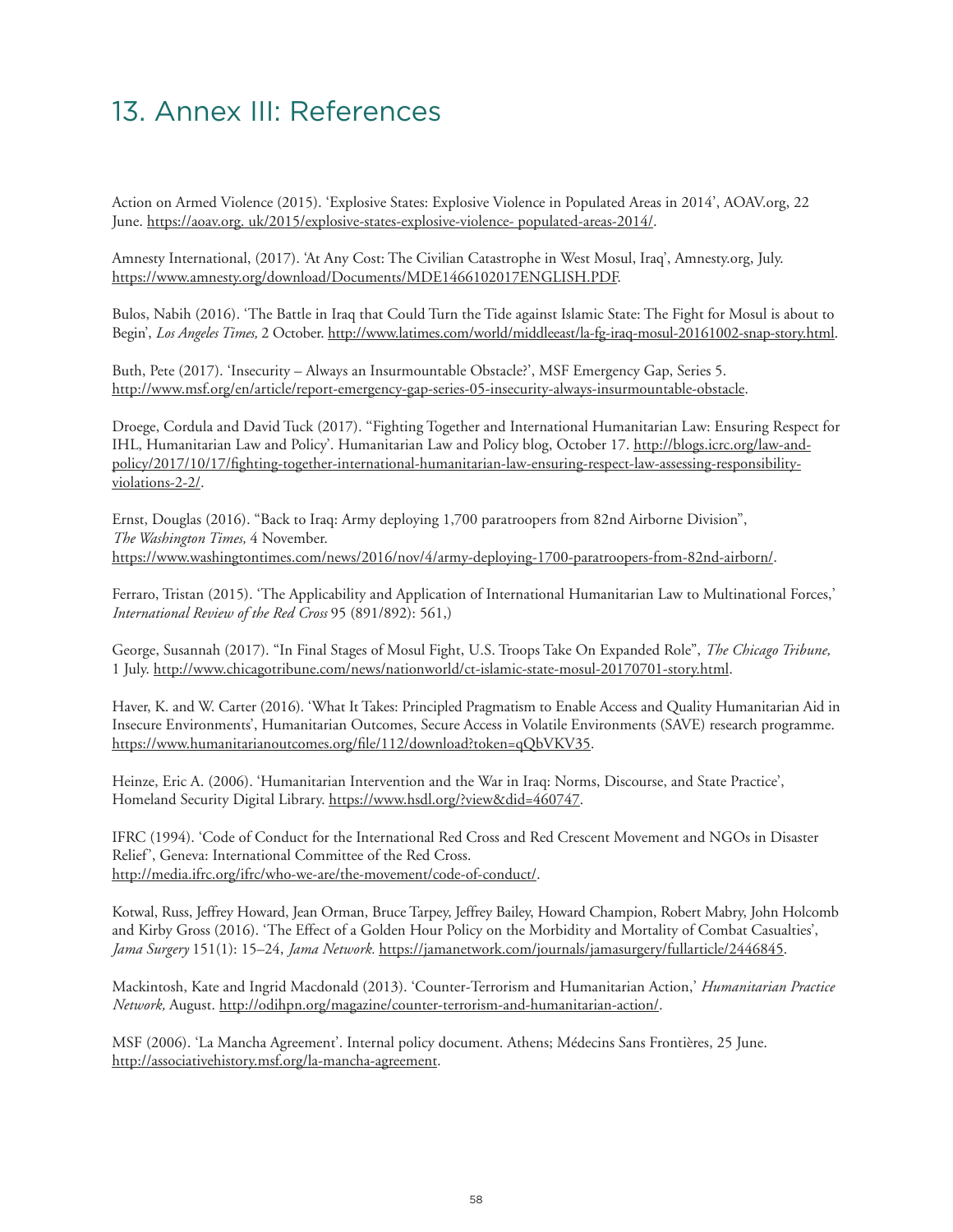NRC (2015). 'Risk Management Toolkit in Relation to Counter-Terrorism Measures', Norwegian Refugee Council, December. https://www.nrc.no/resources/reports/nrc-risk-management-toolkit-2015/.

OCHA, Iraq (2017). *Mosul Humanitarian Response Situation Report No. 41* (27 July to 8 August 2017). Relief Web, 8 August. https://reliefweb.int/report/iraq/iraq-mosul-humanitarian-response-situation-report-no-41-27-july-8-august-2017

OCHA (2017). 'Hundreds of Civilians Are Being Killed and Injured as Fighting Intensifies in Mosul's Old City', *Relief Web,*  24 June. http://reliefweb.int/report/iraq/hundreds-civilians-are-being-killed-and-injured-fighting-intensifies-mosuls-old-city.

Powell, Bonnie A., (2004). 'Reporters, Commentators Visit Berkeley to Conduct In-depth Postmortem of Iraq War Coverage', *UC Berkeley News Center* Web Feature. http://www.berkeley.edu/news/media/releases/2004/03/15\_mediatwar.shtml.

Rassmussen, Todd E. (2016).'The Power of Advanced Capability and Informed Policy', *Jama Surgery,* 151(1): 25. *Jama Network.* https://jamanetwork.com/journals/jamasurgery/article-abstract/2446839.

Schenkenberg, E. and K. Wendt (2016). 'Principled Humanitarian Assistance of ECHO Partners in Iraq'. Geneva: HERE. http://here-geneva.org/wp-content/uploads/2016/10/hereiaq\_final6.pdf.

Spiegel, P., K. Garber, A. Kushner and P. Wise (2018). *The Mosul Trauma Response: A Case Study. John Hopkins Centre for Humanitarian Health.* Pages 36-37. http://www.hopkinshumanitarianhealth.org/empower/resources/reports/.

Stoddard, Abby (2003). 'Humanitarian NGOs: Challenges and Trends', *Overseas Development Organisation,* HPG Briefing No. 12. https://www.odi.org/resources/docs/349.pdf.

Stoddard, Abby and Shoaib Jillani (2016). 'The Effects of Insecurity on Humanitarian Coverage', Humanitarian Outcomes, Secure Access in Volatile Environments (SAVE) research programme. [http://www.gppi.net/fileadmin/](http://www.gppi.net/fileadmin/user_upload/media/pub/2016/SAVE__2016__The_effects_of_insecurity_on_humanitarian_coverage.pdf) [user\\_upload/media/pub/2016/SAVE\\_\\_2016\\_\\_The\\_effects\\_of\\_insecurity\\_on\\_humanitarian\\_coverage.pdf.](http://www.gppi.net/fileadmin/user_upload/media/pub/2016/SAVE__2016__The_effects_of_insecurity_on_humanitarian_coverage.pdf)

Torpey, Paul, Pablo Gutiérrez, and Paul Scruton (2017). 'The Battle for Mosul in Maps', *The Guardian,* February 23. https://www.theguardian.com/world/2016/nov/04/battle-for-mosul-maps-visual-guide-fighting-iraq-isis.

UNHCR (2017). Mosul Response Dashboard, UNHCR Iraq, 2 July [https://www.humanitarianresponse.info/en/](https://www.humanitarianresponse.info/en/operations/iraq/infographic/unhcr-iraq-mosul-response-dashboard-2-july-2017) [operations/iraq/infographic/unhcr-iraq-mosul-response-dashboard-2-july-2017.](https://www.humanitarianresponse.info/en/operations/iraq/infographic/unhcr-iraq-mosul-response-dashboard-2-july-2017)

WHO (2017). 'WHO-supported field hospitals respond to injured patients as danger for war related trauma remains', WHO Eastern Mediterranean Regional Office, 29 October. Emro.who.int/ [http://www.emro.who.int/irq/iraq-news/](http://www.emro.who.int/irq/iraq-news/who-supported-field-hospitals-respond-to-injured-patients-as-danger-for-war-related-trauma-remains.html) [who-supported-field-hospitals-respond-to-injured-patients-as-danger-for-war-related-trauma-remains.html](http://www.emro.who.int/irq/iraq-news/who-supported-field-hospitals-respond-to-injured-patients-as-danger-for-war-related-trauma-remains.html)

WHO (2013). 'Classification and Minimum Standards for Foreign Medical Teams in Sudden Onset Disasters', WHO. int, September. http://www.who.int/entity/hac/global\_health\_cluster/fmt\_guidelines\_september2013.pdf?ua=1.

UNEG (2016). 'Reflecting Humanitarian Principles in Evaluation' (Working Paper), United Nations Evaluation Group, 1 April. www.alnap.org/resource/23148.